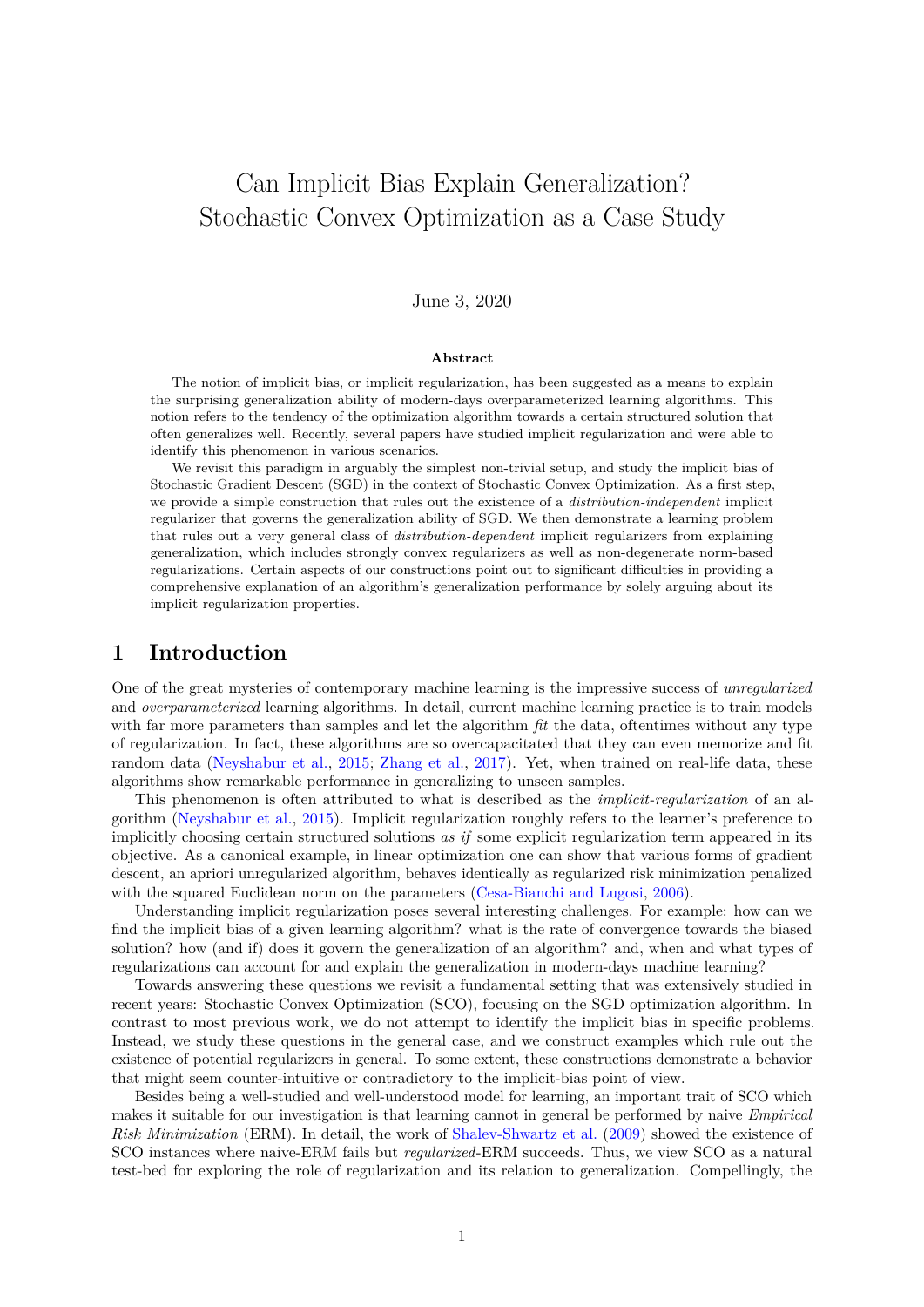<span id="page-1-0"></span>generalization of SGD in SCO is well-established, and we are left with the question of how well can we account for generalization through an investigation of its bias.

### **1.1 Our Contributions**

**Implicit distribution-independent bias.** We begin with a simple construction which demonstrates that SGD does not have any *distribution-independent* implicit bias. To show that, we construct a case where SGD *does not* converge to a Pareto-efficient (not even approximately) solution with respect to the empirical loss and a given regularization penalty. In fact, this result is also true for Gradient Descent over smooth functions. In other words, our construction here involves a distribution supported on a single smooth convex function.

Our result is general and rules out any (reasonable) regularizer from being the implicit bias of SGD in this distribution-independent setting. Since the Euclidean-norm distance is the immediate suspect for the implicit regularization of SGD, the first step towards achieving the result is to rule out that Euclidean norm is the implicit bias of SGD. We thus construct an example of a function with a plateau of minimizers where SGD does not converge to the closest point in Euclidean-norm sense. While the result might not seem surprising, it is the technical engine behind the further constructions we provide. Previous to this work, [Suggala et al.](#page-10-4) [\(2018\)](#page-10-4) showed that gradient descent with an infinitely small step size (that is, gradient flow), might diverge from the closest point, and we provide a complementary construction combined with a full rigorous analysis for fixed step-size gradient descent.

**Implicit distribution-dependent bias.** Having ruled out the possibility of a problem-independent regularizer, we proceed to study the more compelling *distribution-dependent* implicit regularization. The question here is whether for every distribution over convex functions, we can associate a regularizer *r* such that SGD tries to (approximately) find a Pareto-efficient solution with respect to *r* and the empirical loss (notice that we allow the regularizer to depend on the distribution, but *not* on the specific sample received by SGD.)

We first show that we can rule out the effect of strongly-convex regularizers in the relevant regime of learning (where the dimension and the number of training examples are of roughly the same order). In fact, we rule out a more general class of regularizers that have large range on sets with large diameters. Namely, in any ball with large diameter the regularizer shows preference towards a certain point.

We then continue and demonstrate a distribution where, given an input sample, there is a very large set of possible solutions that share the same empirical loss and the same regularization penalty, and yet, SGD chooses its solution arbitrarily within this set. Here, by "very large" we mean from a learning-theoretical point of view; namely, this set is large enough so that, in general, empirical risk minimization restricted to the set will fail (and yet, it appears that this is exactly what SGD does). In other words, no regularizer  $r$  is sufficient for narrowing down the set of possible SGD solutions to the point where non-trivial generalization can be deduced without appealing to other properties of the specific problem.

**Implicit bias in constant dimension.** Several of our constructions are given in high dimension, namely the number of parameters is larger than the number of examples. One could argue that this is the interesting regime, nevertheless it is still worthy to understand the role of implicit bias when the dimension of the problem is smaller than number of examples. Here we cannot rule out the role of implicit bias in a similar fashion to before - namely, due to uniform convergence, any algorithm that is constrained to the unit ball will generalize and this implicit bias is indeed the explanation to that. It is interesting though to understand the existence of specific regularizers (such as, e.g., strongly convex regularizers).

While we do not provide an answer to this question, we make an intermediate step. Our final construction is in a slightly relaxed model, where the instances are non-convex, but the expected loss function is convex. While this result may be limited, because of the non-convexity, we stress that the learning guarantees of SGD are completely applicable to this setting: namely, SGD does learn the problem (as it is convex in expectation). We show that for any *strictly quasi-convex* regularizer, namely a regularizer that has preference for a single point in any convex regime, the algorithm will not converge to the optimal solution with optimal regularization penalty (even though it converges to a convex domain where seemingly it can improve its parameter choice towards the regularized solution).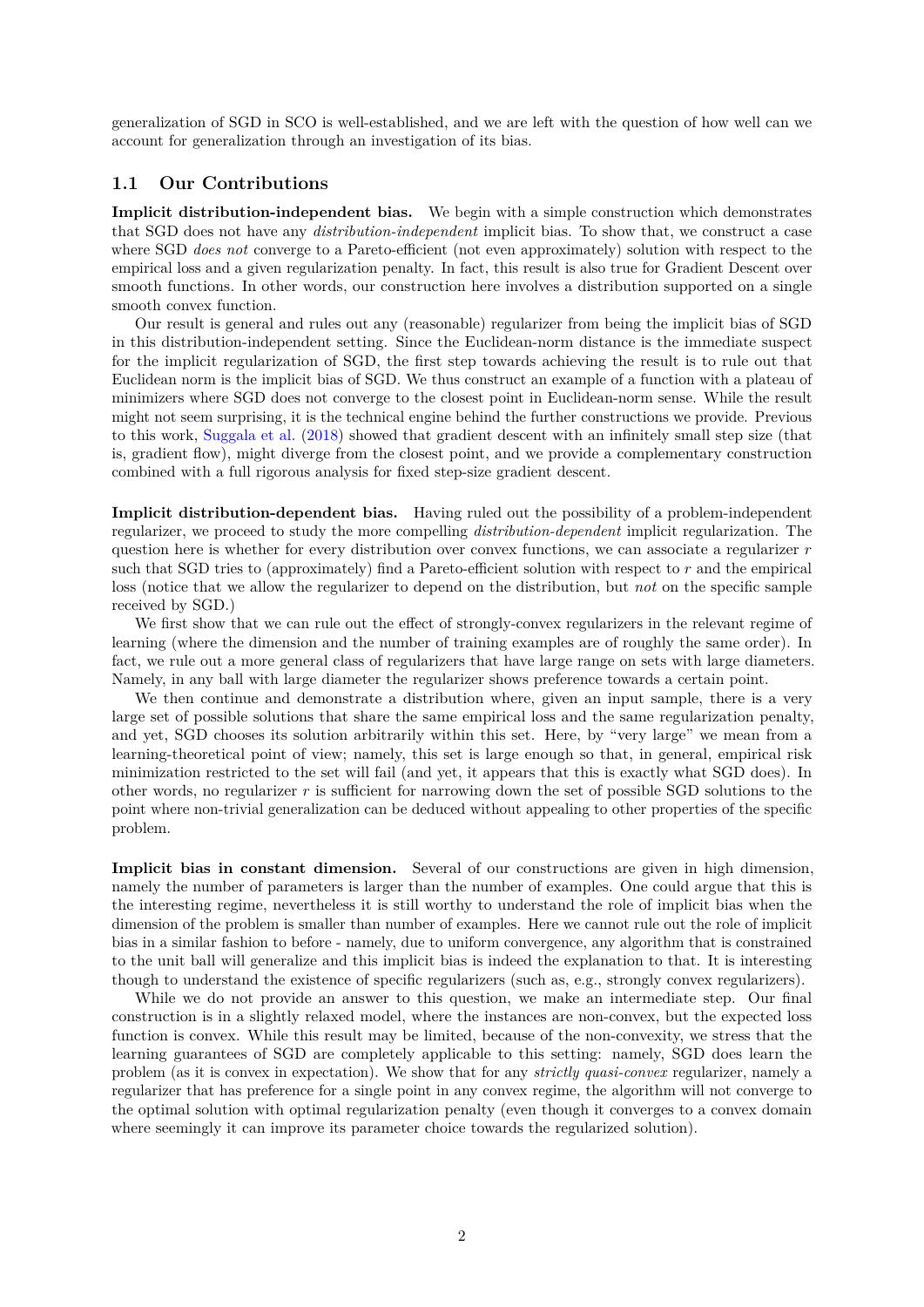#### <span id="page-2-1"></span>**1.2 Related Work**

Implicit regularization, or implicit bias, has received considerable attention in the past few years. Starting with [Neyshabur et al.](#page-10-0) [\(2015\)](#page-10-0); [Zhang et al.](#page-10-1) [\(2017\)](#page-10-1), it was suggested that implicit regularization might explain the success of networks to improve test error by increasing network size beyond what is needed to achieve zero training error. Subsequently, a line of work has focused on identifying implicit regularization in various problems and domains, e.g., matrix factorization [\(Gunasekar et al.,](#page-10-5) [2017;](#page-10-5) [Arora et al.,](#page-9-0) [2019\)](#page-9-0), linearly separable data [\(Soudry et al.,](#page-10-6) [2018;](#page-10-6) [Gunasekar et al.,](#page-10-7) [2018b\)](#page-10-7), as well as deep networks [\(Neyshabur,](#page-10-8) [2017;](#page-10-8) [Neyshabur et al.,](#page-10-9) [2017\)](#page-10-9) and others [\(Nacson et al.,](#page-10-10) [2019;](#page-10-10) [Nakajima and Sugiyama,](#page-10-11) [2010;](#page-10-11) [Lin et al.,](#page-10-12) [2016;](#page-10-12) [Gunasekar et al.,](#page-10-13) [2018a\)](#page-10-13). Our work here can be seen as an attempt to investigate the limitations of implicit regularization. Most similarly to this work, [Suggala et al.](#page-10-4) [\(2018\)](#page-10-4) provides an example of a problem where gradient flow does not converge to closest Euclidean solution. Here we focus on the more concrete SGD algorithm with a fixed step size, and give finite-time analysis. We are also able to harness our example to construct further new constructions that rule out a richer class of implicit-type regularization schemes.

This work can also be seen as an attempt towards separation between *learnability* and *regularization*. Besides regularization, several other useful notions have been suggested as surrogates of learnability. Most classically, uniform convergence [\(Blumer et al.,](#page-9-1) [1989\)](#page-9-1) has been shown to be equivalent to learnability in the binary, distribution-independent model of PAC learning [\(Valiant,](#page-10-14) [1984\)](#page-10-14). As discussed, [Shalev-Shwartz](#page-10-3) [et al.](#page-10-3) [\(2009\)](#page-10-3) showed that in the stochastic convex setting naive-ERM fails (but not regularized-ERM), hence learnability and uniform convergence are no longer equivalent. The constructions of [Shalev-Shwartz](#page-10-3) [et al.](#page-10-3) [\(2009\)](#page-10-3) were later substantially strengthened by [\(Feldman,](#page-10-15) [2016\)](#page-10-15). More recently, [Nagarajan and](#page-10-16) [Kolter](#page-10-16) [\(2019\)](#page-10-16) also provided an example that rules out uniform convergence, perhaps in the strictest sense. Their construction, though, does exhibit tangible implicit regularization, which account to the generalization of the algorithm.

Another useful notion is the *stability* of a learning algorithm. Stability is very much related to regularization: e.g., regularizing empirical risk minimization with a strongly convex function induces stability [\(Bousquet and Elisseeff,](#page-9-2) [2002\)](#page-9-2). As such, constructing unstable convex problems could also serve as a means to rule out certain types of implicit regularizers. Our examples are in fact stable, and as such, could also be interpreted as a certain weak separation between stability and regularization.

# **2 Preliminaries**

#### **2.1 The Setup: Stochastic Convex Optimization**

We consider the following standard setting of stochastic convex optimization. A learning problem consists of a fixed domain W, which for concreteness we will assume it to be a closed and bounded set in  $\mathbb{R}^d$  for some finite *d*, a class of functions  $f(\mathbf{w}; z)$  that are convex over **w**, and an unknown distribution *D* over a random variable *z*. The objective of the learner is to minimize:

$$
F(\mathbf{w}) := \mathop{\mathbb{E}}_{z \sim D} [f(\mathbf{w}; z)].
$$

The goal of the learner, given a sample  $S = \{z_1, \ldots, z_T\}$  of *T* i.i.d. examples from the distribution *D*, is to return a parameter vector  $\mathbf{w}_S$  such that

$$
\mathop{\mathbb{E}}_{S}[F(\mathbf{w}_{S})] < \min_{\mathbf{w} \in \mathcal{W}} F(\mathbf{w}) + \epsilon,\tag{1}
$$

for a desired target accuracy  $\epsilon > 0$ . (The sample size T may be determined based on  $\epsilon$ .)

We make the following assumptions throughout. We will generally assume that the functions *f* are also 1-Lipschitz, namely  $\|\nabla_{\mathbf{w}} f(w, z)\| \leq 1$  for all values of z and  $\mathbf{w} \in \mathcal{W}$ , and that the domain W has diameter at most [1](#page-2-0), that is  $\max_{\mathbf{w}_1, \mathbf{w}_2 \in \mathcal{W}} \|\mathbf{w}_1 - \mathbf{w}_2\| \leq 1$ .<sup>1</sup> We will also discuss strongly-convex functions (or regularizers): We say that a convex function is  $\lambda$ *-strongly convex* if for any  $\mathbf{w}_1, \mathbf{w}_2 \in \mathcal{W}$  and we have:  $f(\mathbf{w}_1) \ge f(\mathbf{w}_2) + \nabla f(\mathbf{w}_2)^\top (\mathbf{w}_1 - \mathbf{w}_2) + \lambda ||\mathbf{w}_1 - \mathbf{w}_2||^2.$ 

<span id="page-2-0"></span><sup>&</sup>lt;sup>1</sup>Since our main focus in this paper is on impossibility results, fixing the Lipschitz constant and the diameter both to 1 does not harm the generality of the setup.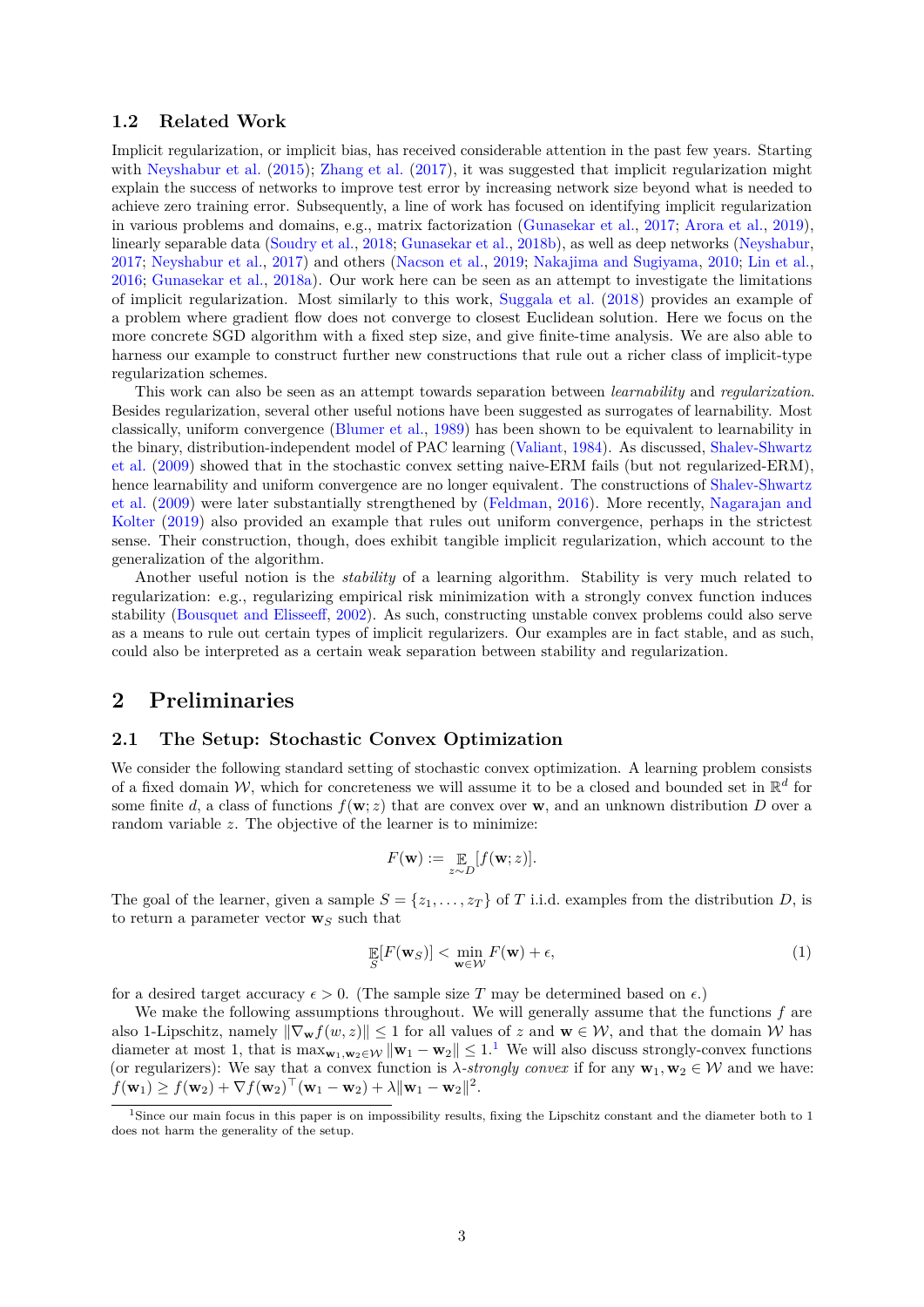#### <span id="page-3-3"></span>**2.2 Gradient Descent and Stochastic Gradient Descent**

The main focus of this paper is the well-known Stochastic Gradient Descent (SGD) algorithm. Given a sample  $S = \{z_1, \ldots, z_T\}$  and a step-size parameter  $\eta > 0$ , SGD initializes at  $\mathbf{w}^{(1)} = \mathbf{0}$  and performs iterations:

<span id="page-3-0"></span>
$$
\forall t = 1, \dots, T: \quad \mathbf{w}^{(t+1)} = \mathbf{w}^{(t)} - \eta \nabla f(\mathbf{w}^{(t)}; z_t), \quad \text{and outputs:} \quad \mathbf{w}_S = \frac{1}{T} \sum_{t=1}^T \mathbf{w}^{(t)}.
$$
 (2)

The standard SGD analysis guarantees the following (see, e.g., [Shalev-Shwartz and Ben-David](#page-10-17) [\(2014\)](#page-10-17)):

**Theorem.** Let  $B, \rho > 0$ . Further assume that  $F(\cdot)$  is convex and  $\|\nabla f(w, z)\| \leq \rho$  for all  $w, z$ *. Suppose that SGD is run for T iterations on the sample*  $S = \{z_1, \ldots, z_T\}$  *with step size*  $\eta = \sqrt{B^2/(\rho^2 T)}$ *. Then,* 

$$
\mathop{\mathbb{E}}_{S}[F(\mathbf{w}_{S})] - F(\mathbf{w}^{\star}) \le \frac{B\rho}{\sqrt{T}},\tag{3}
$$

*where*  $\mathbf{w}^* \in \arg \min_{\mathbf{w}: ||\mathbf{w}|| \leq B} F(\mathbf{w})$ *.* 

We will also discuss in this paper the procedure of *Gradient Descent* (GD). In our context, the gradient descent algorithm takes steps using the full gradient with respect to a sample  $S = \{z_1, \ldots, z_T\}$ :

$$
\forall t = 1, \dots, T: \quad \mathbf{w}^{(t+1)} = \mathbf{w}^{(t)} - \eta \nabla F_S(\mathbf{w}^{(t)}), \quad \text{and outputs:} \quad \mathbf{w}_S = \frac{1}{T} \sum_{t=1}^T \mathbf{w}^{(t)}.
$$
 (4)

where here  $F_S(\mathbf{w}) = \frac{1}{T} \sum_{t=1}^T f(\mathbf{w}; z_t)$  is the *empirical loss* of **w**.

**Other variants of SGD.** While the above version of SGD is perhaps the most standard one, there are other variants that can be considered. For example, it is common to consider, instead of a fixed step-size, a decaying step-size (where  $\eta$  may depend on t), as well as taking the last SGD iterate rather than the average iterate. We focus on the version in Eq. [\(2\)](#page-3-0) for several reasons. First, taking the last iterate is not always justified and attains suboptimal rates (see **?**). Second, the algorithm in Eq. [\(2\)](#page-3-0) is also the more challenging variant to argue about, in the sense that averaging and taking small fixed step size induces bias towards initialization, and as such, is more strongly regularized (and indeed, the constructions we provide here can be readily modified to address a decaying step-size or the last iterate.<sup>[2](#page-3-1)</sup>) Nevertheless, it could be an interesting future work to derive a natural variant of SGD whose implicit regularization properties induce the desired generalization guarantees.

### **2.3 Regularized (Structural) Risk Minimization**

Another well studied approach to perform learning is through *regularization*, Regularized Empirical Risk Minimization (ERM) solves the following minimization problem:

<span id="page-3-2"></span>
$$
\widehat{w}_{\lambda} = \arg\min_{w \in \mathcal{W}} \left\{ F_S(\mathbf{w}) + \lambda r(w) \right\},\tag{5}
$$

where  $\lambda \in \mathbb{R}^+$ , and  $r(w): \mathbb{R} \to \mathbb{R}^+$  is a regularization function. When  $f(\mathbf{w}; z)$  is Lipschitz-bounded and  $r(\mathbf{w})$ ,  $\lambda$  are properly chosen this method leads to a principled learning algorithm. For example, in the case  $r(\mathbf{w}) = ||\mathbf{w}||^2$ , [Bousquet and Elisseeff](#page-9-2) [\(2002\)](#page-9-2) showed that with the correct choice of  $\lambda$ , Regularized ERM is guaranteed to generalize.

# **3 Regularization**

We next discuss the different classes of regularizers we will consider in this paper. While some of the results we provide make little to no assumptions on the regularizers, sometimes we would like to add further structure and rule out specific classes as the implicit bias of SGD, in other cases we would like to formally explain in what sense we might assume that the regularizer does not allow a comprehensive explanation of the implicit bias.

Most generally, a regularizer is any function  $r : \mathcal{W} \to \mathbb{R}_+$ . We will however make the following basic assumptions on the regularizers, to avoid degenerate cases:

<span id="page-3-1"></span> ${}^{2}$ In fact, the proofs will be significantly simpler; for example, in the proof overview we actually consider the last iterate for simplicity.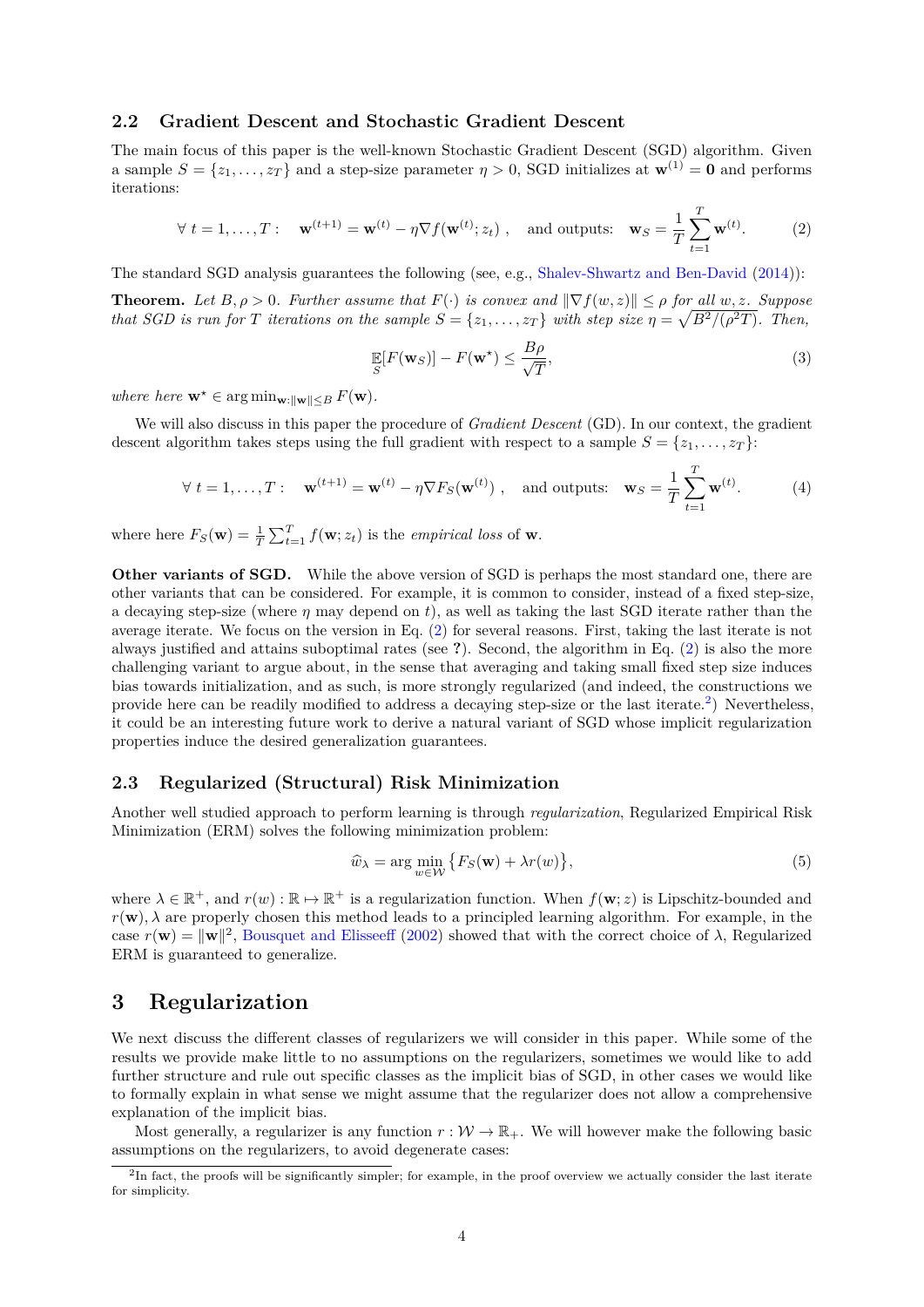- <span id="page-4-0"></span>•  $r(0) = 0$ , and *r* is non-constant over  $W \setminus \{0\};$
- *r* is upper semi-continuous; namely, for every point **w**  $\in \mathcal{W}$  and every  $\epsilon_0 > 0$  there exists a  $\text{neighborhood } B_{\delta_0}(\mathbf{w}) = \{\mathbf{u} : \|\mathbf{w} - \mathbf{u}\| < \delta_0\} \text{ for which } r(\mathbf{u}) > r(\mathbf{w}) - \epsilon_0 \text{ if } \mathbf{u} \in B_{\delta_0}(\mathbf{w}).$

Any regularizer that satisfies these properties will be said to be an *admissible regularizer* (or shortly, a regularizer).

The first assumption above is only for normalization: the algorithms we will consider are all initialized at zero and will prefer the zero solution if it is a minimizer of the empirical error. Hence, this assumption is made almost w.l.o.g. The second assumption is perhaps somewhat stronger, but it is intended to rule out pathological examples. For example, one could consider a regularizer *r* which is 0 on almost all points, but is 1 on the negligible, dense set of real numbers that SGD would never reach. One could argue that *r* is an implicit bias of SGD, however, it does not capture our intuition of a regularizer. Thus, we add an assumption that a point penalized by the regularizer should also be penalized under small perturbations.

#### **3.1 Strongly-convex Regularizers**

While some of the results we will present are given for general (admissible) regularizers, it is natural and expected to study more structured classes of regularizers and ask if they induce the generalization properties of a certain algorithm. One natural family of such regularizers is the class of *λ*-*strongly-convex* functions, which we will also assume are 1-Lipschitz. As discussed in length, many of the prominent generalization results are provided in the context of strongly convex regularizers [\(Bousquet and Elisseeff,](#page-9-2) [2002;](#page-9-2) [Shalev-Shwartz et al.,](#page-10-3) [2009\)](#page-10-3).

Strongly-convex regularizers come with a very natural property which allows us to rule out such regularizers on certain problems: a strongly convex function always attains a *unique* minimizer on any convex set. As such we can always identify if the output of an algorithm minimizes (approximately) the strongly-convex regularizer, by comparing the output to the minimizer of the regularizer over the given empirical risk.

#### **3.2 General (Admissible) Regularizers**

Studying implicit bias that does not stem from a strongly convex regularizer is no less important; however, it becomes much more subtle to rule out the latter. Once the regularizer is allowed to have non-unique minima we should be more careful in stating what we mean when we say it *does not explain generalization*. In fact, almost any plausible algorithm can be said to be implicitly biased on any given distribution. For example, the fact that the regularizer is constrained to the unit ball is a form of algorithmic bias—but as was shown by [Shalev-Shwartz et al.](#page-10-3) [\(2009\)](#page-10-3), it cannot explain generalization in the SCO setting.

Towards clarifying what we mean by "explain generalization", let us consider the following: given a regularizer r and an algorithm A that outputs a solution  $A(S)$  on a sample S, define the set of "competitive" solutions

$$
K_{S,r}(\mathcal{A}(S)) = \{ \mathbf{w} \in \mathcal{W} : F_S(\mathbf{w}) \le F_S(\mathcal{A}(S)) \text{ and } r(\mathbf{w}) \le r(\mathcal{A}(S)) \}. \tag{6}
$$

For shorthand, we will also use the notation  $K_{S,r}(\mathcal{A})$  instead of  $K_{S,r}(\mathcal{A}(S))$ .

In words,  $K_{S,r}(\mathcal{A})$  is the set of solutions that are comparable with (or better than) the output of  $\mathcal{A}$ , with respect to both the empirical loss and the regularization penalty. For example, consider a regularized ERM, as in Eq. [\(5\)](#page-3-2), then  $K_{S,r}(\mathcal{A})$  depicts all minimizers of Eq. (5) with comparable regularization penalty. For example, with a strongly-convex regularizer *r* one can observe that the set  $K_{S,r}(\mathcal{A})$  is in fact a set of a single *unique* solution.

More generally, if a regularizer  $r$  is said to be the implicit bias of an algorithm  $A$ , and as such it explains the generalization of the algorithm, it is expected that the set  $K_{S,r}(\mathcal{A})$  would be "small" in the sense that choosing an arbitrary solution from it should provide principled guarantees. If we cannot attain such guarantees without further investigation of the problem and algorithm, we argue that the regularizer does not provide a comprehensive explanation of generalization. This motivates the following definition for studying more general regularizers than, say, strongly convex ones:

**Definition 1.** Let us say that a set K is  $(T, \epsilon_0)$ -statistically complex *if for some distribution D over* 1*-Lipschitz convex functions, given T i.i.d. samples we have that with probability at least* 1*/*10 *that for some*  $\mathbf{w} \in K$  *it holds that*  $\frac{1}{T} \sum_{i=1}^{T} f(\mathbf{w}, z_i) = 0$ ,  $\text{get } \mathbb{E}_z[f(\mathbf{w}, z)] > \epsilon_0$ .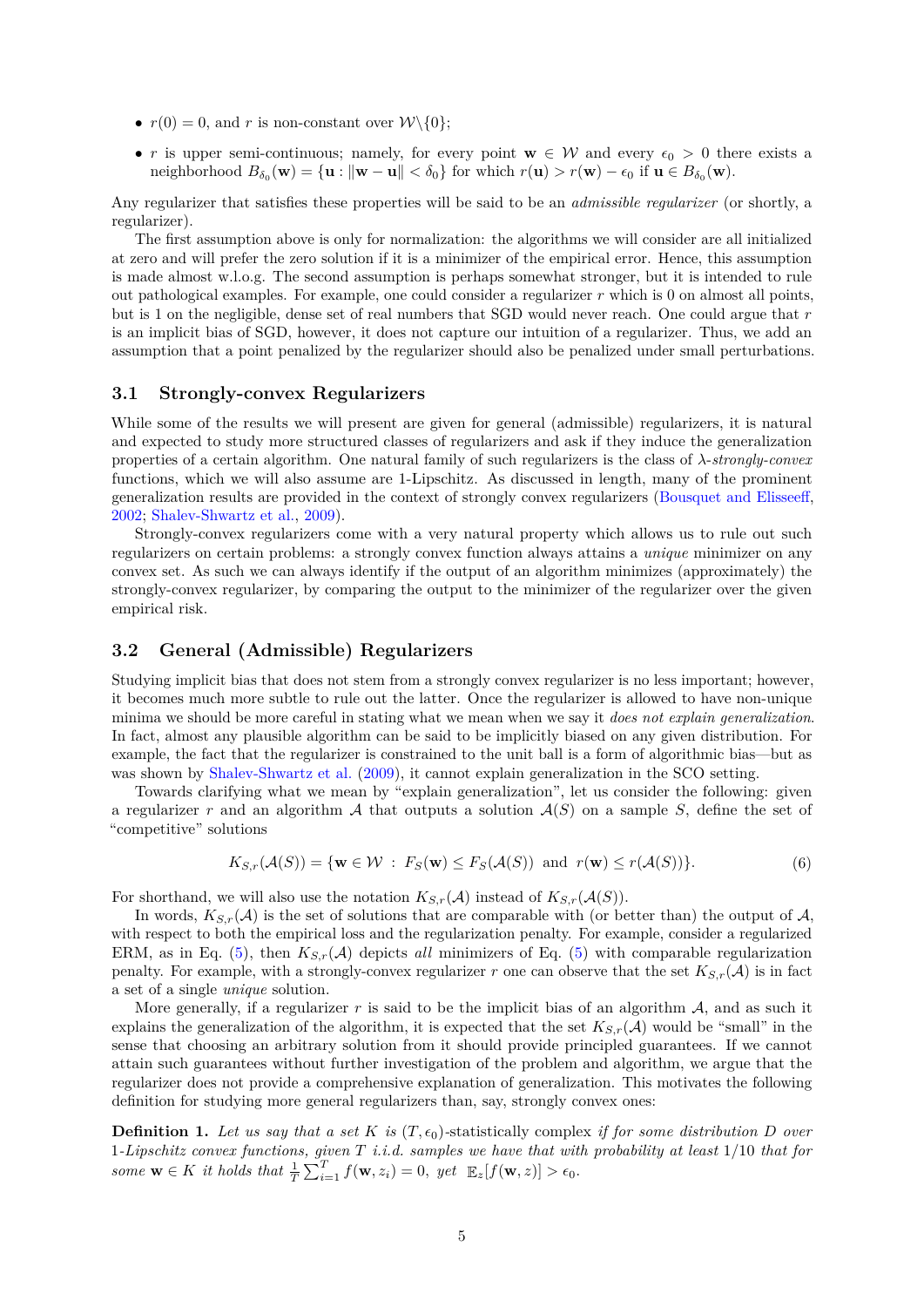<span id="page-5-4"></span>Note that the statistical complexity of the set *K* is measured with respect to an *arbitrary* distribution *D* over convex functions: this captures our requirement that the set  $K_{S,r}(\mathcal{A})$  should explain generalization, *without further investigation of the problem*. In other words, it could be that for a correct choice of a regularizer, on a specific problem, all the models in  $K_{S,r}(\mathcal{A})$  will generalize. But here we want to ensure that this generalization does not stem from any further structure in the problem that is not captured by the regularizer. Thus, we require that this set will be "simple" on any arbitrary distribution over convex functions.

# **4 Results**

#### **4.1 Distribution Independent Implicit Regularization**

We start with the natural question, whether there is some distribution independent implicit regularization being promoted by SGD. As a warm-up we begin by ruling out the existence of a distribution-independent strongly convex regularizer that plays the role of the implicit bias of SGD. This family of regularizers is already very interesting, and has been studied extensively in the literature of stochastic convex optimization [\(Bousquet and Elisseeff,](#page-9-2) [2002;](#page-9-2) [Shalev-Shwartz et al.,](#page-10-3) [2009\)](#page-10-3).

<span id="page-5-2"></span>**Theorem 1.** For every  $\lambda$ -strongly convex r, there is a distribution  $D_r$  and  $\mathbf{w}_r \in \mathcal{W}$  such that, with *probability* 1*, SGD with step size*  $0 < \eta < \frac{1}{3}$  *over an input sample S of size*  $T = \Omega(1/(\lambda \eta))$  *outputs*  $\mathbf{w}_S$ *such that:*

$$
F_S(\mathbf{w}_r) \leq F_S(\mathbf{w}_S)
$$
, and  $r(\mathbf{w}_r) \leq r(\mathbf{w}_S) - \Theta(\lambda)$ .

In words, for any strongly convex regularizer there exists an instance problem where SGD chooses a solution that is sub-optimal in terms of both empirical error, and regularization penalty.

The last result can be extended to general (admissible) regularizers. Here, the rate of divergence from a Pareto optimal solution depends on the structure of the regularizer *r*. This dependence of the divergencerate on the regularizer *r* is unavoidable. Indeed if we consider a regularizer *r* such that  $r \approx 0$ , it is not hard to be convinced that it would take SGD longer to become *r*-suboptimal.

<span id="page-5-3"></span>**Theorem 2.** For every admissible regularizer r, there are constants  $c_r > 0$ , a distribution  $D_r$ , and  $\mathbf{w}_r \in \mathcal{W}$  such that, with probability 1 over the input sample *S*, *SGD* with step size  $0 < \eta < \frac{1}{3}$  and sample *size*  $T_r = \Omega_r(1/\eta)$  *outputs*  $\mathbf{w}_S$  *such that:* 

$$
F_S(\mathbf{w}_r) \leq F_S(\mathbf{w}_S)
$$
, and  $r(\mathbf{w}_r) \leq r(\mathbf{w}_S) - c_r$ .

The  $\Omega_r(\cdot)$  notation hides constant that may depend on the regularizer *r*. The dependence on the regularizer is expected here, as we would need a very strong level of accuracy if we want to rule out a nearly-constant regularizer, for example.

### **4.2 Distribution-Dependent Implicit Regularization**

Having ruled out a class of implicit regularizers in the distribution-independent model, we next move on to discuss the possibility of distribution dependent regularizers.

<span id="page-5-1"></span>**Theorem 3.** *Suppose we run SGD with*  $\eta = O(1)$ √ *T*) *learning rate. There exists a distribution D over*  $\mathbb{R}^d$ , where  $d = Θ(T)$  such that for any *λ*-strongly convex regularizer *r*, with probability  $Θ(1)$ , *SGD* outputs **w***<sup>S</sup> for which there is a* **w***? , such that*

 $F_S(\mathbf{w}^*) \leq F_S(\mathbf{w}_S)$ , *and*  $r(\mathbf{w}^*) \leq r(\mathbf{w}_S) - \Theta(\lambda)$ .

Utilizing a construction of a statistically complex set due to [Feldman](#page-10-15) [\(2016\)](#page-10-15), we can also obtain the following result:

<span id="page-5-0"></span>**Theorem 4.** There exists a distribution D over  $\mathbb{R}^d$ , such that if we run SGD on a sample of size T with *learning rate*  $\eta = O(1/\sqrt{T})$ *, then for any regularizer*  $r$  *we have that with probability at least*  $1/10$  *(over the sample) the set*  $K_{S,r}(\mathbf{w}_S)$  *is* (2*T*,  $\Theta(1)$ )*-statistically complex.* 

In words, Theorem [4](#page-5-0) asserts that for a certain given distribution *D* the output of SGD cannot be interpreted as coming from a "small" structured family of solutions, that would generalize regardless of other specialized properties of the particular learning problem.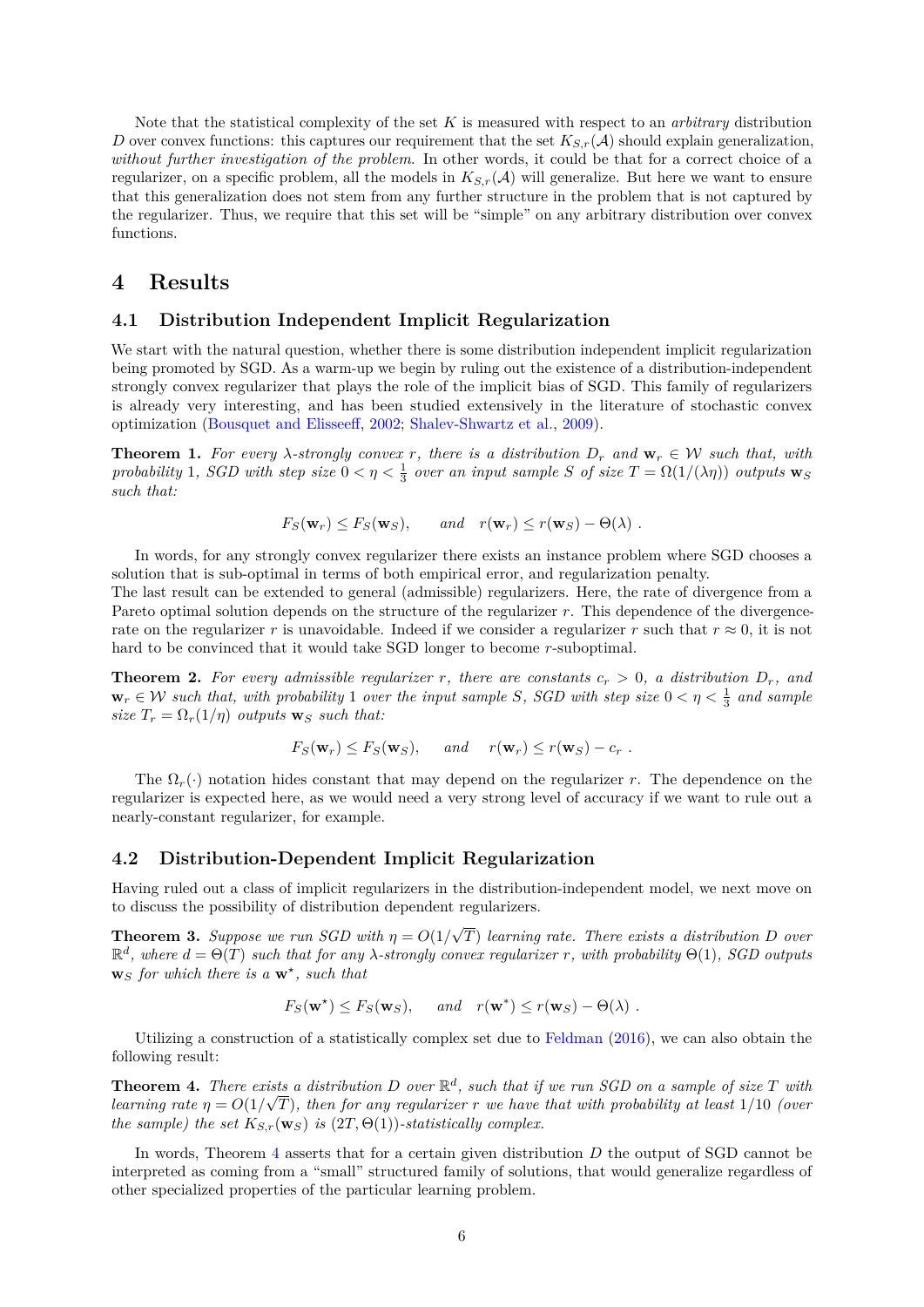#### **4.3 Implicit Bias in Constant Dimension**

In the results above we provided constructions in spaces with more parameters than samples. We next discuss the case  $d \ll T$ , which is interesting for certain contexts.

Regarding Theorem [4,](#page-5-0) we again point out that such a result cannot hold in the aforementioned regime. Indeed, in this case uniform convergence over the unit-ball applies. In that sense, restricting an algorithm to choose a solution in the unit ball provides an inductive bias that provides generalization guarantees. But what about Theorem [3?](#page-5-1) It is interesting to know if we can rule out regularizers that are not benign like the unit ball.

We do not know the answer to this question and we leave it as an open problem. Nevertheless we can provide the following intermediate result in a slightly more relaxed setting, where the instances may be non-convex, but the expected loss function is indeed convex. Thus, SGD's learning guarantee still implies.

We will state the next result for a slightly larger class of regularizers than merely convex regularizers. Recall that a function *f* is called *quasi-convex* if  $f(\lambda x + (1 - \lambda)y) \le \max\{f(x), f(y)\}\)$  for every  $0 \le \lambda \le 1$ and  $x, y \in \mathcal{K}$  and *strictly* quasi-convex, if  $f(\lambda x + (1 - \lambda)y) < \max\{f(x), f(y)\}\$ 

<span id="page-6-2"></span>**Theorem 5.** *There exists a distribution*  $D$  *over*  $\mathbb{R}^2$ , *on not necessarily convex functions, such that*  $\mathbb{E}_z[f(\mathbf{w};z)] = 0$  *for every*  $\mathbf{w} \in \mathcal{W}$ *, for every strictly quasi-convex regularizer r, and for large enough T, if*  $\eta = \Theta(1/\sqrt{T})$  *then with some positive probability,*  $\Theta(1)$ *, there exists*  $\mathbf{w}^*$  *such that:* 

$$
F_S(\mathbf{w}^*) \le F_S(\mathbf{w}_S);
$$
  $r(\mathbf{w}^*) < r(\mathbf{w}_S);$   $\|\mathbf{w}_S - \mathbf{w}^*\| = \Theta(1).$ 

# **5 Constructions**

Here we give a high level description of the constructions as well as the proofs of the main results. We remark that our full proofs address the average of the SGD iterates (as presented in Eq. [\(2\)](#page-3-0)); for simplicity of exposition, though, here we will mainly focus on the last iterate.

#### **5.1 Distribution Independent Regularization**

Our constructions build upon the following class of functions in  $\mathbb{R}^2$ . Let *A* be a set of the form  $\{(\alpha, \theta) : b_1 \leq \alpha \leq b_2\}$ , where  $\theta, b_1, b_2$  are parameters of the set and  $\Sigma$  is a PSD matrix. We then consider the function  $f_{A,\Sigma}$  defined as follows:

$$
f_{A,\Sigma}(\mathbf{w}) = \frac{1}{2} \min_{\mathbf{v} \in A} \{ (\mathbf{w} - \mathbf{v})^\top \Sigma (\mathbf{w} - \mathbf{v}) \}.
$$
 (7)

One can observe that these functions are convex, and further the gradient of *fA,*<sup>Σ</sup> at point **w** will equal

<span id="page-6-1"></span><span id="page-6-0"></span>
$$
\nabla f_{A,\Sigma}(\mathbf{w}) = \Sigma(\mathbf{w} - \mathbf{v}(\mathbf{w})),\tag{8}
$$

where

$$
\mathbf{v}(\mathbf{w}) = \arg\min_{\mathbf{v} \in A} \{ (\mathbf{w} - \mathbf{v})^{\top} \Sigma(\mathbf{w} - \mathbf{v}) \}.
$$

**Warm-up: GD need not converge to a minimal-norm solution.** We start by showing how we can construct a function (of the type in Eq. [\(7\)](#page-6-0)) that does not converge to minimal norm solution. Let us take a concrete case where

$$
A = \{(\alpha, 1) : 0 \leq \alpha \leq \infty\}; \qquad \Sigma = \left[\begin{array}{cc} 1 & 1/2 \\ 1/2 & 1 \end{array}\right].
$$

We will suppress dependence on *A* and  $\Sigma$ , and simply write *f*. The main observation is that the trajectory of *f* is characterized by two phases.

At the first phase the closest point to  $\mathbf{w}^{(t)}$  (w.r.t.  $\Sigma$ -norm) is at the boundary of *A* (i.e  $\alpha = 0$ ). At this phase,  $\mathbf{w}^{(t)}$  can be seen to move "towards" the center of the interval, namely  $w_1^{(t)}$  is increasing (see Eq. [\(8\)](#page-6-1)). At the end of this phase,  $w_1^{(t)}$ , is sufficiently large irrespective of the step size  $\eta > 0$ .

The second phase, starts when  $\mathbf{e}_2 \equiv \begin{pmatrix} 0 \\ 1 \end{pmatrix}$ 1 stops being the closest point, and the closest point to  $\mathbf{w}^{(t)}$ is at the interior of the interval. One can show that at this phase, the gradient moves upward hence  $w_1^{(t)}$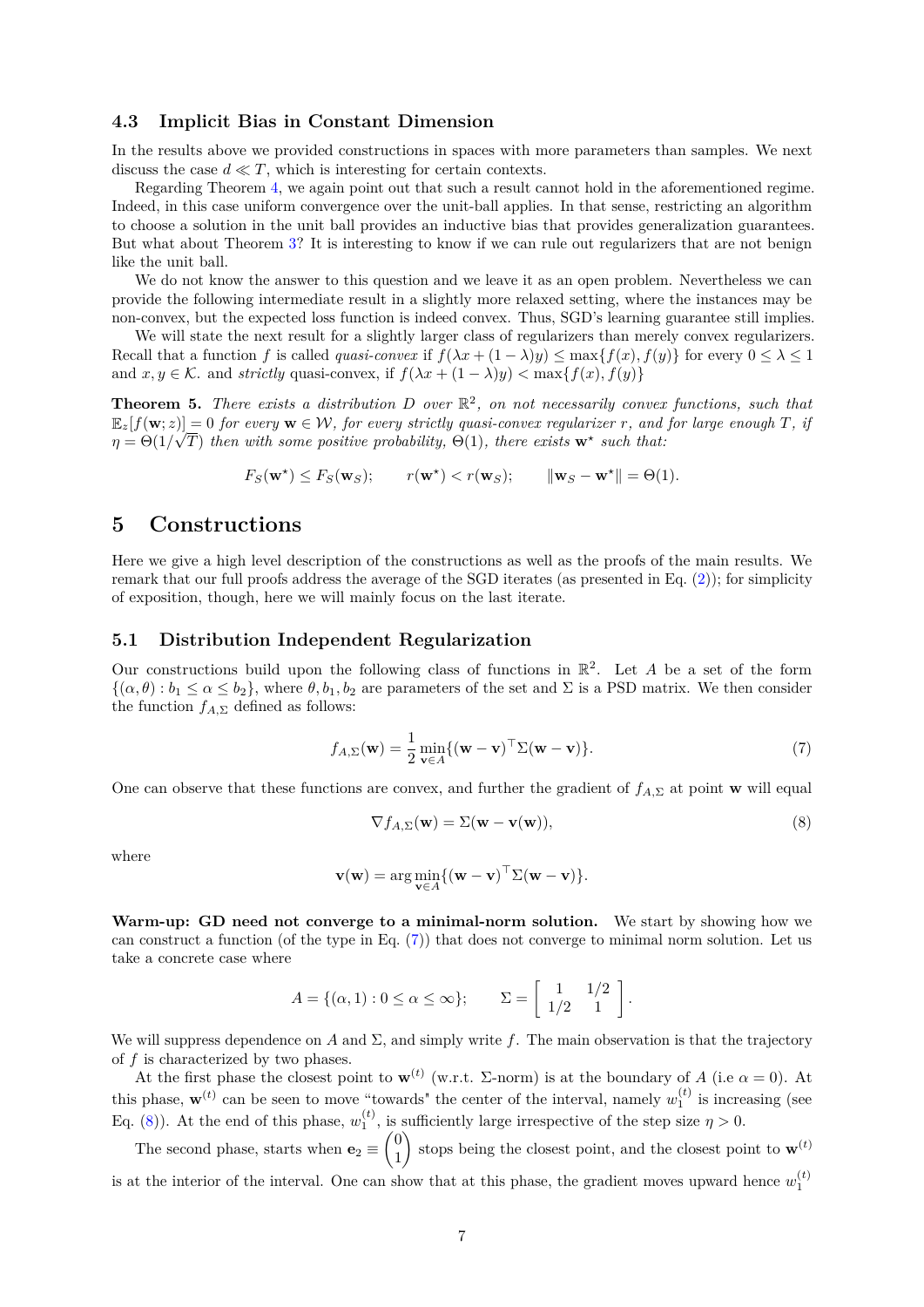<span id="page-7-2"></span>does not decrease and overall the trajectory will converge to a point away from  $e_2$ : the Euclidean closest minimizer to 0.

To see that when  $\mathbf{v}(\mathbf{w})$  is at the interior of *A* then  $\nabla f(\mathbf{w}) \propto \mathbf{e}_1$ , consider the following scalar function:

$$
g(a) = (\mathbf{w} - (a, 1))^T \Sigma(\mathbf{w} - (a, 1)).
$$

Our assumption is that *g* attains its minimum at  $0 < v_1$ . Taking the derivative at  $v_1$  and equating to 0 (because the minimum is attained at the interior), we can see that  $g'(v_1) = (\mathbf{w} - (v_1, 1))^T \Sigma \mathbf{e}_1 = 0$ . Hence,  $\nabla f(\mathbf{w}) = (\mathbf{w} - v(\mathbf{w}))\Sigma \perp \mathbf{e}_1.$ 

The trajectory of  $\mathbf{w}^{(t)}$  is illustrated in Fig. [1](#page-7-0) (green line).

**No strongly-convex implicit bias.** The construction above is the heart of most of our results. Let us illustrate how it rules out a strongly convex regularizer (in the distribution-independent setting) and attain Theorem [1.](#page-5-2)

The key property of strongly-convex regularizers is that in any convex set they have a unique minimum. Moreover, two far away points cannot simultaneously attain close-to-minimal value. This is in fact the only property we will use. Thus, our result can in fact be extended to any regularizer that is a "tie-breaker"- namely it always prefers a single unique solution amongst a class of possible solutions with large diameter.

The construction above will allow us to generate two instances of convex learning problems, where SGD converges to two far away points. The first instance is the standard Euclidean distance. Namely we take a function  $f_1$  of the form in Eq.  $(7)$ , with Σ the identity and *A* with boundaries  $(-\infty, \infty)$ . In this case SGD is biased towards **e**<sup>2</sup> (gray dashed line in Fig. [1\)](#page-7-0). The second instance,  $f_2$ , is the

<span id="page-7-0"></span>

Figure 1: Simulation of objective functions where GD does not converge to closest point. At the first phase, the gradient points toward right: specifically the vector  $\Sigma$ **e**<sub>2</sub> (see Eq. [\(7\)](#page-6-0)), which causes it to diverge from **e**2. The red, orange, blue and green trajectories are simulations of the same objective function when we replace *A* from *Eq.* [\(7\)](#page-6-0) with  $A' = \{(\alpha, 1), 0 \le \alpha \le \alpha\}$ *b*} for values  $b = \{0, 0.1, 0.15, \infty\}$  respectively.

construction above where SGD is biased towards another point on the interval (green line in Fig. [1\)](#page-7-0).

Now both points are global minima, for both  $f_1$  and  $f_2$ , hence if SGD is implicitly biased towards solutions with minimum regularization penalty *r*, we must have that  $r(\mathbf{e}_2) = r(\mathbf{v})$ , where **v** is the choice of SGD when it observes  $f_2$ . However, if *r* is strongly convex, because  $\|\mathbf{e}_2 - \mathbf{v}\| = O(1)$ , there has to be a point on the interval between them that attain a strictly lesser regularization penalty, moreover it also attains minimal loss value. This contradicts the existence of such an *r*.

**The general case.** Our second result (Theorem [2\)](#page-5-3) rules out the existence of any distributionindependent regularizer. In contrast with the strongly-convex case we can not give uniform bounds that depend on parameters of strong convexity. As such, the rates depend on the regularizer.

But the construction here is similar. We basically start with the assumption that there are two points  $\mathbf{w}_1$  and  $\mathbf{w}_2$  with different regularization penalty, and we want to construct two functions  $f_1, f_2$  that maps **w**<sub>1</sub>, **w**<sub>2</sub> to the same empirical loss. It might seem that through a simple linear transformation that maps, say,  $w_1$  to  $e_2$  and  $w_2$  to **v** we can reduce this case to the case above. However, there is some subtlety since gradient descent is not invariant to linear transformations.<sup>[3](#page-7-1)</sup>

Towards this, we extend the construction above by constructing a more general example, where we can tune the point of convergence of SGD to *any* point on the interval between **v** and **e**2. This allows us to avoid scaling, and use only rotations (which GD is invariant to) in order to reduce the problem to the former case. This is done by changing the set A from allowing  $0 \leq \alpha < \infty$ , to adding a second boundary condition on the right. In Fig. [1](#page-7-0) we illustrate how this changes the trajectory (red, orange and blue lines).

#### **5.2 Distribution-Dependent Implicit Bias**

We next discuss our second sets of results that argue about *distribution-dependent regularization*. Here we want to study if, for a given distribution, the set of solutions on which SGD converges has some

<span id="page-7-1"></span><sup>3</sup>We note though that it can be turned to an affine invariant optimization algorithm [\(Koren and Livni,](#page-10-18) [2017\)](#page-10-18).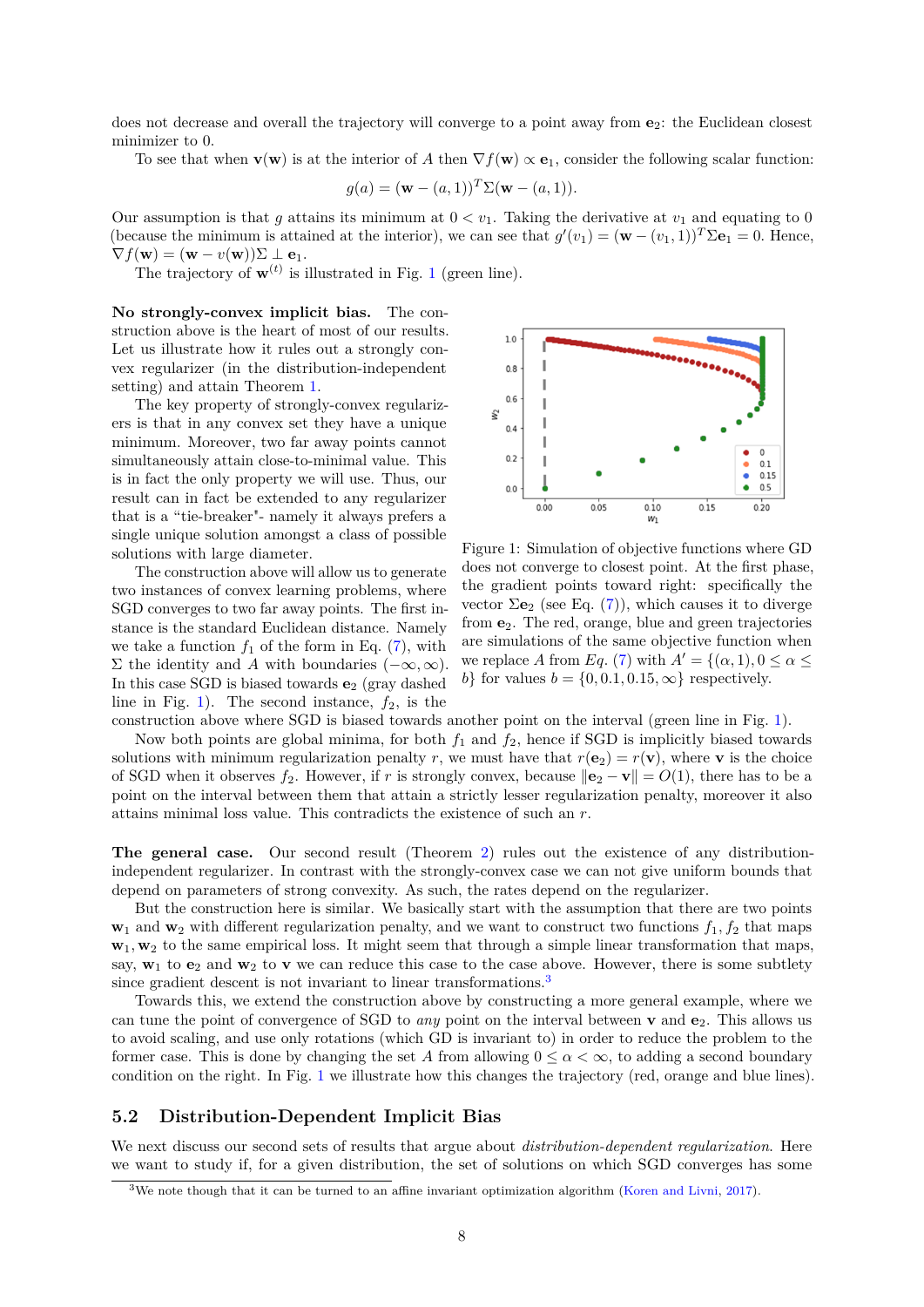<span id="page-8-1"></span>

Figure 2: Depiction of the auxiliary construction in Lemma [1.](#page-8-0) The left sketch illustrate the first function where the gradient of the loss always points upward, hence on a *x*-axis parallel line it is constant. The right figure illustrate the second loss function. Here at a regime that include 0 the gradient points sideways, and at the second regime, the gradient points vertically upwards

meaningful structure on which we can argue why it generalizes.

Note that so far, our problem instances considered only a single function and the results were applicable to GD also. Here, though, in the distribution dependent setting such an example cannot work. Indeed, given a single function as an instance problem, SGD behaves deterministically and the solution it chooses is a unique solution which trivially generalizes.

**No strongly-convex distribution-dependent bias.** We next discuss our argument that rules out a strongly convex regularizer, even if it may depend on the distribution at hand. We again utilize the property that a strongly convex regularizer obtains approximately minimum solutions only on a small diameter around the unique minimum.

Our strategy is as follows: assume that there are two samples  $S_1$  and  $S_2$  such that, when SGD observes  $S_1$  it converges to  $\mathbf{w}_1$  and when it observes  $S_2$  it converges to  $\mathbf{w}_2$ . However, assume also that  $\|\mathbf{w}_1 - \mathbf{w}_2\| = \Theta(1)$ , and that the empirical loss of  $\mathbf{w}_1$  and  $\mathbf{w}_2$  is comparable, on both samples: namely  $F_{S_1}(\mathbf{w}_1) = F_{S_2}(\mathbf{w}_1)$ , and similarly with  $\mathbf{w}_2$ .

In the case above, as we argued in the distribution-independent case, clearly the algorithm failed to choose the minimizer of the regularization penalty, in at least one of the realization  $S_1$  or  $S_2$ . So if  $S_1$ and  $S_2$  are equally likely, we obtain that with probability half (conditioned on the event that we saw *S*<sup>1</sup> or *S*2) the algorithm failed to minimize *r*. Now, if the probability to observe one of such couple of samples  $S_1, S_2$  is positive, then we obtain the desired result.

To generate this setting, we rely on the following auxiliary construction in  $\mathbb{R}^2$ . We construct two functions such that, if SGD observes the first function, at the first iteration, then the gradient points upward and right. But if SGD observes the second function, at the first iteration, then the gradient points upward. This ensures that in each case SGD will move towards a different solution. If the size of the gradient is constant then the gap between the two iterations will be  $\Theta(n)$ .

We will also construct the examples in such a way that both points enter a regime where all points obtain the same empirical loss on both functions. This construction can in fact be done using piece-wise linear functions and it is illustrated in Fig. [2.](#page-8-1) We also give the formal statement here:

<span id="page-8-0"></span>**Lemma 1.** For every constant  $0 < c < 1$ , there are two 1-Lipschitz functions  $f(\mathbf{w}; \pm 1)$  over  $\mathbb{R}^2$ *such that if* **v**<sup>1</sup> = −∇*f*(0; 1) *and* **v**<sup>−</sup><sup>1</sup> = −∇*f*(0; −1) *and c <* <sup>1</sup> 2 *η <* 1 *then* k**v**<sup>1</sup> − **v**<sup>−</sup>1k ≥ 1*/*4 *and*  $f(\eta \mathbf{v}_1; z) = f(\eta \mathbf{v}_{-1}; z)$  *for any*  $z \in \{-1, 1\}.$ 

We next utilize the above construction to generate the problem in  $\mathbb{R}^d$ . Note that the construction above generates a problem where SGD will converge to two different solutions with distance *η* but same empirical loss (after one step). Indeed, we just need to randomly pick one of these functions.

We next want to amplify the distance. To do that, we consider  $d = \Omega(T)$  Cartesian copies of  $\mathbb{R}^2$ . Then at each example, we show one of the functions above, at one of the products. Assuming enough coordinates were seen only once (which is going to happen w.h.p.), the variance on each sub-plane will be *η*<sup>2</sup>: if we have  $\Theta(T)$  such coordinates, the overall variance is going to be  $\Theta(T\eta^2)$  which ensures that we will converge to far away solutions on different realizations of the problem, if  $\eta = \Theta(1/\sqrt{T})$ .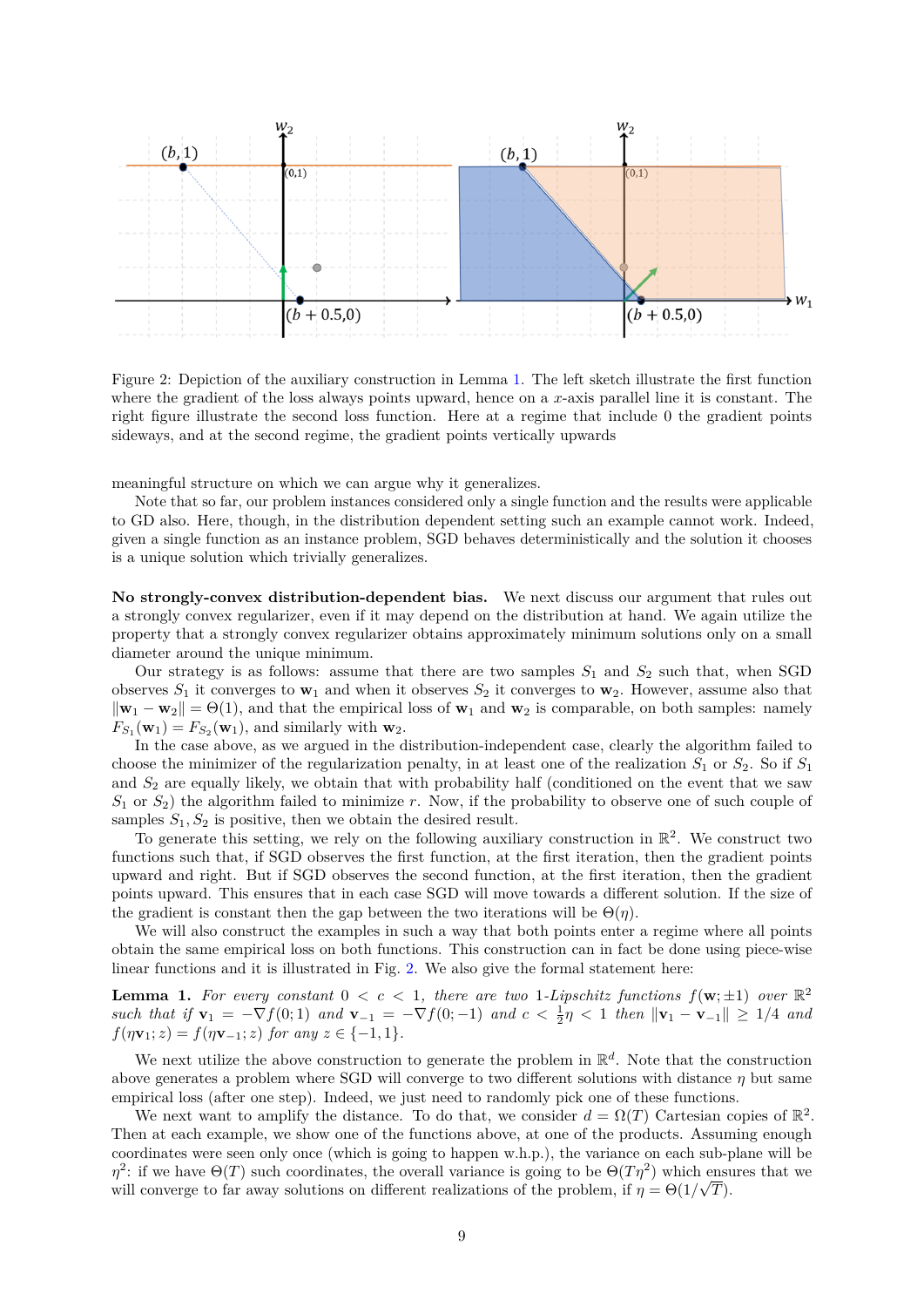<span id="page-9-3"></span>**SGD might be biased towards statistically-complex sets.** Next, we derive Theorem [4](#page-5-0) which addresses implicit regularization in a much broader setting. As discussed, here we cannot rule out the existence of an implicit bias; indeed, some form of an implicit bias always exists. We attempt, though, to understand how the implicit bias can explain generalization.

The result shows that for any regularizer: the set  $K_{S,r}(\mathbf{w}_S)$  which is the set of comparable solutions to the one outputted by SGD, given the empirical loss and regularization penalty, can be large up to the fact that choosing an arbitrary solution from this set can, in principle, lead to over-fitting (over general convex problems). Thus, to argue that the algorithm did generalize, further structure in the problem needs to be taken into account. And this is true for *any* regularizer.

Our construction is similar to the previous case in Theorem [3](#page-5-1) up to some modification. Therefore, let us show that in the construction above  $K_{S,r}$  will be  $(T/6, \Theta(1))$ -statistically complex. This is less than what we actually desire. We, in fact, observed *T* examples and not *T /*6. Indeed, in the construction above, we showed that if we project the output of SGD to the observed coordinates, we obtain a solution of the form  $(\mathbf{v}_{\pm 1}, \mathbf{v}_{\pm 1}, \cdots, \mathbf{v}_{\pm 1}) \in (\mathbb{R}^2)^T$ , where  $\mathbf{v}_1, \mathbf{v}_{-1}$  are as in Lemma [1.](#page-8-0) By projecting this set, it can be seen to be a copy of (up to some rescaling) the normalized unit cube  $\mathcal{M} = \{\pm \eta, \pm \eta, \cdots, \pm \eta\} \in \mathbb{R}^T$ . This is true since  $\|\eta \cdot \mathbf{v}_1 - \eta \cdot \mathbf{v}_{-1}\| = \Theta(\eta)$ .

Here, we rely on a construction by [Feldman](#page-10-15) [\(2016\)](#page-10-15). In order to show that uniform convergence is not equivalent to learnability in the convex optimization setting, Feldman showed (in our terminology) that the set  $\mathcal{M} \in \mathbb{R}^T$  is  $(T/6, 1/4)$  statistically complex, if  $\eta = \Theta(1/\sqrt{T})$ .

As discussed, this is less than what we want, as we actually want a set that is at least  $(T, \Theta(1))$ statistically complex. To tackle this, on each iteration we show the learner a loss function over multiple pairs of coordinates. Namely, if in the example above we drew at each iteration  $f(\mathbf{w}; z)$  where  $z \sim D$ , now in each iteration we show the algorithm  $\frac{1}{k} \sum_{i=1}^{k} f(\mathbf{w}; z_i)$ , where  $z_i$  are i.i.d. This will reduce the step-size on each coordinate a little bit but if *k* is constant we will still present a constant loss. On the other hand, now projecting on observed coordinates, SGD will converge to a solution in  $(\mathbf{v}_{\pm 1}, \mathbf{v}_{\pm 1}, \dots, \mathbf{v}_{\pm 1}) \in (\mathbb{R}^2)^{\Theta(k)}$ . Thus we only need a constant  $k > 6$  so that the algorithm will converge to a  $(T, \Theta(1))$ -statistically complex set.

#### **5.3 Implicit Bias in Constant Dimension**

We next provide a construction in  $\mathbb{R}^2$  that again rules out a class of regularizers, in particular strongly convex regularizers (and more generally, strictly quasi-convex regularizers).

In a similar fashion to previous constructions, we make SGD choose from a set of solutions, that exhibit comparable empirical loss. While the dimension of previous constructions depended on *T*, this construction does not. However, for the construction we relax the assumption that  $f(\mathbf{w}; z)$  are convex, but *F* remains convex. Note that the learning guarantees of SGD are completely applicable to this setting.

Our construction relies on a 2-dimensional square, centered at the origin. Inside the square, SGD makes a simple 2-dimensional random walk, while when it exits from the square, it continues to perform a random walk in just one dimension (denoted as *y*), while the other coordinate (denoted as *x*) remains the same. As a result, the optimizer of  $F<sub>S</sub>$  is independent of  $w<sub>x</sub>$ .

We study the event that **w** will stay inside the square for enough iterations to ensure that the variance of  $w_x$  will be larger than some constant, but eventually **w** exit from the square to make  $F_S$  independent of *wx*. This will result with a set of solutions that share the same empirical error and also SGD can converge to each one of them.

# **References**

- <span id="page-9-0"></span>S. Arora, N. Cohen, W. Hu, and Y. Luo. Implicit regularization in deep matrix factorization. In *Advances in Neural Information Processing Systems*, pages 7411–7422, 2019. [3](#page-2-1)
- <span id="page-9-4"></span>A. C. Berry. The accuracy of the gaussian approximation to the sum of independent variates. *Transactions of the american mathematical society*, 49(1):122–136, 1941. [13](#page-12-0)
- <span id="page-9-1"></span>A. Blumer, A. Ehrenfeucht, D. Haussler, and M. K. Warmuth. Learnability and the vapnik-chervonenkis dimension. *Journal of the ACM (JACM)*, 36(4):929–965, 1989. [3](#page-2-1)
- <span id="page-9-2"></span>O. Bousquet and A. Elisseeff. Stability and generalization. *Journal of machine learning research*, 2(Mar): 499–526, 2002. [3,](#page-2-1) [4,](#page-3-3) [5,](#page-4-0) [6](#page-5-4)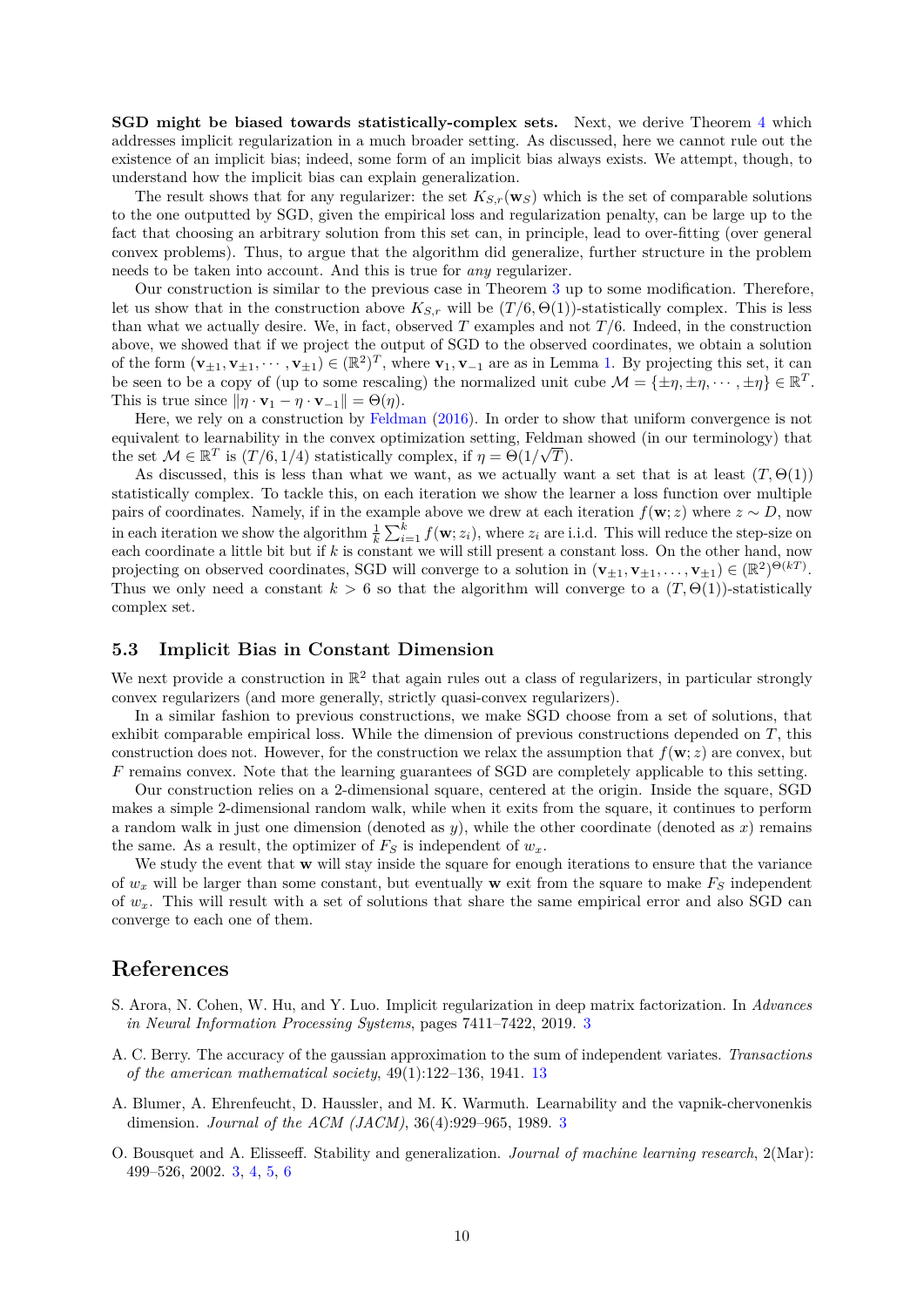- <span id="page-10-19"></span>S. Boyd and L. Vandenberghe. *Convex optimization*. Cambridge university press, 2004. [12](#page-11-0)
- <span id="page-10-2"></span>N. Cesa-Bianchi and G. Lugosi. *Prediction, learning, and games*. Cambridge university press, 2006. [1](#page-0-0)
- <span id="page-10-20"></span>C.-G. Esseen. On the liapunov limit error in the theory of probability. *Ark. Mat. Astr. Fys.*, 28:1–19, 1942. [13](#page-12-0)
- <span id="page-10-15"></span>V. Feldman. Generalization of erm in stochastic convex optimization: The dimension strikes back. In *Advances in Neural Information Processing Systems*, pages 3576–3584, 2016. [3,](#page-2-1) [6,](#page-5-4) [10,](#page-9-3) [12](#page-11-0)
- <span id="page-10-5"></span>S. Gunasekar, B. E. Woodworth, S. Bhojanapalli, B. Neyshabur, and N. Srebro. Implicit regularization in matrix factorization. In *Advances in Neural Information Processing Systems*, pages 6151–6159, 2017. [3](#page-2-1)
- <span id="page-10-13"></span>S. Gunasekar, J. Lee, D. Soudry, and N. Srebro. Characterizing implicit bias in terms of optimization geometry. *arXiv preprint arXiv:1802.08246*, 2018a. [3](#page-2-1)
- <span id="page-10-7"></span>S. Gunasekar, J. D. Lee, D. Soudry, and N. Srebro. Implicit bias of gradient descent on linear convolutional networks. In *Advances in Neural Information Processing Systems*, pages 9461–9471, 2018b. [3](#page-2-1)
- <span id="page-10-18"></span>T. Koren and R. Livni. Affine-invariant online optimization and the low-rank experts problem. In *Advances in Neural Information Processing Systems*, pages 4747–4755, 2017. [8](#page-7-2)
- <span id="page-10-12"></span>J. Lin, R. Camoriano, and L. Rosasco. Generalization properties and implicit regularization for multiple passes sgm. In *International Conference on Machine Learning*, pages 2340–2348, 2016. [3](#page-2-1)
- <span id="page-10-10"></span>M. S. Nacson, J. D. Lee, S. Gunasekar, P. H. P. Savarese, N. Srebro, and D. Soudry. Convergence of gradient descent on separable data. In *The 22nd International Conference on Artificial Intelligence and Statistics, AISTATS 2019, 16-18 April 2019, Naha, Okinawa, Japan*, pages 3420–3428, 2019. [3](#page-2-1)
- <span id="page-10-16"></span>V. Nagarajan and J. Z. Kolter. Uniform convergence may be unable to explain generalization in deep learning. In *Advances in Neural Information Processing Systems*, pages 11611–11622, 2019. [3](#page-2-1)
- <span id="page-10-11"></span>S. Nakajima and M. Sugiyama. Implicit regularization in variational bayesian matrix factorization. In *ICML*, pages 815–822, 2010. [3](#page-2-1)
- <span id="page-10-8"></span>B. Neyshabur. Implicit regularization in deep learning. *arXiv preprint arXiv:1709.01953*, 2017. [3](#page-2-1)
- <span id="page-10-0"></span>B. Neyshabur, R. Tomioka, and N. Srebro. In search of the real inductive bias: On the role of implicit regularization in deep learning. In *3rd International Conference on Learning Representations, ICLR 2015, San Diego, CA, USA, May 7-9, 2015, Workshop Track Proceedings*, 2015. [1,](#page-0-0) [3](#page-2-1)
- <span id="page-10-9"></span>B. Neyshabur, R. Tomioka, R. Salakhutdinov, and N. Srebro. Geometry of optimization and implicit regularization in deep learning. *arXiv preprint arXiv:1705.03071*, 2017. [3](#page-2-1)
- <span id="page-10-17"></span>S. Shalev-Shwartz and S. Ben-David. *Understanding Machine Learning:From Theory to Algorithms*. Cambridge University, 2014. ISBN 978-1-107-05713-5. [4](#page-3-3)
- <span id="page-10-3"></span>S. Shalev-Shwartz, O. Shamir, N. Srebro, and K. Sridharan. Stochastic convex optimization. In *COLT*, 2009. [1,](#page-0-0) [3,](#page-2-1) [5,](#page-4-0) [6,](#page-5-4) [12](#page-11-0)
- <span id="page-10-6"></span>D. Soudry, E. Hoffer, M. S. Nacson, S. Gunasekar, and N. Srebro. The implicit bias of gradient descent on separable data. *The Journal of Machine Learning Research*, 19(1):2822–2878, 2018. [3](#page-2-1)
- <span id="page-10-4"></span>A. Suggala, A. Prasad, and P. K. Ravikumar. Connecting optimization and regularization paths. In *Advances in Neural Information Processing Systems*, pages 10608–10619, 2018. [2,](#page-1-0) [3](#page-2-1)
- <span id="page-10-14"></span>L. G. Valiant. A theory of the learnable. *Communications of the ACM*, 27(11):1134–1142, 1984. [3](#page-2-1)
- <span id="page-10-21"></span>P. van Beek. An application of fourier methods to the problem of sharpening the berry-esseen inequality. *Zeitschrift für Wahrscheinlichkeitstheorie und verwandte Gebiete*, 23(3):187–196, 1972. [13](#page-12-0)
- <span id="page-10-1"></span>C. Zhang, S. Bengio, M. Hardt, B. Recht, and O. Vinyals. Understanding deep learning requires rethinking generalization. In *5th International Conference on Learning Representations, ICLR 2017, Toulon, France, April 24-26, 2017, Conference Track Proceedings*, 2017. [1,](#page-0-0) [3](#page-2-1)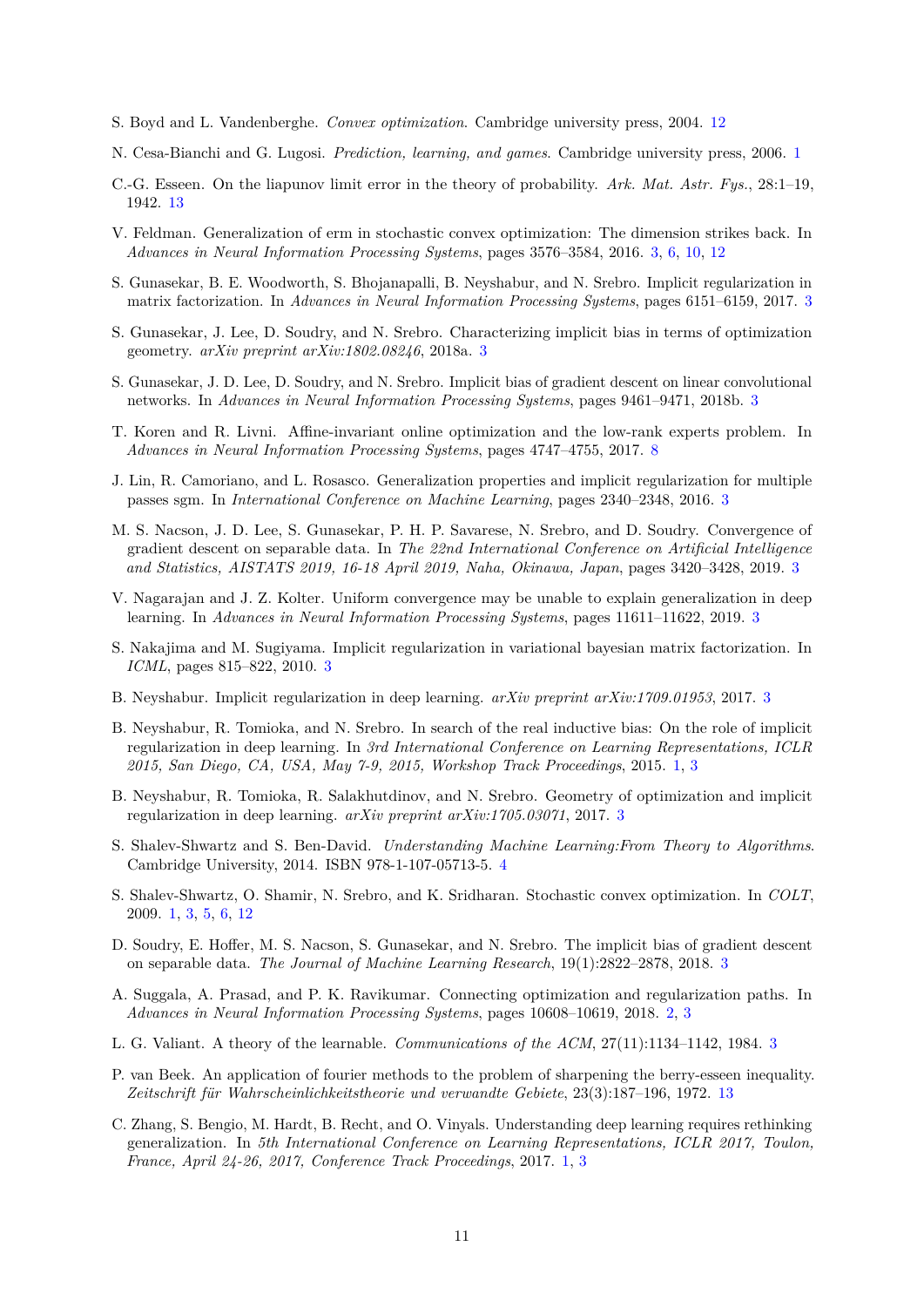# <span id="page-11-0"></span>**A Technical Preliminaries**

# **A.1 Distance Functions**

Throughout, we will repeatedly use functions of the following form in our constructions:

$$
f_{A,\Sigma}(\mathbf{w}) = \frac{1}{2} \min_{v \in A} \left\{ (\mathbf{w} - \mathbf{v})^\top \Sigma (\mathbf{w} - \mathbf{v}) \right\},\tag{9}
$$

where *A* is a set of the form  $A = \{(\alpha, \theta) : -b_1 < \alpha < b_2\}$ ,  $\theta \in \mathbb{R}$ ,  $b_1, b_2 \in \mathbb{R}_+$  and  $\Sigma$  is a PSD matrix of the following form

<span id="page-11-1"></span>
$$
\Sigma = \left[ \begin{array}{cc} \sigma^2 & \sigma/2 \\ \sigma/2 & 1 \end{array} \right].
$$

Because *A* is convex, it is known that a function *f* of the aforementioned form, depicted in Eq. [\(9\)](#page-11-1), is indeed a convex function (see [Boyd and Vandenberghe](#page-10-19) [\(2004\)](#page-10-19) example 3.16). If there is no reason for confusion we will omit dependence in *A* and  $\Sigma$  and simply write  $f(\mathbf{w})$ .

It can be seen that for a function  $f_{A,\Sigma}$  of the form in Eq. [\(9\)](#page-11-1), the gradient is given by

<span id="page-11-3"></span>
$$
\nabla f(\mathbf{w}) = \Sigma(\mathbf{w} - \mathbf{v}(\mathbf{w})),
$$

where we denote  $\mathbf{v}(\mathbf{w}) = \arg \min_{v \in A} (\mathbf{w} - \mathbf{v})^\top \Sigma(\mathbf{w} - \mathbf{v})$ . As a corollary one can obtain the following expressions for the gradient

$$
\nabla f(\mathbf{w}) = \begin{cases} \sum(\mathbf{w} - (b_1, \theta)) & w_1 + \frac{1}{2\sigma}(w_2 - \theta) < b_1 \\ \begin{pmatrix} 0 \\ \frac{3(w_2 - \theta)}{4} \end{pmatrix} & b_1 < w_1 + \frac{1}{2\sigma}(w_2 - \theta) < b_2 \\ \sum(\mathbf{w} - (b_2, \theta)) & b_2 \le w_1 + \frac{1}{2\sigma}(w_2 - \theta) \end{cases}
$$
(10)

#### **A.2 Feldman's Statistically Complex Set**

A key technical tool in the proof of Theorem [4](#page-5-0) is a construction by Feldman, [Feldman](#page-10-15) [\(2016\)](#page-10-15), of a statistically complex set in R *d* . While Feldman's construction is not the first to show that the sample complexity of an ERM algorithm may scale with the dimension, it greatly improved over previous construction [Shalev-Shwartz et al.](#page-10-3) [\(2009\)](#page-10-3), and showed that the dependence may be *linear* in the dimension.

We will exploit here Feldman's set in order to construct an example where SGD essentially picks arbitrarily an element from a statistically complex set, akin to ERM, and we will need the following statement due to Feldman

<span id="page-11-2"></span>**Theorem 6** (Essentially Theorem 3.3 in [Feldman,](#page-10-15) [2016\)](#page-10-15). Let  $\mathcal{W}_d = \{-\frac{1}{\sqrt{2}}\}$  $\frac{1}{d}$ ,  $\frac{1}{\sqrt{ }}$  $\frac{d}{dt}$ <sup>3</sup>. There exists a distribution *D* over 1-Lipschitz convex functions such that given a sample  $|S| < d/6$  drawn *i.i.d from D then w.p.* 1/2 *(over the sample S) there exists*  $\mathbf{w} \in \mathcal{W}_d$  *such that* 

$$
\frac{1}{|S|} \sum_{t=1}^{|S|} f(\mathbf{w}, z_t) = 0,
$$
\n(11)

*but*

$$
\mathop{\mathbb{E}}_{z \sim D} [f(\mathbf{w}, z)] = 1/4. \tag{12}
$$

We will need a slightly stronger version of the theorem which is an immediate corollary

<span id="page-11-4"></span>**Corollary 6.1.** *Let*  $A \subseteq W_d$ *, such that*  $|A| \geq 2^{d-1}$ *, then A is* ( $d/6, 1/4$ )*-statistically complex.* 

*Proof.* For two vectors  $\mathbf{v} \in \{-1, 1\}^d$  and an element  $\mathbf{w} \in \mathcal{W}_d$  let  $\mathbf{v} * \mathbf{w} \in \mathcal{W}_d$  be the pointwise product between **w** and **v**, i.e.

$$
(\mathbf{v} \ast \mathbf{w})_i = \mathbf{v}_i \cdot \mathbf{w}_i.
$$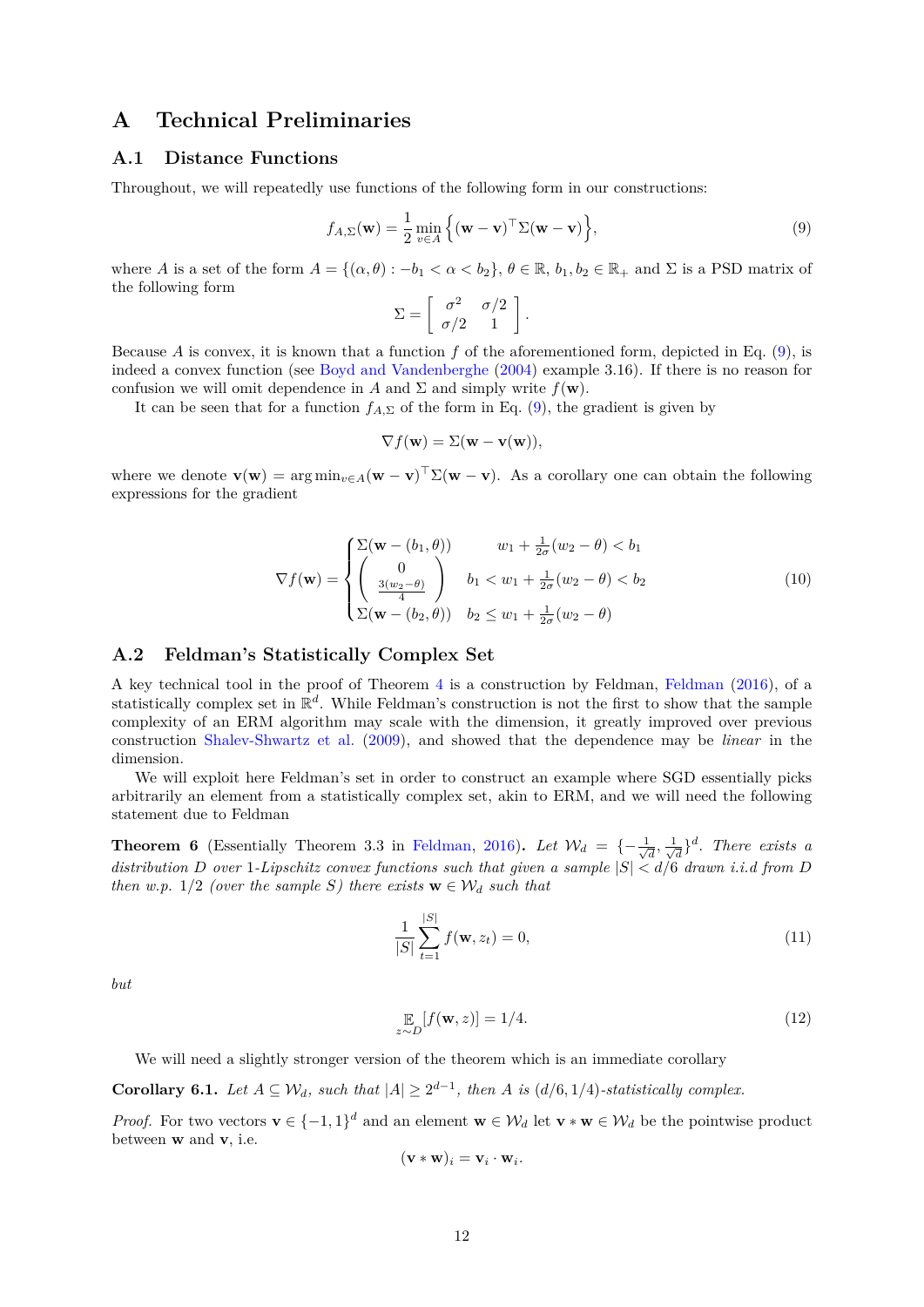<span id="page-12-0"></span>Let *D* be the distribution from Theorem [6](#page-11-2) and consider a distribution where we draw uniformly an elements  $\mathbf{v} \in \{-1,1\}^d$  and a sample *S* of size  $d/6$  i.i.d from *D*. One can show that with probability  $|A|/(2^{d+1})$  we have that there exists an elements **w**  $\in$  *A* such that

$$
\frac{1}{|S|} \sum_{t=1}^{|S|} f(\mathbf{v} * \mathbf{w}; z_t) = 0
$$
\n(13)

but

$$
\mathbb{E}_{z \sim D} f(\mathbf{v} * \mathbf{w}; z) = 1/4. \tag{14}
$$

In particular, there exists a **v** such that with probability  $\frac{|A|}{2^{d+1}}$ , Eqs. [\(13\)](#page-12-1) and [\(14\)](#page-12-2) holds for some  $\mathbf{w} \in A$  over the random sample *S*. Thus, we can define a convex Lipschitz mapping parameterized by **z** such that

$$
f_{\mathbf{v}}(\mathbf{w};z) = f(\mathbf{v} * \mathbf{w};z).
$$

From the above discussion if we draw *z* ∼ *D* we can see that this distribution demonstrates that *A* is  $(d/6,1/4)$ -statistically complex

<span id="page-12-2"></span><span id="page-12-1"></span> $\Box$ 

#### **A.3 Berry-Esseen Theorem**

A very important and valuable tool for analysing the behavior of random walks that we will use is the well-known Berry-Esseen Theorem, discovered independently in [Berry](#page-9-4) [\(1941\)](#page-9-4); [Esseen](#page-10-20) [\(1942\)](#page-10-20).

<span id="page-12-3"></span>**Theorem 7** (Berry Esseen Theorem)**.** *Let X*1*, X*2*, . . . , X<sup>T</sup> be zero mean and independent random variables, with*  $\mathbb{E}(X_i^2) = \sigma_i^2$  and  $\mathbb{E}(|X_i^3|) = \rho_i$ . Let  $S_T = \frac{1}{\sqrt{\sum_i^3}}$  $\sum_{i=1}^T σ_i^2$  $\sum_{i=1}^{T} X_i$ , then we have

$$
|P(S_T \le a) - \Phi(a)| \le C_{BE} \left(\sum_{i=1}^T \sigma_i^2\right)^{-3/2} \sum_{i=1}^T \rho_i,
$$

*where*  $C_{BE} < 1$  *is an absolute constant, and*  $\Phi(a)$  *is the CDF of a unit variate zero-mean Gaussian random variable.*

For a bound  $C_{BE}$  < 1 of the absolute constant see, for example, [van Beek](#page-10-21) [\(1972\)](#page-10-21). We will need the following technical Lemma which is derived via Theorem [7:](#page-12-3)

<span id="page-12-4"></span>**Lemma 2.** Let  $k \geq 0$ , and assume  $T > 2 \cdot k$ *. If*  $X_t$  *is a random variables such that* 

$$
X_t = \begin{cases} c \frac{T-t}{T} & w.p. \; 1/4 \\ -c \frac{T-t}{T} & w.p. \; 1/4 \\ 0 & w.p. \; 1/2 \end{cases},
$$

*and*  $I = \{1, 2, ..., T/k\}$ *, then* 

$$
P\left(\left|\frac{1}{\sqrt{T}}\sum_{i\in I}X_i\right| < a\frac{c}{\sqrt{50k}}\right) \le \text{erf}(a) + \sqrt{\frac{50^3k}{T}},
$$

*where erf*( $a$ ) =  $\Phi(a) - \Phi(-a)$  *is the error function. Proof.* First, we lower bound  $\sum_{i \in I} \sigma_i^2$ , and obtain that:

$$
\sum_{i \in I} E[|X_i|^2] = \frac{c^2}{2} \sum_{i \in I} \left(\frac{T-t}{T}\right)^2
$$
  
\n
$$
\geq \frac{c^2}{2T^2} \sum_{t=1}^{T/k} (T-t)^2
$$
  
\n
$$
= \frac{c^2}{2T^2} \sum_{t=0}^{T/k-1} \left( \left(\frac{k-1}{k}\right) T + t \right)^2
$$
  
\n
$$
\geq \frac{c^2}{2T^2} \max \left\{ \frac{(k-1)^2}{k^2} T^2 \frac{T}{k}, \sum_{t=0}^{T/k-1} t^2 \right\}
$$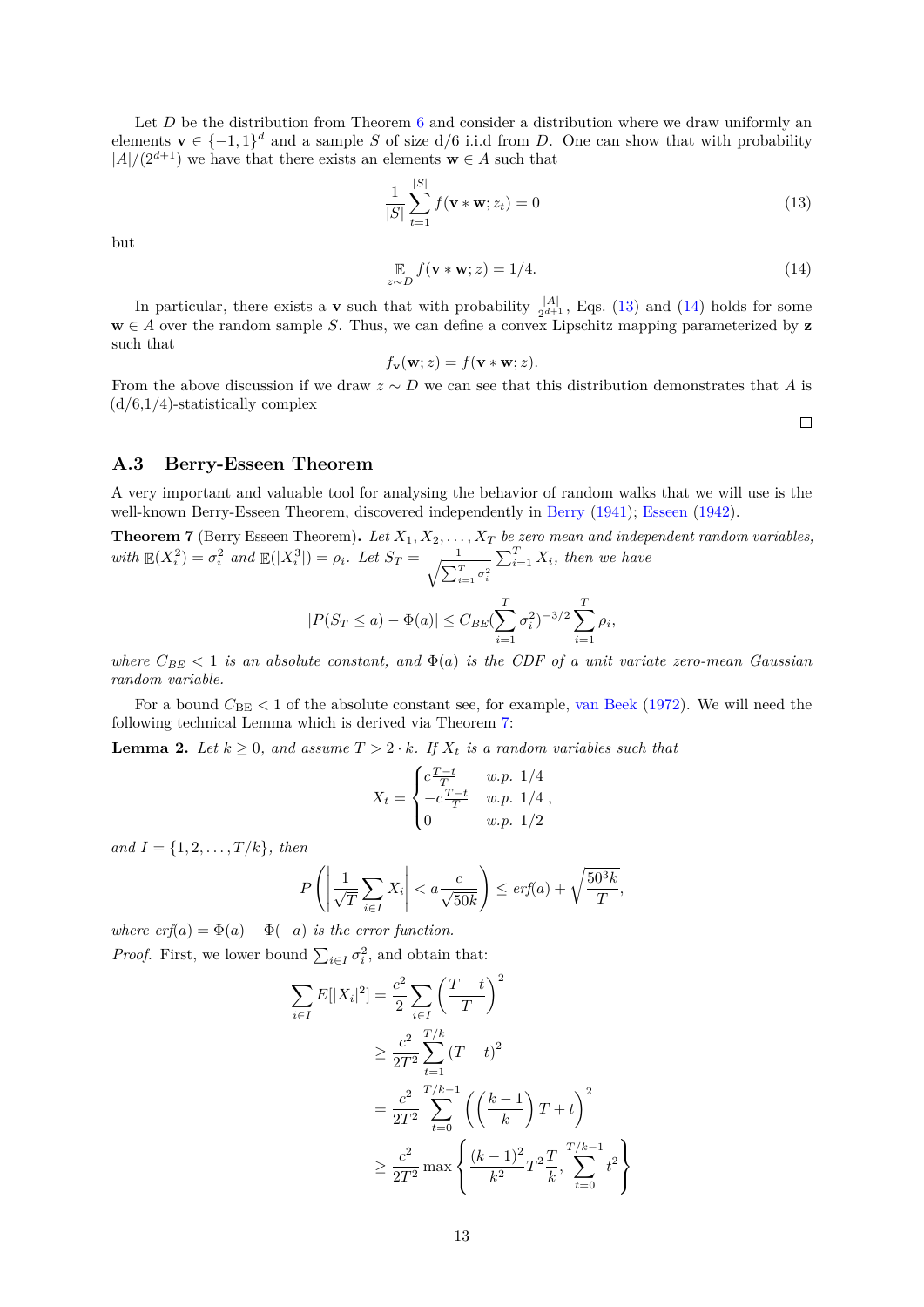We also have that for  $T > 2 \cdot k$ :

$$
\sum_{t=0}^{T/k-1} t^2 = \frac{T/k (T/k - 1) (2T/k - 1)}{6} \ge \frac{T^3}{12k^3}
$$

Taken together we obtain that

$$
\sum_{i \in I} \mathbb{E}[|X_i|^2] \ge \frac{c^2 T}{2} \max\left\{ \frac{(k-1)^2}{k^2}, \frac{1}{12k^2} \right\}
$$

$$
\ge \frac{c^2 T}{50k}
$$

Next, we lower bound  $\sum \rho_i$ :

$$
\sum_{i \in I} \mathbb{E}[|X_i|^3] \le \frac{1}{2} \sum_{t=1}^{T/k} \mathbb{E}[|c\frac{(T-t)}{T}|^3] = \frac{c^3}{2T^3} \sum_{t=1}^{T/k} (T-t)^3 \le \frac{c^3 T}{2T^3 k} T^3 \le \frac{c^3 T}{2k}
$$

Taken together we obtain that

$$
P\left(\left|\frac{1}{\sqrt{T}}\sum X_i\right| < a\frac{c}{\sqrt{50k}}\right) \le P\left(\left|\frac{1}{\sqrt{\sum_{i=1}^T \sigma_i^2}}\sum X_i\right| < a\right)
$$
\n
$$
\le \Phi(a) - \Phi(-a) + 2\left(\sum_{i=1}^T \sigma_i^2\right)^{-3/2} \sum_{i=1}^T \rho_i
$$
\n
$$
\le \Phi(a) - \Phi(-a) + \frac{(50k)^{3/2}c^3T}{c^3T^{3/2}k}
$$
\n
$$
\le \Phi(a) - \Phi(-a) + \sqrt{\frac{50^3k}{T}}
$$

 $\Box$ 

# **B Proofs: Distribution Independent Regularizers**

As discussed, the main technical difficulty behind the distribution-independent-regularization results is the existence of a problem instance where GD does not converge to the minimal norm solution:

<span id="page-13-0"></span>**Theorem 8** (GD doesn't converge to closest Euclidean norm solution). For every  $0 < \theta_2 \leq 1$ , and  $0 < \theta_1 \leq 0.025 \cdot \theta_2$ , there exists a positive, convex and smooth function  $f_{\theta_1,\theta_2}$  such that for  $0 < \eta < \frac{1}{3}$ , *GD outputs* **w***<sup>S</sup> such that*

$$
\|\mathbf{w}_S - (\theta_1, \theta_2)\| < \frac{120}{\eta T}
$$

*but*

$$
f_{\theta_1, \theta_2}((0, \theta_2)) = f_{\theta_1, \theta_2}(\theta_1, \theta_2) = 0
$$

*Proof.* For  $0 \le \theta_2 \le 1$  and  $0 \le \theta_1 \le 0.025 \cdot \theta_2$  let us define the set:  $A_{\theta_1, \theta_2} = \{(\alpha, \theta_2) : 0 \le \alpha \le \theta_1\}$ . In turn, we define the function  $f_{\theta_1, \theta_2}(\mathbf{w})$  to be:

$$
f_{\theta_1, \theta_2}(\mathbf{w}) = \arg \min_{v \in A_{\theta_1, \theta_2}} \frac{1}{2} (\mathbf{w} - \mathbf{v})^T \Sigma (\mathbf{w} - \mathbf{v}),
$$
\n(15)

where we let,

$$
\Sigma = \begin{pmatrix} 1 & 0.5 \\ 0.5 & 1 \end{pmatrix}.
$$

<span id="page-13-1"></span>We begin with a proposition that describes the trajectory of GD over the function  $f_{\theta_1, \theta_2}$ .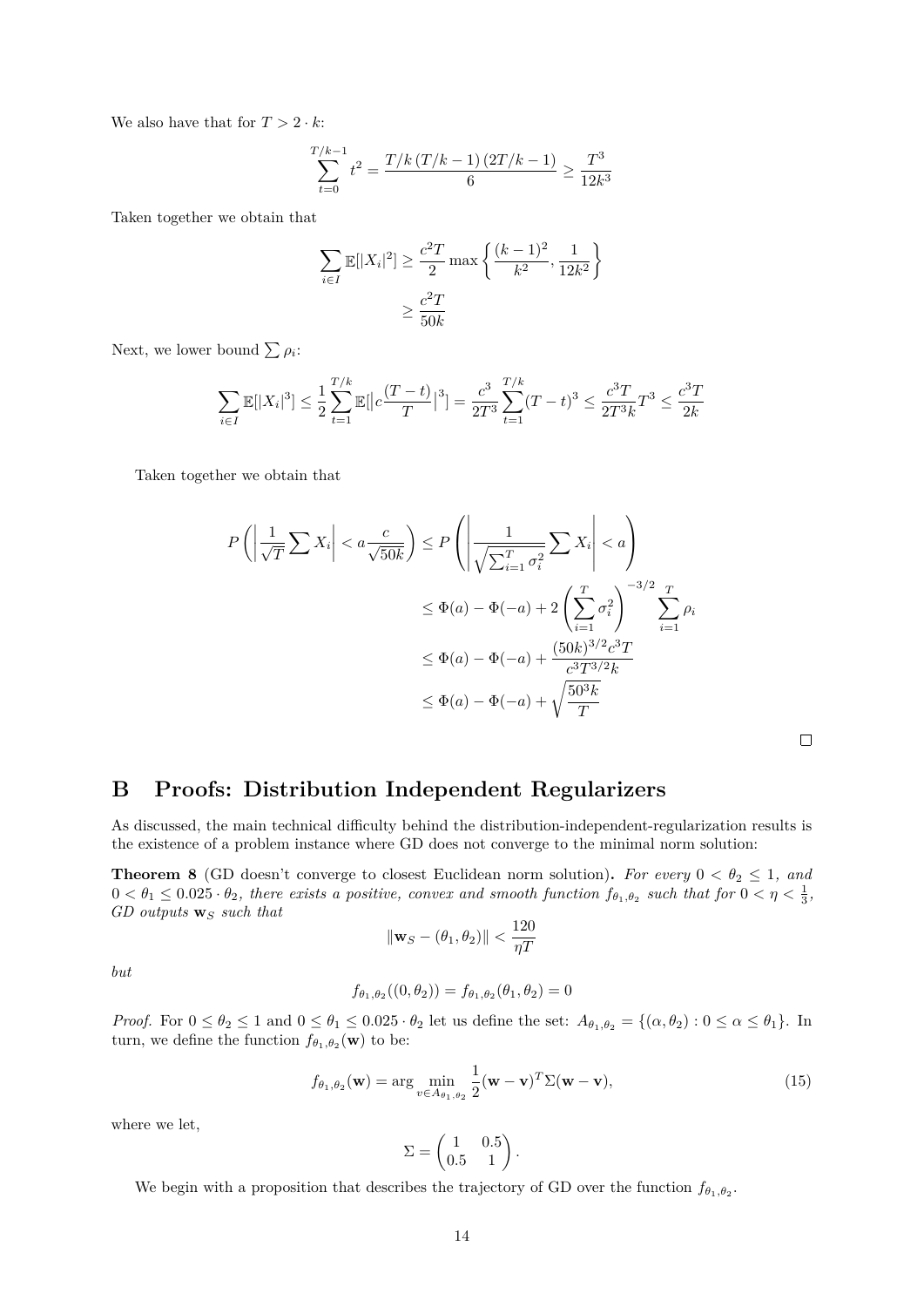**Lemma 3.** Let  $\mathbf{w}^{(1)},...,\mathbf{w}^{(T)}$  be the sequence defined by running GD over  $f_{\theta_1,\theta_2}$  with step size  $\eta \leq \frac{1}{3}$ , *and T iteration. Then there exist*  $\frac{1}{2\eta} \le t_0 \le \frac{3}{\eta}, t_0 \le t_1 \le t_0 + \frac{7}{\eta} s.t.$ 

For 
$$
1 \le t \le t_0
$$
:  $\mathbf{w}^{(t)} = \left(I - (I - \eta \Sigma)^{t-1}\right) \xi_0$  where  $\xi_0 = (0, \theta_2)$  (16)  
next,

$$
For \ t_0 < t \le t_1 \colon \ \mathbf{w}^{(t)} = \begin{pmatrix} w_1^{(t_0)} \\ \left(1 - \frac{3\eta}{4}\right)^{t - t_0} \left[w_2^{(t_0)} - \theta_2\right] + \theta_2 \end{pmatrix} \tag{17}
$$

*and,*

$$
For \ t_1 < t \leq T: \quad \mathbf{w}^{(t)} = \left(I - (I - \eta \Sigma)^{t - t_1}\right) \cdot \xi_1 + \left(I - \eta \Sigma\right)^{t - t_1} \cdot \mathbf{w}^{(t_1)} \qquad \text{where } \xi_1 = (\theta_1, \theta_2) \tag{18}
$$

This trajectory is depicted in Fig. [1](#page-7-0) for different values of  $\theta_1$ . We now show how to derive Theorem [8](#page-13-0) from Lemma [3](#page-13-1) and deter the proof of Lemma [3](#page-13-1) to the end of the section. Note that, by notation above, to prove Theorem [8,](#page-13-0) we only need to show that  $||w_S - \xi_1|| \leq \frac{120}{\eta T}$  the fact that  $f_{\theta_1, \theta_2}(0, \theta_2) = f_{\theta_1, \theta_2}(\theta_1, \theta_2)$ is immediate from the definition of *f*.

We will first need to bound the sizes  $\|\xi_0\|$ ,  $\|\xi_1\|$ ,  $\|\mathbf{w}^{(t)}\|$ . One can easily observe that  $\|\xi_1\|$ ,  $\|\xi_0\|$  < 1.5. Following the trajectory path of  $\mathbf{w}^{(t)}$ , provided in Lemma [3](#page-13-1) we can also provide a bound on  $\mathbf{w}^{(t)}$ .

Namely,

- If  $t \le t_0$  we have that  $\|\mathbf{w}^{(t)}\| < \|\xi_0\| \le 1$
- If  $t_0 \le t \le t_1$ , then  $\|\mathbf{w}^{(t)}\| \le \|\mathbf{w}^{(t_0)}\| + \theta_2 \le 2$ .
- And if  $t \ge t_1$  we have that  $\|\mathbf{w}^{(t)}\| \le \|\mathbf{w}^{(t_1)}\| + \|\xi_1\| < 5$

Taken together we have that  $\|\mathbf{w}^{(t)}\| < 5$ .

Finally, by simple calculation we can show that the singular values of  $\Sigma$  are  $3/2$  and  $1/2$ . Hence,

<span id="page-14-0"></span>
$$
\| (I - \eta \Sigma) \|_{\infty} \le (1 - \frac{\eta}{2}).
$$
\n(19)

where  $\|\cdot\|_{\infty}$  denotes the spectral norm of a matrix. We are now ready to show that **w**<sub>*S*</sub> converges to  $\xi_1$ :

$$
\|\mathbf{w}_{S} - \xi_{1}\|_{2} \leq \frac{1}{T} \sum_{t=1}^{T} \|(\mathbf{w}^{(t)} - \xi_{1})\|_{2} = \frac{1}{T} \sum_{t=1}^{t_{1}} \|(\mathbf{w}^{(t)} - \xi_{1})\|_{2} + \frac{1}{T} \sum_{t=t_{1}+1}^{T} \|(\mathbf{w}^{(t)} - \xi_{1})\|_{2}
$$
\n
$$
\leq \frac{10t_{1}}{T} + \frac{1}{T} \sum_{t=t_{1}+1}^{T} \|(\mathbf{w}^{(t)} - \xi_{1}\|_{2} \qquad \|\mathbf{w}^{(t)}\|, \|\xi_{1}\| < 5
$$
\n
$$
= \frac{100}{\eta T} + \frac{1}{T} \sum_{t=t_{1}+1}^{T} \| (1 - \eta \Sigma)^{t-t_{1}} \cdot (\mathbf{w}^{(t_{1})} - \xi_{1})\| \qquad t_{1} < 10/\eta, \ Eq. \ (18)
$$
\n
$$
\leq \frac{100}{\eta T} + \frac{1}{T} \sum_{t=t_{1}+1}^{T} \| (I - \eta \Sigma)^{t-t_{1}} \|_{\infty} \cdot \|\mathbf{w}^{(t_{1})} - \xi_{1}\|_{2}
$$
\n
$$
\leq \frac{100}{\eta T} + \frac{10}{T} \sum_{t=0}^{T-t_{1}} \| (I - \eta \Sigma) \|_{\infty}^{t}
$$
\n
$$
\|\mathbf{w}^{(t_{1})} - \xi_{1}\| < 10
$$
\n
$$
\leq \frac{100}{\eta T} + \frac{10}{T} \sum_{t=0}^{\infty} (1 - \frac{\eta}{2})^{t}
$$
\n
$$
\leq \frac{100}{\eta T} + \frac{10}{T} \cdot \frac{2}{\eta} \leq \frac{120}{\eta T}
$$

**Proof of Lemma [3](#page-13-1)** First note that  $f_{\theta_1,\theta_2}$  is a function of the form depicted in Eq. [\(9\)](#page-11-1), with parameter  $\sigma = 1$ . We thus obtain two boundary conditions that governs the behavior of the trajectory:

<span id="page-14-1"></span>
$$
w_1 + \frac{1}{2}w_2 < \frac{1}{2} \cdot \theta_2 \tag{20}
$$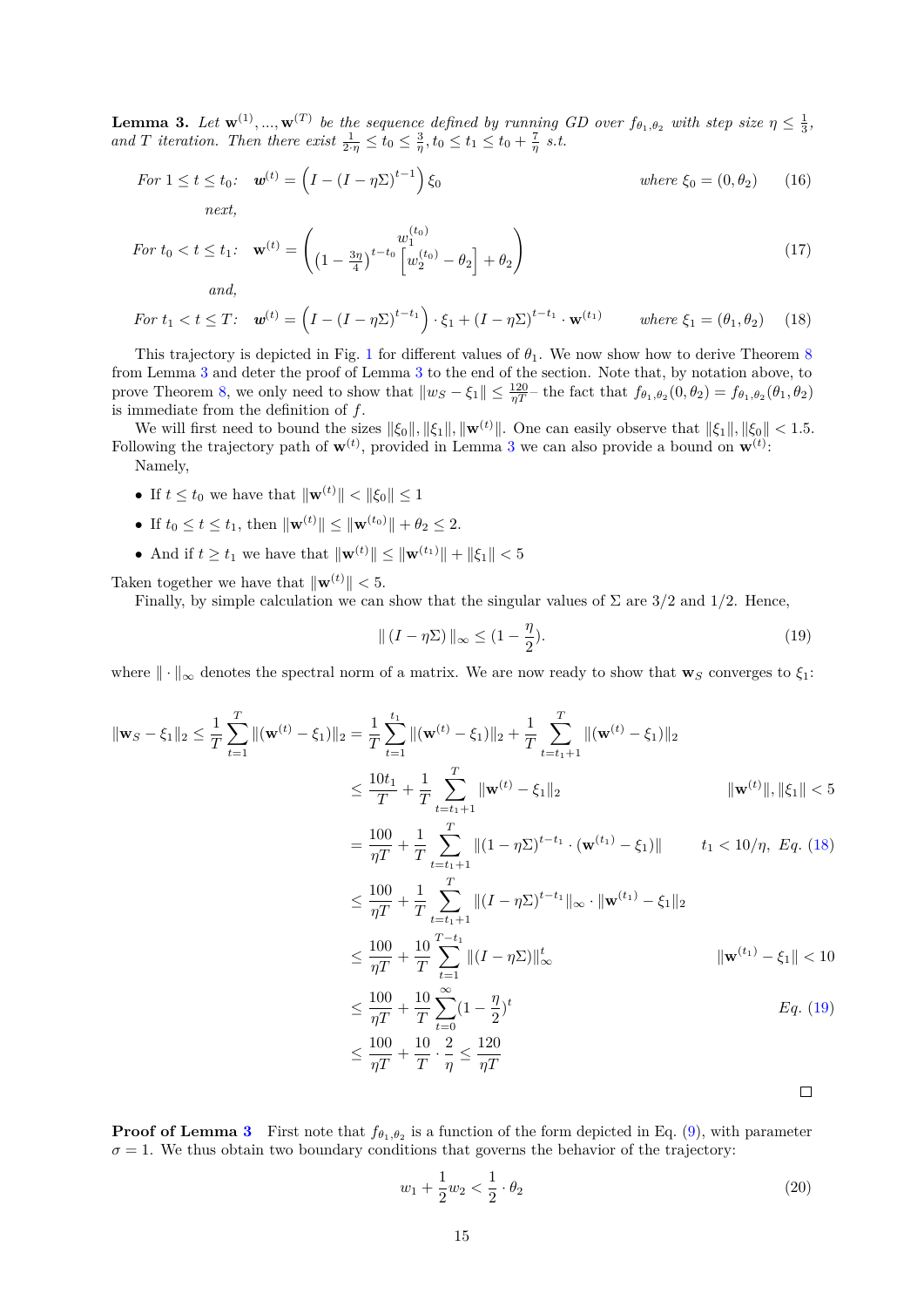$$
w_1 + \frac{1}{2}w_2 \ge \frac{1}{2} \cdot \theta_2 + \theta_1,\tag{21}
$$

<span id="page-15-0"></span>Given *η*, we claim that Lemma [3](#page-13-1) holds if we let  $t_0$  denote the first iterate such that  $\mathbf{w}^{(t_0)}$  violates Eq. [\(20\)](#page-14-1), when running GD, and if  $t_1$  denotes the first iterate for which  $\mathbf{w}^{(t)}$  satisfies Eq. [\(21\)](#page-15-0). We will split the proof into 3 parts, according to GD's trajectory, i.e.  $t \le t_0, t_0 < t \le t_1, t > t_1$ 

**Claim 9.** *There exists*  $\frac{1}{2\cdot\eta} \le t_0 \le \frac{3}{\eta}$  *such that*  $\mathbf{w}^{(t_0)}$  *is the first iterate that violates Eq.* [\(20\)](#page-14-1)*. Further, for any*  $t \le t_0$ ,  $w^{(t)}$  can be calculated by Eq. [\(16\)](#page-13-1). And finally,  $0.03\theta_2 \le w_1^{(t_0)}$ .

*Proof.* First note that  $\mathbf{w}^{(1)}$  satisfies Eq. [\(20\)](#page-14-1), hence  $t_0 \geq 1$ . Now, following the calculation of the derivative provided in, Eq. [\(10\)](#page-11-3) we obtain the following update step:  $\mathbf{w}^{(t+1)} = \mathbf{w}^{(t)} - \eta \Sigma (\mathbf{w}^{(t)} - \xi_0)$ , which we can rewrite as:

$$
\mathbf{w}^{(t+1)} = (I - \eta \Sigma) \mathbf{w}^{(t)} + \eta \Sigma \xi_0.
$$
 (22)

<span id="page-15-1"></span>By induction one can show that for  $2 \le t \le t_0$ :

$$
\mathbf{w}^{(t)} = \sum_{i=0}^{t-2} (I - \eta \Sigma)^i \cdot (\eta \Sigma \xi_0)
$$
  
= 
$$
\left(I - (I - \eta \Sigma)^{t-1}\right) \xi_0.
$$
 (23)

This shows that for any  $t \leq t_0$ ,  $\mathbf{w}^{(t)}$  can be calculated by Eq. [\(16\)](#page-13-1). We proceed with the proof to show that  $\frac{1}{2\eta} \le t_0 \le \frac{3}{\eta}$ ,

<span id="page-15-4"></span>Considering the singular value decomposition of  $\Sigma$  one can show that:

$$
(I - \eta \Sigma)^{t-1} = \frac{1}{2} \left( \left[ (1 - 3\eta/2)^{t-1} + (1 - \eta/2)^{t-1} \right] \right] \left[ (1 - 3\eta/2)^{t-1} - (1 - \eta/2)^{t-1} \right] \tag{24}
$$

<span id="page-15-2"></span>Plugging this in Eq. [\(23\)](#page-15-1), we obtain that for any  $t \leq t_0$ :

$$
\mathbf{w}^{(t)} = \frac{\theta_2}{2} \begin{pmatrix} [(1 - \eta/2)^{t-1} - (1 - 3\eta/2)^{t-1}] \\ [1 - \eta/2)^{t-1} + (1 - 3\eta/2)^{t-1}] \end{pmatrix}
$$
(25)

To obtain the lower bound on  $t_0$  observe that  $t_0$  satisfies:

$$
w_1^{(t_0)} + \frac{1}{2}(w_2^{(t_0)} - \theta_2) \ge 0,
$$

Plugging Eq. [\(25\)](#page-15-2) and dividing by  $\theta_2/2$  we obtain that:

$$
\left(1 - \frac{\eta}{2}\right)^{t_0 - 1} - \left(1 - \frac{3\eta}{2}\right)^{t_0 - 1} + \frac{1}{2}\left(2 - \left(1 - \frac{\eta}{2}\right)^{t_0 - 1} - \left(1 - \frac{3\eta}{2}\right)^{t_0 - 1} - 2\right) \ge 0.
$$

Rearranging terms we get:

<span id="page-15-3"></span>
$$
\frac{1}{2}\left(1-\frac{\eta}{2}\right)^{t_0-1} - \frac{3}{2}\left(1-\frac{3\eta}{2}\right)^{t_0-1} \ge 0
$$

Which for  $\eta < 1/3$ , can be rewritten as:

$$
\left(1 + \frac{2\eta}{2 - 3\eta}\right)^{t_0 - 1} = \left(\frac{2 - \eta}{2 - 3\eta}\right)^{t_0 - 1} \ge 3.
$$
\n(26)

This leads to

$$
t_0 \ge \frac{1}{\ln(1 + \frac{2\eta}{2 - 3\eta})}
$$
\n
$$
\ge \frac{2 - 3\eta}{2\eta}
$$
\n
$$
= \frac{1}{\eta} - \frac{3}{2}
$$
\n
$$
\ge \frac{1}{2\eta}
$$
\n
$$
n(x + 1) \le x
$$
\n
$$
\ge \frac{1}{2\eta}
$$
\n
$$
\eta \le \frac{1}{3}
$$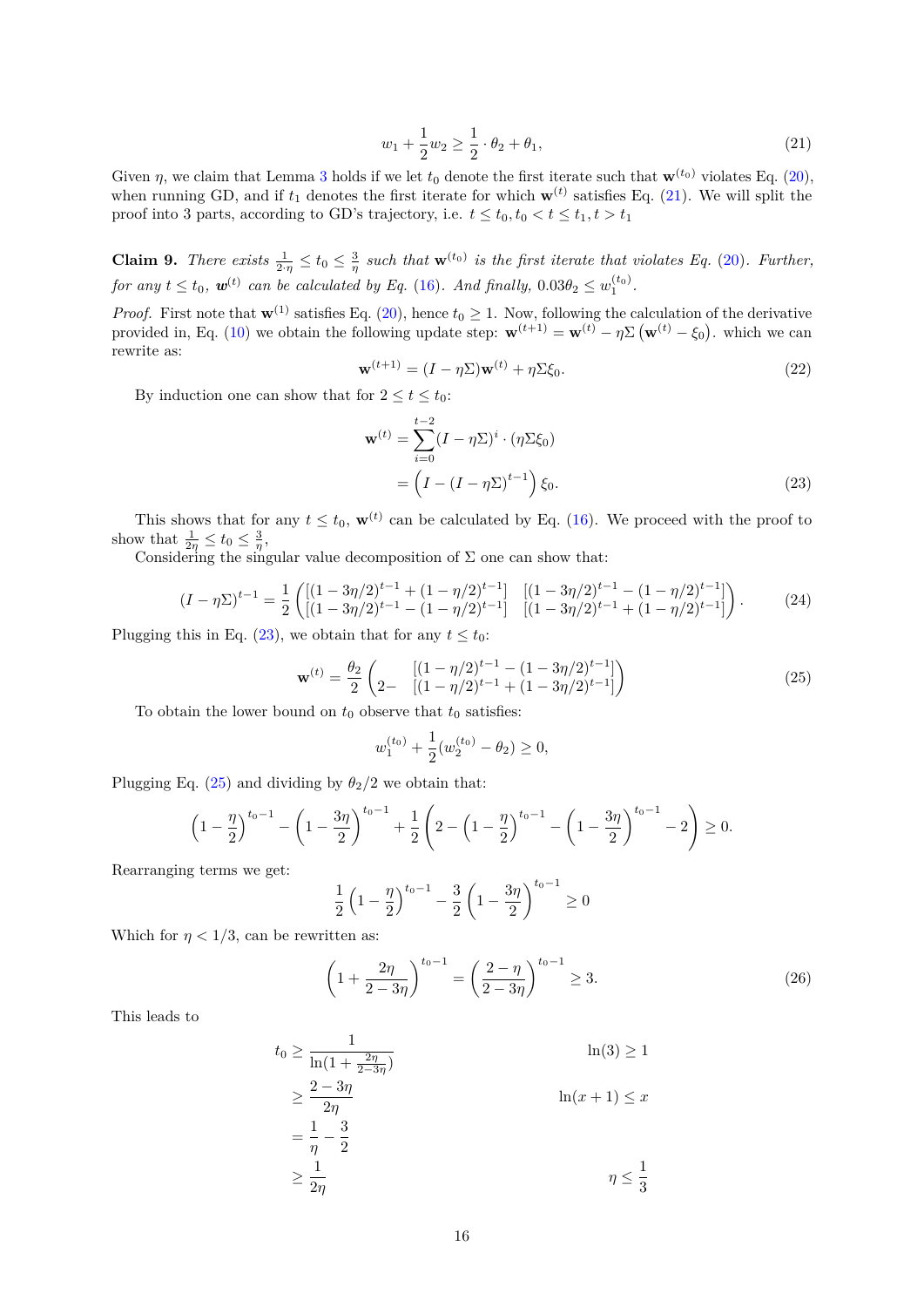<span id="page-16-0"></span>Next we provide an upper bound for  $t_0$ . Again, for every  $t < t_0$  Eq. [\(20\)](#page-14-1) is satisfied, which, as we already saw ( in Eq.  $(26)$ ) means that for every  $t < t_0$ :

$$
\forall t < t_0, \quad \left(1 + \frac{2\eta}{2 - 3\eta}\right)^{t-1} \le 3. \tag{27}
$$

Using the inequality  $(1 + 2/n)^n \geq 3$ , we obtain

$$
\left(1 + \frac{2\eta}{2 - 3\eta}\right)^{t-1} \ge \left(1 + \eta\right)^{t-1} \ge 3^{\frac{\eta}{2}(t-1)}
$$

In particular for  $t \geq \frac{2}{\eta} + 1$  Eq. [\(27\)](#page-16-0) is violated and hence  $t_0 \leq \frac{3}{\eta}$ .

Finally, we provide a lower bound for  $w_1^{(t_0)}$ . Namely, we want to show that  $w_1^{(t_0)} \ge 0.04\theta_2$ .

First, by rearranging terms at Eq. [\(26\)](#page-15-3) we obtain that  $t_0$  is sufficiently large so that  $\left(1 - \frac{\eta}{2}\right)^{t_0 - 1} \ge$  $3\left(1-\frac{3\eta}{2}\right)^{t_0-1}$ . Again applying the formula for  $\mathbf{w}^{(t_0)}$  in Eq. [\(25\)](#page-15-2) we have that:

$$
w_1^{(t_0)} = \frac{\theta_2}{2} \cdot \left[ (1 - \frac{1}{2} \cdot \eta)^{t_0 - 1} - (1 - \frac{3}{2} \cdot \eta)^{t_0 - 1} \right] \ge \frac{\theta_2}{4} \left( 1 - \frac{1}{2} \eta \right)^{t_0 - 1}
$$
  

$$
\ge \frac{\theta_2}{4} \left( 1 - \frac{1}{2} \eta \right)^{3/\eta}
$$
  

$$
\ge 2^{-5} \theta_2 \qquad \left( 1 - \frac{1}{2n} \right)^n > \frac{1}{2} \qquad (28)
$$

This concludes the analysis of the first phase of the trajectory. We next move on to the case  $t_0 \leq t \leq t_1$  $\Box$ 

**Claim 10.** *Let*  $t_0 \le t \le t_1$ . *Then*  $\mathbf{w}^{(t)}$  *can be calculated by Eq.* [\(17\)](#page-13-1)*. Moreover*  $t_1 \le t_0 + \frac{7}{\eta}$ .

*Proof.* We again apply the calculation of the derivative provided in Eq. [\(10\)](#page-11-3) at  $t_0 \le t \le t_1$  and obtain :

$$
\nabla f(\mathbf{w}^{(t)}) = \begin{pmatrix} 0 \\ \frac{3}{4} (w_2^{(t)} - \theta_2) \end{pmatrix}.
$$
 (29)

Note that this proves that  $w_1^{(t)} = w_1^{(t_0)}$ . For  $w_2^{(t)}$ , we have that

$$
w_2^{(t)} = w_2^{(t-1)}(1 - \frac{3}{4}\eta) + \frac{3}{4}\cdot\eta\cdot\theta_2,
$$

which leads by induction to the following:

$$
w_2^{(t)} = \left(1 - \frac{3}{4}\eta\right)^{t-t_0} w_2^{(t_0)} + \sum_{i=0}^{(t-t_0)-1} \left(1 - \frac{3}{4}\eta\right)^i \cdot \frac{3\eta\theta_2}{4}
$$

$$
= \left(1 - \frac{3}{4}\eta\right)^{t-t_0} w_2^{(t_0)} + \left(1 - \left(1 - \frac{3}{4}\eta\right)^{t-t_0}\right)\theta_2
$$

$$
= \left(1 - \frac{3}{4}\eta\right)^{t-t_0} \left[w_2^{(t_0)} - \theta_2\right] + \theta_2.
$$

This shows that for any  $t_0 \le t \le t_1$  Eq. [\(17\)](#page-13-1) holds.

We next bound  $t_1$ . Recall that  $t_1$  is defined to be the first iterate for which Eq.  $(21)$  is satisfied. Let us show that for any  $t$  s.t  $t_0 + \frac{7}{\eta} < t$  holds, Eq. [\(21\)](#page-15-0) is satisfied and hence  $t_1 \le t_0 + \frac{7}{\eta}$ . Equivalently we will show that for  $t > t_0 + 7/\eta$ , the following equation holds:

$$
\theta_2 - w_2^{(t)} \le 2(w_1^{(t)} - \theta_1). \tag{30}
$$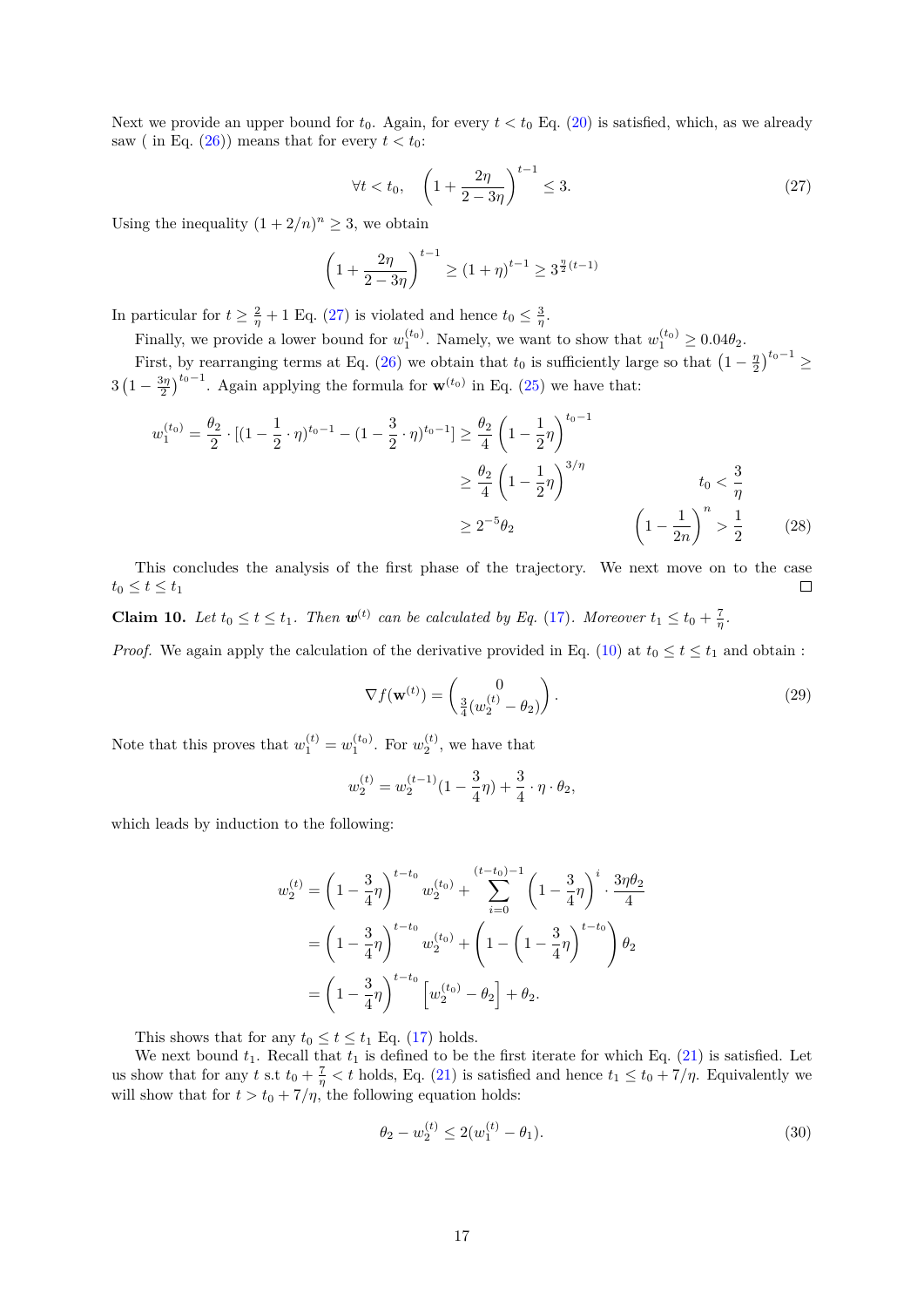Indeed, let  $t < t_1$ , then

$$
2 \cdot (w_1^{(t)} - \theta_1) = 2 \cdot (w_1^{(t_0)} - \theta_1)
$$
\n
$$
\geq 2 \cdot (2^{-5} \cdot \theta_2 - \theta_1)
$$
\n
$$
\geq 2 \cdot (2^{-5} \cdot \theta_2 - 0.025\theta_2)
$$
\n
$$
\geq 0.01 \cdot \theta_2
$$
\n
$$
(w_1^{(t_0)} \geq 2^{-5}\theta_2 \text{ by } Eq. (28))
$$
\n
$$
(\theta_1 \leq 0.025 \cdot \theta_2)
$$

Next assume that  $t \ge t_0 + \frac{7}{\eta}$ , then

$$
0.01 \cdot \theta_2 \ge e^{-\frac{3\eta \cdot (t - t_0)}{4}} \theta_2
$$
  
\n
$$
\ge \left(1 - \frac{3}{4}\eta\right)^{t - t_0} \theta_2
$$
  
\n
$$
\ge \left(1 - \frac{3}{4}\eta\right)^{t - t_0} \left[\theta_2 - w_2^{(t_0)}\right]
$$
  
\n
$$
= \theta_2 - \mathbf{w}_2^{(t)}.
$$
  
\n
$$
Eq. (17)
$$

We now move to the last phase of the trajectory.

<span id="page-17-0"></span>**Claim 11.** *Let*  $t \geq t_1$ *, then*  $\mathbf{w}^{(t)}$  *can be calculated by Eq.* [\(18\)](#page-13-1)*.* 

*Proof.* Let  $t \geq t_1$  be such that Eq. [\(21\)](#page-15-0) holds. Then again, we consider the formula of the derivative  $\nabla f(\mathbf{w})$  (see Eq. [\(10\)](#page-11-3)) and have that

$$
\nabla f(\mathbf{w}) = \Sigma(\mathbf{w} - \xi_1).
$$

We obtain the following recursive formula for *t* if Eq. [\(21\)](#page-15-0) holds for all  $t_1 \le t' \le t$ :

$$
\mathbf{w}^{(t)} = (I - \eta \Sigma) \mathbf{w}^{(t-1)} + \eta \Sigma \xi_1
$$
  
=  $(I - \eta \Sigma)^{t-t_1} \mathbf{w}^{(t_1)} + \sum_{i=0}^{t-t_1-1} (I - \eta \Sigma)^i \eta \Sigma \xi_1$   
=  $(I - \eta \Sigma)^{t-t_1} (\mathbf{w}^{(t_1)} - \xi_1) + \xi_1$  (31)

This shows that  $\mathbf{w}^{(t)}$  can be calculated via Eq. [\(18\)](#page-13-1). It remains thus to show that for any  $t \ge t_1$ , Eq. [\(21\)](#page-15-0) always holds. We prove this by induction. Note that for the base case, this follows from the definition of  $t_1$ . We can thus assume by induction hypothesis that  $\mathbf{w}^{(t)}$  satisfies Eq. [\(31\)](#page-17-0), and we want to prove that

$$
w_1^{(t)} + 1/2w_2^{(t)} - \theta_1 - 1/2\theta_2 \ge 0.
$$

For succinctness, let us write

$$
\alpha_t = \left(1 - \frac{3\eta}{2}\right)^{t-t_1}
$$
, and,  $\beta_t = \left(1 - \frac{\eta}{2}\right)^{t-t_1}$ .

We will denote also  $\mathbf{v} = \begin{pmatrix} 1 \\ 1 \end{pmatrix}$ 1*/*2 Then using Eq.  $(24)$  and Eq.  $(31)$  we have that

$$
w_1^{(t)} + 1/2w_2^{(t)} - \theta_1 - 1/2\theta_2 = \mathbf{v}^\top(\mathbf{w}^{(t)} - \xi_1)
$$
  
\n
$$
= \mathbf{v}^\top (1 - \eta \Sigma)^{t - t_1} (\mathbf{w}^{(t_1)} - \xi_1)
$$
  
\n
$$
= (3/2\alpha_t + 1/2\beta_t) (\mathbf{w}_1^{(t_1)} - \theta_1) + (3/2\alpha_t - 1/2\beta_t) (\mathbf{w}_2^{(t_1)} - \theta_2)
$$
  
\n
$$
\geq (3/4\alpha_t - 3/4\beta_t) (\mathbf{w}_2^{(t_1)} - \theta_2))
$$
  
\n
$$
\geq 0
$$
  
\n
$$
2(\mathbf{w}_1^{(t_1)} - \theta_1) \geq \theta_2 - \mathbf{w}_2^{(t_1)}
$$

where the last inequality is true since  $\alpha_t \leq \beta_t$  for  $\eta < 1/3$  and we also have that  $\mathbf{w}_2^{(t_1)} < \theta_2$ .

This concludes the proof of Lemma [3.](#page-13-1)

 $\Box$ 

 $\Box$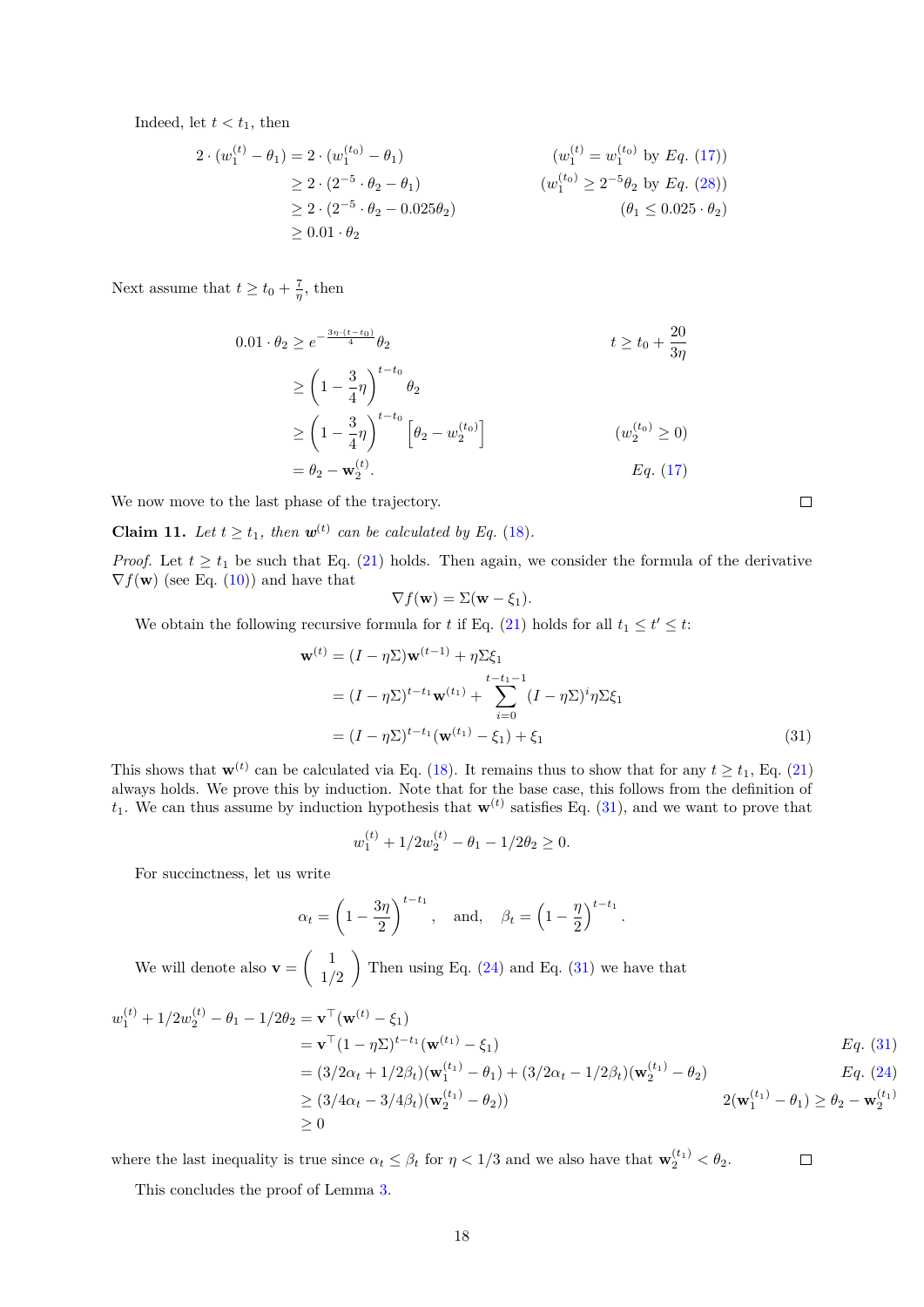### **B.1 Proof of Theorem [1](#page-5-2)**

Theorem [1](#page-5-2) is an almost immediate corollary of Theorem [8.](#page-13-0) Indeed, let *r* be a strongly convex function. Take **e**<sub>2</sub> = (0, 1) and let **w**<sub>0</sub> = (0.024, 1). Consider the set  $a_{(e_2,w_0)} = {\alpha e_2 + (1 - \alpha) w_0 : 0 \le \alpha \le 1}$ . and let

$$
\mathbf{w}^* = \underset{\mathbf{w} \in a_{\mathbf{e}_2, \mathbf{w}_0}}{\arg \min} r(\mathbf{w}).
$$

Now we either have  $\|\mathbf{w}^* - \mathbf{e}_2\| \ge 0.012$ , or  $\|\mathbf{w}^* - \mathbf{w}_0\| \ge 0.012$ . We will show that in both cases we can choose a function  $f \ge 0$ , such that  $f(\mathbf{e}_2) = f(\mathbf{w}_0) = f(\mathbf{w}^*) = 0$  and that  $\mathbf{w}_S$  will satisfy

$$
\|\mathbf{w}^* - \mathbf{w}_S\| > 0.01\tag{32}
$$

and that if  $\Pi(\mathbf{w}_S)$  is the projection of  $\mathbf{w}_S$  on  $a_{\mathbf{e}_2,\mathbf{w}_0}$  then

$$
\|\mathbf{w}_S - \Pi(\mathbf{w}_S)\| < \frac{120}{T\eta} \tag{33}
$$

This will conclude the proof. Indeed, by strong convexity:

$$
r(\mathbf{w}_S) \ge r(\mathbf{w}^*) + \nabla r(\mathbf{w}^*)^\top (\mathbf{w}_S - \mathbf{w}^*) + \lambda \|\mathbf{w}^* - \mathbf{w}_S\|^2
$$
  
\n
$$
\ge r(\mathbf{w}^*) + \nabla r(\mathbf{w}^*)^\top (\Pi(\mathbf{w}_S) - \mathbf{w}^*) + \nabla r(\mathbf{w}^*)^\top (\mathbf{w}_S - \Pi(\mathbf{w}_S)) + \lambda \|\mathbf{w}^* - \mathbf{w}_S\|^2
$$
  
\n
$$
\ge r(\mathbf{w}^*) - \frac{120}{T\eta} + \lambda \|\mathbf{w}^* - \mathbf{w}_S\|^2
$$
  
\n
$$
\ge r(\mathbf{w}^*) - \frac{120}{T\eta} + 10^{-6}\lambda
$$
 Lipschitness of  $r$ 

We are thus left with proving the existence of *f* in each case:

• First assume that  $\|\mathbf{w}^* - \mathbf{e}_2\| > 0.012$ . We will construct a distribution s.t.  $\mathbf{w}^{(t)}$  will converge to  $\mathbf{e}_2$ : set

$$
f(\mathbf{w}) = \frac{1}{2} \cdot \min_{\mathbf{v} \in a_{(\mathbf{e}_2, \mathbf{w}_0)}} \|\mathbf{w} - \mathbf{v}\|^2
$$

(i.e.  $\Sigma = I$ ). Our distribution *D* is defined to choose *f* w.p. 1.

A simple analysis of the update step of SGD shows that for  $\eta$  < 1, we have that  $\mathbf{w}^{(t+1)}$  =  $\sum_{i=0}^{t-1} (1 - \eta)^i \eta \mathbf{e}_2$ . Hence,

$$
\|\mathbf{w}_{S} - \mathbf{e}_{2}\| = \|\frac{1}{T} \sum_{t=1}^{T} \mathbf{w}^{(t)} - \mathbf{e}_{21}\| \leq \frac{1}{T} \sum_{t=1}^{T} \|\mathbf{w}^{(t)} - \mathbf{e}_{2}\|
$$
  
\n
$$
= \frac{1}{T} \sum_{t=1}^{T} \|\sum_{i=1}^{t-1} (1 - \eta)^{i} \eta \mathbf{e}_{2} - \mathbf{e}_{2}\|
$$
  
\n
$$
= \frac{1}{T} \sum_{t=1}^{T} \|(1 - \eta)^{t} \mathbf{e}_{2}\|
$$
  
\n
$$
\leq \frac{1}{T} \sum_{t=1}^{T} (1 - \eta)^{t}
$$
  
\n
$$
\leq \frac{1}{T\eta}
$$

In particular we have that

$$
\|\mathbf{w}_S - \Pi(\mathbf{w}_S)\| < \|\mathbf{w}_S - \mathbf{e}_2\| < \frac{120}{T\eta},
$$

also assuming  $\frac{1}{T\eta}$  is sufficiently small we have that  $\|\mathbf{w}^* - \mathbf{w}_S\| > 0.01$ .

• Next we assume that  $\|\mathbf{w}^* - \mathbf{w}_0\| > 0.012$ . We now apply Theorem [8.](#page-13-0) and we let  $f = f_{\theta_1, \theta_2}$  be as in Theorem [8](#page-13-0) with parameters  $\theta_1 = 0.024$  and  $\theta_2 = 1$ . Then, by Theorem 8 we have that  $\|\mathbf{w}_S - \mathbf{w}_0\| < \frac{120}{\eta T}$ , and we obtain as before that  $\|\mathbf{w}^* - \mathbf{w}_S\| > 0.01$  and that  $\|\mathbf{w}_S - \Pi(\mathbf{w}_S)\| < \frac{120}{\eta}$ , as required.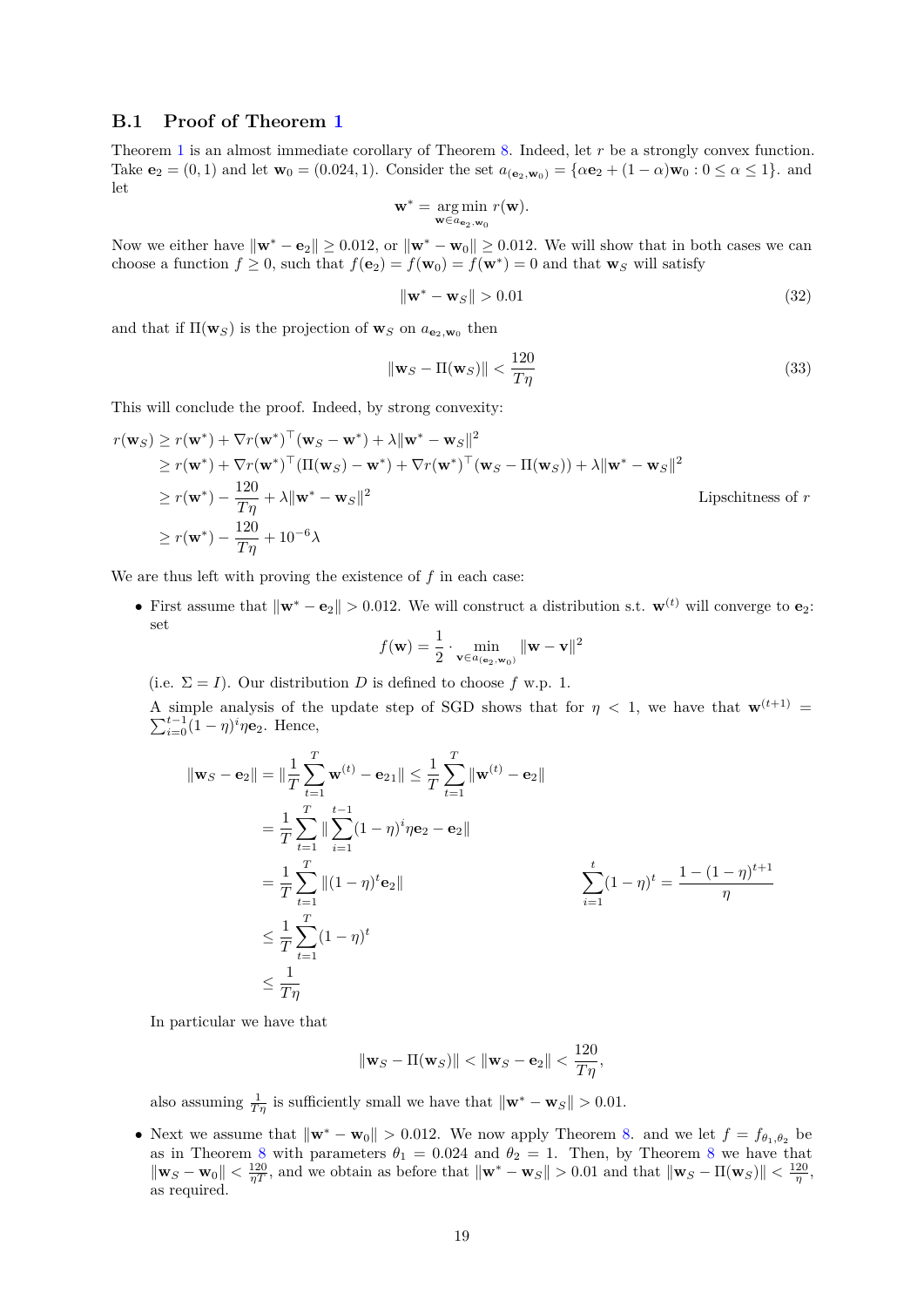### **B.2 Proof of Theorem [2](#page-5-3)**

For a vector  $\mathbf{w} \in \mathcal{W} \subseteq \mathbb{R}^2$  let us denote by  $\mathbf{w}^{\perp} := (w_2, -w_1)$ . In particular, we have that  $\mathbf{w}^{\top} \mathbf{w}^{\perp} = 0$  and  $\|\mathbf{w}\| = \|\mathbf{w}^{\perp}\|$ . Our proof relies on the following claim which we prove at the end of this section.

<span id="page-19-0"></span>**Claim 12.** Let r be an admissible regulerizer over  $\mathbb{R}^2$ . There are two points  $\mathbf{w}_1$  and  $\mathbf{w}_2$  in the unit ball *such that for some*  $-0.005\|\mathbf{w}_1\| < \delta < 0.005\|\mathbf{w}_1\|$  *we have* 

$$
\mathbf{w}_2 = \mathbf{w}_1 + \delta \mathbf{w}_1^\perp,
$$

 $and r(\mathbf{w}_1) \neq r(\mathbf{w}_2)$ .

We next proceed with proof of Theorem [2.](#page-5-3) Let  $w_1$  and  $w_2$  be as in Claim [12.](#page-19-0) First, because GD is invariant to rotations, we can assume w.l.o.g that  $\mathbf{w}_1 = ||\mathbf{w}_1|| \cdot \mathbf{e}_2$ , and hence  $\mathbf{w}_2 = (1, \delta) ||\mathbf{w}_1||$ .

We now set  $c_r = \frac{1}{2}|r(\mathbf{w}_1) - r(\mathbf{w}_2)|$ . To choose  $T_r, D_r$  and  $\mathbf{w}_r$  we now look at two cases: if  $r(\mathbf{w}_1) > r(\mathbf{w}_2)$ and if  $r(\mathbf{w}_1) < r(\mathbf{w}_2)$ .

• First suppose  $r(\mathbf{w}_1) > r(\mathbf{w}_2)$ . By upper-semicontinuity there exists a neighborhood  $\delta_1$  such that for every **w** s.t.  $\|\mathbf{w} - \mathbf{w}_1\| < \delta_1$ , satisfies  $r(\mathbf{w}) > r(\mathbf{w}_2) + c_r$ . We thus set  $T_r = \frac{1}{\eta \delta_1}$ , and  $\mathbf{w}_r = \mathbf{w}_2$ . We are left with choosing  $D_r$ . Note that in this case, the regularizer prefers a point with large Euclidean norm over a point with smaller Euclidean norm. Thus, to show it is not the implicit bias of SGD we only need to construct a distribution that is biased towards smaller Euclidean norms:

Indeed, consider the set  $a_{(\mathbf{w}_1,\mathbf{w}_2)} = {\alpha \mathbf{w}_1 + (1 - \alpha) \mathbf{w}_2 : 0 \leq \alpha \leq 1}$  we set

$$
f(\mathbf{w}) = \frac{1}{2} \cdot \min_{\mathbf{v} \in a_{(\mathbf{w}_1, \mathbf{w}_2)}} \|\mathbf{w} - \mathbf{v}\|^2
$$

Our distribution  $D_r$  is defined to choose f w.p. 1. Having defined  $T_r$ ,  $c_r$ ,  $\mathbf{w}_r$  and  $D_r$  we now set out to prove the result.

A simple analysis of the update step of SGD shows that for  $\eta < 1$  we have for every  $\mathbf{w}^{(t)}$  that  $\mathbf{w}^{(t+1)} = \sum_{i=0}^{t-1} (1 - \eta)^i \eta \mathbf{w}_1$ . Hence,

$$
\|\mathbf{w}_{S} - \mathbf{w}_{1}\| = \|\frac{1}{T_{r}} \sum_{t=1}^{T_{r}} \mathbf{w}^{(t)} - \mathbf{w}_{1}\| \leq \frac{1}{T_{r}} \sum_{t=1}^{T_{r}} \|\mathbf{w}^{(t)} - \mathbf{w}_{1}\|
$$
  
\n
$$
= \frac{1}{T_{r}} \sum_{t=1}^{T_{r}} \|\sum_{i=1}^{T_{r}} (1 - \eta)^{i} \eta \mathbf{w}_{1} - \mathbf{w}_{1}\|
$$
  
\n
$$
= \frac{1}{T_{r}} \sum_{t=1}^{T_{r}} \|(1 - \eta)^{t} \mathbf{w}_{1}\|
$$
  
\n
$$
\leq \frac{1}{T_{r}} \sum_{t=1}^{T_{r}} (1 - \eta)^{t}
$$
  
\n
$$
\leq \frac{1}{T_{r}} \sum_{t=1}^{T_{r}} (1 - \eta)^{t}
$$
  
\n
$$
\leq \frac{1}{T_{r}\eta}
$$
  
\n
$$
= \delta_{1}
$$
  
\n
$$
T_{r} = \frac{1}{\delta_{1}\eta}
$$

By property of  $\delta_1$  we have that  $r(\mathbf{w}_S) > r(\mathbf{w}_2) + c_r$ .

But because  $\mathbf{w}_2$  is optimal (i.e. attain zero on f), we also have  $F_S(\mathbf{w}_S) > F(\mathbf{w}_r)$ . This proves the case  $r(\mathbf{w}_1) > r(\mathbf{w}_2)$ .

• Next, assume that  $r(\mathbf{w}_1) < r(\mathbf{w}_2)$ . As before we have a neighborhood  $\delta_2$  such that if  $\|\mathbf{w} - \mathbf{w}_2\| < \delta_2$ then we are guaranteed that  $r(\mathbf{w}) > r(\mathbf{w}_1) + c_r$ . We choose then  $T_r = \frac{1}{\delta_2 \eta}$  and  $\mathbf{w}_r = \mathbf{w}_1$ .

To define  $D_r$ , we now use the function  $f_{\theta_1,\theta_2}$  from Theorem [8.](#page-13-0) We assume w.l.o.g that  $\delta > 0$ , if this is not the case we can use that function  $f_{\theta_1, \theta_2}(\mathbf{w}) = f_{\theta_1, \theta_2}(-\mathbf{w})$ .

Let us set  $\theta_2 = \|\mathbf{w}_1\|$  and  $\theta_1 = \|\delta\| \|\mathbf{w}_1\| < 0.05\theta_2$ . Again, we consider a deterministic distribution  $D_r$  that chooses  $f_{\theta_1, \theta_2}$  w.p. 1.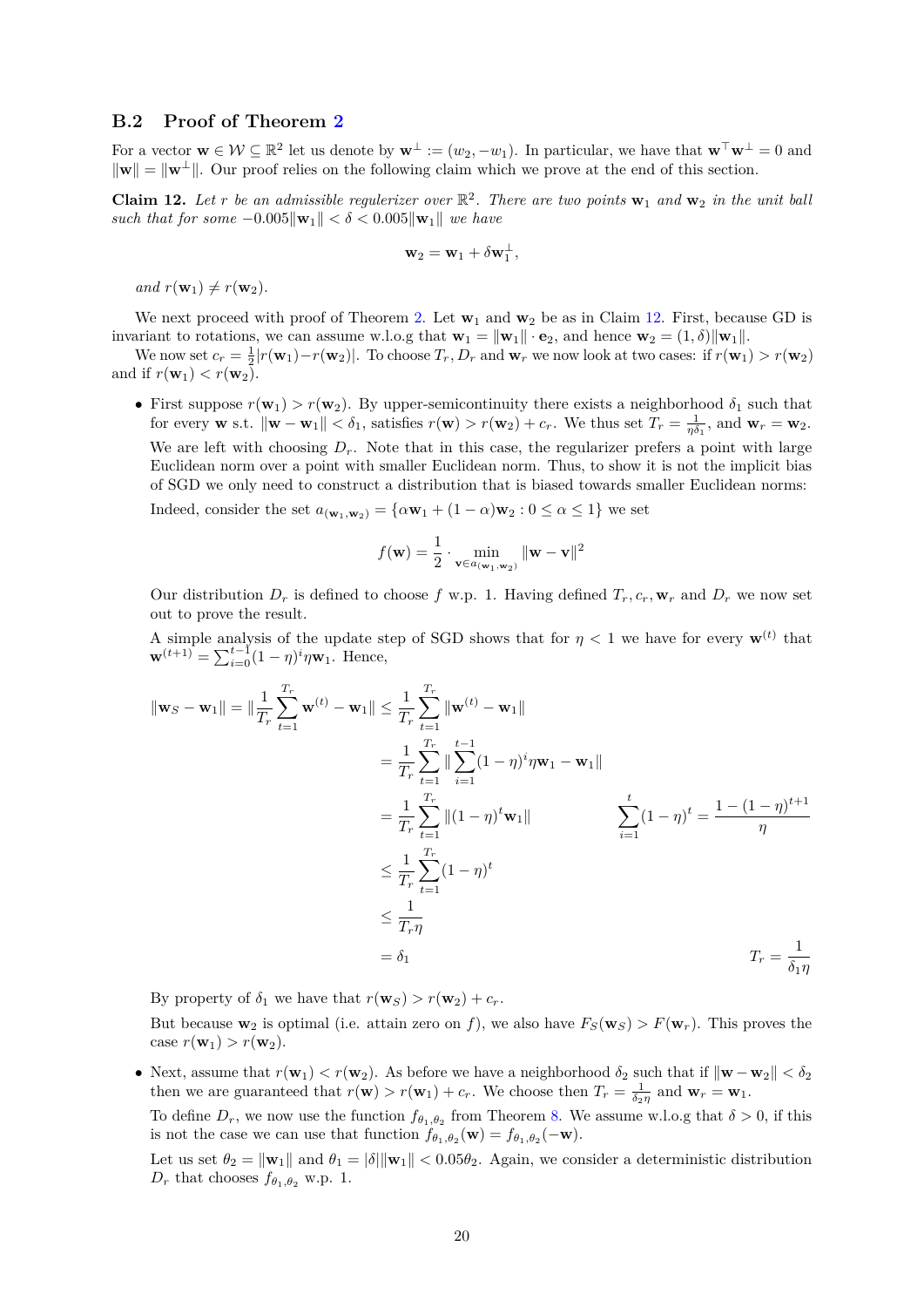Recall that we assume that  $\mathbf{w}_1 = ||\mathbf{w}_1|| \mathbf{e}_2$ , hence  $\mathbf{w}_1 = (0, \theta_2)$  and  $\mathbf{w}_2 = (\theta_1, \theta_2)$ . Hence, by Theorem [8,](#page-13-0) if we run over a sample of size  $T_r > \frac{1}{\delta_2 \eta}$ , we obtain that

$$
\|\mathbf{w}_S - \mathbf{w}_2\| < \delta_2.
$$

In particular  $r(\mathbf{w}_S) > r(\mathbf{w}_1) + c_r$ . But again  $F_S(\mathbf{w}_S) \geq F(\mathbf{w}_1)$ , because  $\mathbf{w}_1$  is optimal.

**Proof of Claim [12](#page-19-0)** First, let us assume that there are **u**, **v** such that  $\|\mathbf{u}\|_2$ ,  $\|\mathbf{v}\|_2 = a$  and  $r(\mathbf{u}) \neq r(\mathbf{v})$ (at the end we will show that for admissible regularizer we always have such two points).

We will also assume that  $\|\mathbf{u} - \mathbf{v}\|_2 \leq 10^{-9} \cdot a^2$ . If this was not the case we can cover the sphere  ${\bf w} : ||{\bf w}||_2 = a$  with balls with radius  $10^{-9} \cdot a^2$ , and have a constant function at every ball, concluding that *r* is constant on the sphere (which contradicts our assumption).

Next, we also assume that  $|u_2| > \frac{1}{2}a$ , (either  $|u_1| > \frac{1}{2}a$  or  $|u_2| > \frac{1}{2}a$ , and the proof is similar in both cases so we will analyse only the later case).

Then, since  $u_1^2 + u_2^2 = v_1^2 + v_2^2 = a^2$ , one can show that

$$
\frac{u_1 - v_1}{v_2 + u_2} = \frac{v_2 - u_2}{u_1 + v_1}.
$$

So, by choosing  $\delta = \frac{u_1 - v_1}{v_2 + u_2} = \frac{v_2 - u_2}{u_1 + v_1}$  we have that:

$$
|\delta| = \frac{|u_1 - v_1|}{|v_2 + u_2|} = \frac{|u_1 - v_1|}{|v_2| + |u_2|}
$$
  
\n
$$
\leq 4 \frac{|u_1 - v_1|}{a}
$$
  
\n
$$
\leq 0.0025a
$$
  
\n
$$
(|u_2 - v_2| < 10^{-9}a^2, 0.5a < |u_2|)
$$
  
\n
$$
(|v_2| + |u_2| > a/4)
$$
  
\n
$$
(|u_1 - v_1| < 0.0025/4 \cdot a)
$$

Using the first equality we can show that  $u_1 - \delta u_2 = v_1 + \delta v_2$  Similarly we can show that  $u_2 + \delta u_1 =$  $v_2 - \delta v_1$ . Taken together we obtain that

$$
\mathbf{u} + \delta \mathbf{u}^{\perp} = \mathbf{v} - \delta \mathbf{v}^{\perp}.
$$

In particular  $r(\mathbf{u} + \delta \mathbf{u}^{\perp}) = r(\mathbf{v} - \delta \mathbf{v}^{\perp})$ . Since  $r(\mathbf{u}) \neq r(\mathbf{v})$ , we either have  $r(\mathbf{u}) \neq r(\mathbf{u} + \delta \mathbf{u}^{\perp})$ , or  $r(\mathbf{v}) \neq r(\mathbf{v} - \delta \mathbf{v}^{\perp})$ . In the former case we choose  $\mathbf{w}_1 = \mathbf{u}$ , whereas in the latter case we choose  $\mathbf{w}_1 = \mathbf{v}$ .

Finally, so far we assume we can find two points on a sphere with different regularization penalty. Next, we assume that on every sphere  $r$  is constant. Assume also to the contrary that for every  $-0.0025$ **kw**k  $< \delta < 0.0025$ **kwill**:

$$
r(\mathbf{w} + \delta \mathbf{w}^{\perp}) = r(\mathbf{w}).
$$

It is not hard to show that in this case *r* is constant everywhere except maybe 0, making it in-admissible.

# **C Proofs II: Distribution Dependent Regularization**

We start this section by proving the existence of the auxiliary construction in Lemma [1](#page-8-0)

**Lemma 1.** For every constant  $0 < c < 1$ , there are two 1-Lipschitz functions  $f(\mathbf{w}; \pm 1)$  over  $\mathbb{R}^2$ *such that if* **v**<sup>1</sup> = −∇*f*(0; 1) *and* **v**<sup>−</sup><sup>1</sup> = −∇*f*(0; −1) *and c <* <sup>1</sup> 2 *η <* 1 *then* k**v**<sup>1</sup> − **v**<sup>−</sup>1k ≥ 1*/*4 *and*  $f(\eta \mathbf{v}_1; z) = f(\eta \mathbf{v}_{-1}; z)$  *for any*  $z \in \{-1, 1\}$ *.* 

Before we continue with the proof, notice the following immediate corollary of Lemma [1](#page-8-0)

<span id="page-20-0"></span>**Corollary 12.1.** For every constant  $c > 0$ , there is a distribution D over a pair of convex functions  ${f(\mathbf{w}; 1), f(\mathbf{w}; -1)}$ , such that  $f(\mathbf{w}; z)$  is a 1*-Lipschitz convex function in*  $\mathbb{R}^2$  and, for every  $c < \eta < 1$ *denote*  $\mathbf{v}_{z,n} = -\eta \nabla f(0; z)$ *. Then the following holds:* 

- *For every*  $z \in \{-1, 1\}$  *we have that*  $f(\mathbf{v}_{z,n}; z) = f(\mathbf{v}_{-z,n}; z)$ *.*
- $\|\mathbf{v}_{z,\eta} \mathbf{v}_{-z,\eta}\| > \eta/4$
- $\|\mathbf{v}_{z,n}\| \leq \eta$  for any  $z \in \{-1, 1\}$

Indeed to derive Corollary [12.1](#page-20-0) from Lemma [1,](#page-8-0) take a distribution that w.p. 1*/*2 picks *f*(**w**; 1) from Lemma [1,](#page-8-0) and with probability  $1/2$  picks  $f(\mathbf{w}; -1)$ . One can observe that the result holds.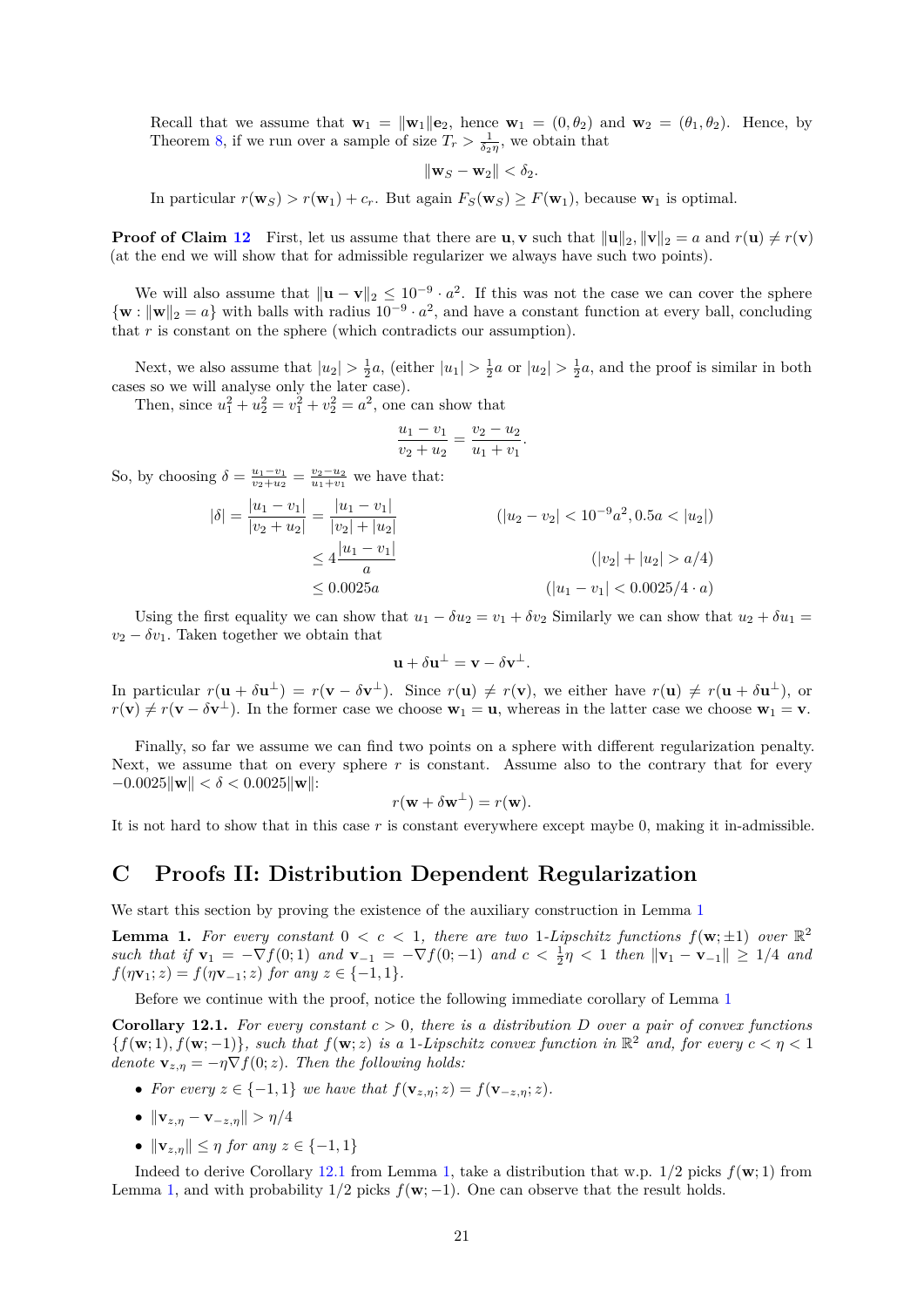**Proof of Lemma [1](#page-8-0)** Let us define  $f(\mathbf{w}; \pm 1)$  as follows, denote  $\mathbf{v}_1 = (1/4, 3/4)$ ,  $\mathbf{v}_{-1} = \frac{3}{4} \cdot \mathbf{e}_2$  and let

$$
f(\mathbf{w}; z) = \max(0, \mathbf{v}_z^{\top} \mathbf{w} + c \|\mathbf{v}_z\|^2)
$$

It is easy to check that  $\nabla f(0; 1) = \mathbf{v}_1$  and that  $\nabla f(0; -1) = \mathbf{v}_{-1}$ , and that  $||\mathbf{v}_1 - \mathbf{v}_{-1}|| \ge 1/4$ . Next, note that if  $\eta > c$  then

$$
f(\mathbf{v}_{1,\eta};1) = \max (0, (-\eta + c) \cdot ||\mathbf{v}_1||^2) = 0 = \max (0, -\eta \mathbf{v}_1^{\top} \mathbf{v}_{-1} + c||\mathbf{v}_{-1}||^2) = f(\mathbf{v}_{-1,\eta};1)
$$

Similarly,  $f(\mathbf{v}_{-1,\eta}; -1) = 0 = f(\mathbf{v}_{1,\eta}; -1)$ .

## **C.1 Proof of Theorem [3](#page-5-1)**

Theorem [3](#page-5-1) is an immediate corollary of the following theorem:

<span id="page-21-0"></span>**Theorem 13.** For every *T*, there exists a distribution *D* over  $\mathbb{R}^d$  with  $d = \Theta(T)$  such that if we run *SGD with step size*  $1/T^2 < \eta < 1$ *, the following holds: for any regularizer r, w.p. at least*  $1/10$  *over the sample S there is*  $\mathbf{w}_r \in \mathcal{W}$  *such that* 

$$
F_S(\mathbf{w}_r) \leq F_S(\mathbf{w}_S),
$$
  

$$
r(\mathbf{w}_r) \leq r(\mathbf{w}_S),
$$

*Moreover*

$$
\|\mathbf{w}_r - \mathbf{w}_S\|_2^2 = \Theta(\eta^2 T) .
$$

To see how Theorem [3](#page-5-1) follows, Let  $\mathbf{w}^*$  be the minimizer of  $r(\mathbf{w})$  amongst all  $\mathbf{w} \in \mathcal{W}$  with  $F_S(\mathbf{w}) \leq$  $F_S(\mathbf{w}_S)$  then by strong convexity

$$
r(\mathbf{w}_S) \ge r(\mathbf{w}^*) + \frac{\lambda}{2} ||\mathbf{w}_S - \mathbf{w}^*||^2.
$$

Now if  $\|\mathbf{w}_S - \mathbf{w}^*\| > \frac{1}{4} \cdot \|\mathbf{w}_r - \mathbf{w}_S\|$  we are done. If not, then

$$
\|\mathbf{w}_S - \mathbf{w}^*\| \le \frac{1}{4} \|\mathbf{w}_r - \mathbf{w}_S\| \le \frac{1}{4} [\|\mathbf{w}_r - \mathbf{w}^*\| + \|\mathbf{w}_S - \mathbf{w}^*\|],
$$

which leads to  $\|\mathbf{w}_r - \mathbf{w}^*\| \ge \frac{3}{4} \cdot \|\mathbf{w}_r - \mathbf{w}_S\|$ . Using this, we get by strong convexity:

$$
r(\mathbf{w}_S) \ge r(\mathbf{w}_r) \ge r(\mathbf{w}^*) + \frac{\lambda}{2} \|\mathbf{w}_r - \mathbf{w}^*\|^2 \ge r(\mathbf{w}^*) + \frac{9\lambda}{32} \|\mathbf{w}_r - \mathbf{w}_S\|^2.
$$

**Proof of Theorem [13](#page-21-0)** Choose  $d = 10 \cdot T$  and let W be the unit ball of  $\mathbb{R}^d$ . Let  $D_0$  be the distribution over convex functions in  $\mathbb{R}^2$  whose existence follows from Corollary [12.1](#page-20-0) with  $c < 1/(4T^2)$ .

We now define a distribution over convex functions in  $\mathbb{R}^d$  as follows: at each iteration pick uniformly **z** from the set  $\{z = (z; i) : z \in \{-1, 1\}, i = 1, ..., 5T\}$  and let:

$$
\mathbf{f}(\mathbf{w};\mathbf{z}) = f((w_{2i-1}, w_{2i}); z).
$$

To prove the result we proceed as follows: given a sample *S* drawn i.i.d from the distribution *D*, let us call a sample point  $\mathbf{z}_t = (z_t, i_t)$  good if  $t < T/2$  and if  $i_t$  appears only once in the sample (i.e. for any  $t' \leq T$ ,  $i_{t'} \neq i_t$ ). Denote by  $S_g$  the set of good samples.

Next for a sample *S* define a sample  $S' = {\mathbf{z}'_1, \dots, \mathbf{z}'_T}$  to be a sample that differ from *S* only at good sample points, and for every good sample point if  $\mathbf{z}_t = (z_t, i_t)$  then  $\mathbf{z}'_t = (z'_t, i_t) = (-z_t, i_t)$ . It is not hard to see that  $S$  and  $S'$  are identically distributed (though dependent).

Now first, we want to show that  $F_S(\mathbf{w}_S) = F_S(\mathbf{w}_{S'})$  w.p. 1 and that w.p. 0.2 we have that

$$
\|\mathbf{w}_S - \mathbf{w}_{S'}\| > \frac{\sqrt{T}\eta}{22}.
$$

If we can show that, then we are done. Indeed because, by symmetry, we have with probability 1*/*2  $r(\mathbf{w}_S) \leq r(\mathbf{w}_S)$ . We can then take  $\mathbf{w}_r = \mathbf{w}_{S}$ . Taken together we have that with probability 0.1 all the requirements of the theorem hold.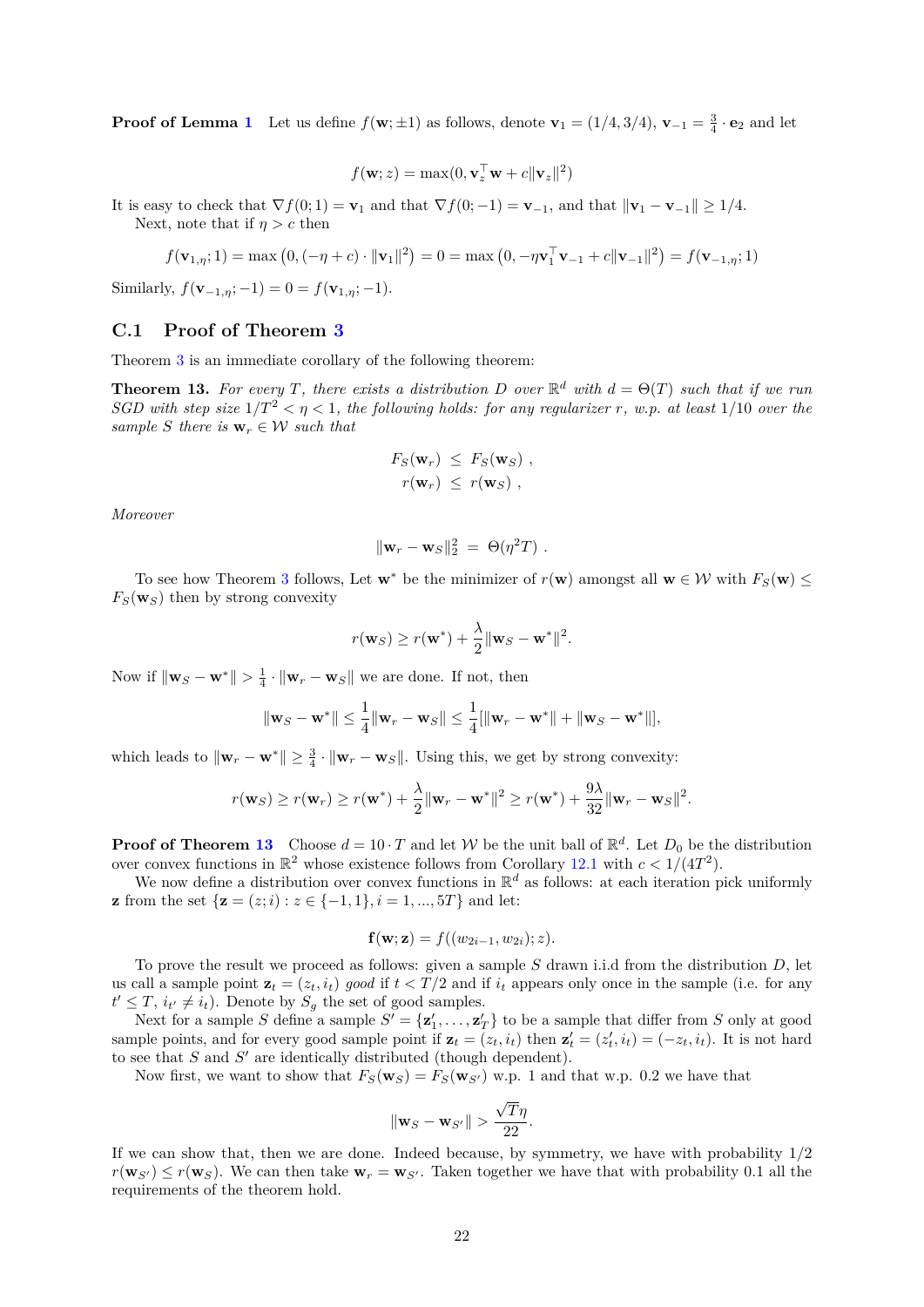**Claim.**  $F_S(\mathbf{w}_S) = F_S(\mathbf{w}_{S'})$ 

*Proof.* Indeed, fix a sample *S*. To avoid cumbersome notations, and because *S*, *S'* are fixed, we will denote here  $\mathbf{w}_S = \bar{\mathbf{w}}$  and  $\mathbf{w}_{S'} = \bar{\mathbf{w}}'$ . Next, for a vector **w** and coordinate  $i_t$  let us also denote  $\mathbf{w}(i_t) = (w_{2i_t-1}, w_{2i_t}) \in \mathbb{R}^2$ . Note that for any **w**, and  $\mathbf{z}_t$ , the value  $\mathbf{f}(\mathbf{w}; \mathbf{z}_t)$  depends only on  $\mathbf{w}(i_t)$  (i.e. independent of the other coordinates). Also, for any *i* and *t*, we have that  $\mathbf{w}^{(t)}(i)$  depends only on  $\mathbf{z}_{t'}$ 's such that  $t' \leq t$  and  $i_{t'} = i$ . In particular, for any  $\mathbf{z}_t \notin S_g$  we have that  $\bar{\mathbf{w}}(i_t) = \bar{\mathbf{w}}'(i_t)$ , hence

$$
f(\bar{\mathbf{w}}; \mathbf{z}_t) = f(\bar{\mathbf{w}}(i_t); z_t) = f(\bar{\mathbf{w}}'(i_t); z_t) = f(\bar{\mathbf{w}}'; \mathbf{z}_t).
$$

Next, we want to show that for a good coordinate  $\mathbf{z}_t$  we also have that  $f(\bar{\mathbf{w}}; z_t) = f(\bar{\mathbf{w}}'; z_t)$ . For this, as in Corollary [12.1](#page-20-0) let us denote for any *η* and *z* by  $\mathbf{v}_{z,\eta} = -\eta \nabla f(\mathbf{0}; z) \in \mathbb{R}^2$ . Then, for any good coordinate we can show that

$$
\bar{\mathbf{w}}(i_t) = -\frac{T-t}{T}\eta \nabla f(\mathbf{0}; z_t) = \mathbf{v}_{z_t, \eta'},
$$
\n(34)

$$
\bar{\mathbf{w}}'(i_t) = -\frac{T-t}{T}\eta \nabla f(\mathbf{0}; -z_t) = \mathbf{v}_{-z_t, \eta'} \tag{35}
$$

where  $\eta' = \frac{T-t}{T} \eta > \frac{1}{2} \eta > c$ . Indeed, recall that we chose  $c = 1/(4T^2)$ . Thus, from Corollary [12.1](#page-20-0) we obtain that  $f(\bar{\mathbf{w}}(i_t), \bar{z}_t) = f(\bar{\mathbf{w}}'(i_t), z_t)$  and in particular

$$
\mathbf{f}(\bar{\mathbf{w}};\mathbf{z}_t) = \mathbf{f}(\bar{\mathbf{w}}';\mathbf{z}_t).
$$

<span id="page-22-1"></span><span id="page-22-0"></span> $\Box$ 

**Claim.** *w.p. at least* 0*.*2 *we have that*

$$
\|\mathbf{w}_S - \mathbf{w}_{S'}\| > \frac{\sqrt{T}\eta}{22},
$$

*Proof.* Again we will use the notation  $\bar{\mathbf{w}} = \mathbf{w}_S$  and  $\bar{\mathbf{w}}' = \mathbf{w}_{S'}$ . Note that by Corollary [12.1,](#page-20-0) as well as Eqs.  $(34)$  and  $(35)$  we have that

$$
\|\bar{\mathbf{w}}(i_t) - \bar{\mathbf{w}}'(i_t)\| \ge \eta/8,
$$

for any good sample point **z***t*. Now:

$$
\|\bar{\mathbf{w}}' - \bar{\mathbf{w}}\|^2 = \sum_{i=1}^{5T} \|\bar{\mathbf{w}}(i) - \bar{\mathbf{w}}'(i)\|^2
$$
  
\n
$$
\geq \sum_{i \in S_g} \|\bar{\mathbf{w}}(i) - \bar{\mathbf{w}}'(i)\|^2
$$
  
\n
$$
\geq \frac{|S_g|\eta^2}{64}.
$$
 (36)

Thus, we only need to show that  $\mathbb{E}[|S_g|] > \frac{T}{5}$ . Indeed, since  $|S_g| < T/2$ , we obtain by Markov's inequality that with probability 0.25,  $|S_q| > T/7$ 

To show that  $\mathbb{E}[[S_q]] > T/5$ , for a sample *S*, let  $S_b$  contain all coordinates that collided (i.e.  $\mathbf{z}_t$  such that for some  $\mathbf{z}_{t'}$  we have that  $i_t = i'_t$ .

In order to calculate  $|S_b|$  define  $\chi_{t,t'} = I(i_t = i'_t)$  for every  $t, t' \in [T]$ . Note that  $Pr(\chi_{t,t'} = 1) = \frac{1}{10T}$  and since there are at most  $T(T-1)/2$  such pairs we get  $\mathbb{E}[|S_b|] \leq \sum_{t,t'} Pr(\chi_{t,t'} = 1) \leq (T-1)/20$ . Note that any coordinate  $i_t$  with  $t < T/4$  that did not collide is a good coordinate, hence

$$
\mathbb{E}[|S_g|] \geq T/4 - \mathbb{E}[|S_b|]
$$
  

$$
\geq T/5
$$

 $\Box$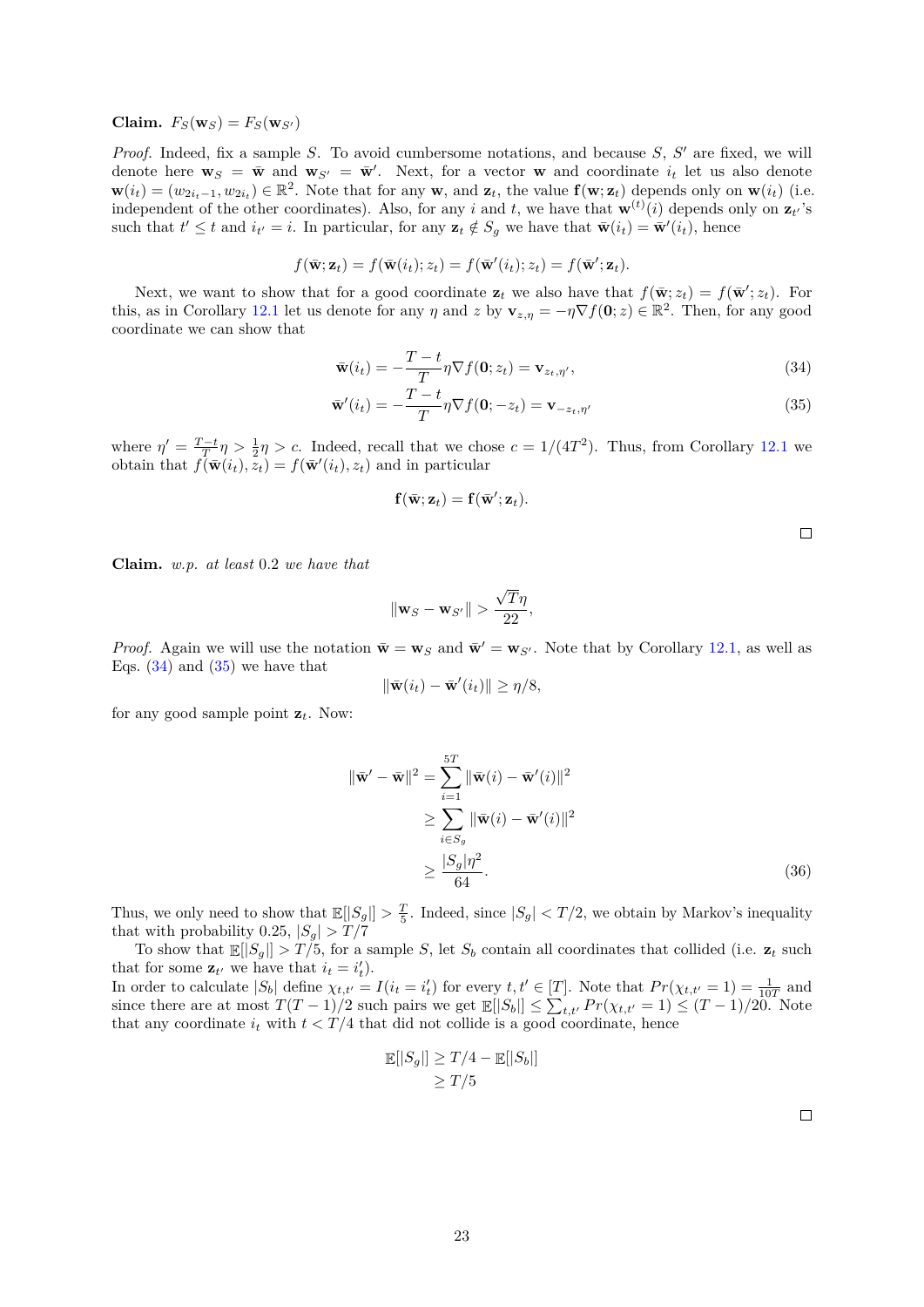### **C.2 Proof of Theorem [4](#page-5-0)**

Again, let  $D_0$  be the distribution from Corollary [12.1](#page-20-0) with  $c > \frac{1}{kT^2}$ , for some constant k (to be determined later). We define a distribution *D* over  $\mathbb{R}^d$ , where we let  $d = 100T \cdot k$ . as follows: pick *k* r.v  ${z<sup>(1)</sup>, ..., z<sup>(k)</sup>} ∈ {-1, 1}$  and *k* coordinates  ${i<sup>(1)</sup>, ..., i<sup>(k)</sup>} ∈ [d/2]$ , set

$$
\mathbf{f}(\mathbf{w}; \mathbf{z}) = \frac{1}{k} \sum_{\ell=1}^{k} f((w_{2i^{(\ell)}-1}, w_{2i^{(\ell)}}), z^{(\ell)}).
$$

As before, for a given sample *S*, let us define  $S_g$  to be the set of "good samples" as follows: a tuple  $(\mathbf{z}_t, \ell)$ is said to be *good* if  $t < T/2$  and  $i_t^{\ell}$  did not collide. Namely, any other sampled coordinate,  $i_t^{(\ell')}$  $t_t^{(\ell)}$  with  $\ell' \in [k]$  and  $t' \in [T]$  we have that if  $i_{t'}^{(\ell')}$  $t_t^{(\ell')} = i_t^{(\ell)}$ , then  $\ell' = \ell$  and  $t' = t$ .

Next, for every sample *S* define

$$
\mathcal{S}(S) = \{S' = (\mathbf{z}'_1, \dots, \mathbf{z}'_T) : i_t^{(\ell)} = i_t^{(\ell)} \forall t, \ell \text{ and } \forall (\mathbf{z}_t, \ell) \notin S_g \ z'^{(\ell)}_t = z_t^{(\ell)} \}.
$$

In words,  $S(S)$  includes all samples where at a good coordinate  $(\mathbf{z}_t, \ell)$ ,  $z_t^{\ell}$  may flip.

One can show that if we randomly pick *S* and then pick uniformly an elements from  $S' \in \mathcal{S}(S)$  then *S* and *S*<sup> $\prime$ </sup> are identically distributed. As a corollary, if we pick a sample *S* then w.p. 0.5 we have that

$$
|\{\mathbf{w}_{S'}: S' \in \mathcal{S}(S), r(\mathbf{w}_{S'}) \le r(\mathbf{w}_S)\}| \ge \frac{|\mathcal{S}(S)|}{2}.
$$

We next wish to prove that

<span id="page-23-0"></span>
$$
\{\mathbf w_{S'}: S' \in \mathcal S(S)\} \subseteq \{\mathbf w: F_S(\mathbf w) \le F_S(\mathbf w_S)\}.
$$
\n(37)

Once we show that, the result will follow from the following lemma (which we deter its proof to the end of the section).

<span id="page-23-3"></span>**Lemma 4.** For every *S*, let  $A \subseteq S(S)$  be a set such that  $|A| > \frac{|S(S)|}{2}$  $\frac{(S)|}{2}$ , then *A* is  $(2T, 10^{-4}\eta\sqrt{2})$ *T*) *statistically complex*

We proceed by showing that Eq.  $(37)$  holds. The proof is very similar to the analog case in Theorem [3,](#page-5-1) and we will use similar notations: fix  $S' \in \mathcal{S}(S)$  and use the shorthand notation  $\bar{\mathbf{w}}$  for  $\mathbf{w}_S$  and  $\bar{\mathbf{w}}'$  for **w**<sub>*S*'</sub>, we will also use **w**(*i*,  $\ell$ ) = (*w*<sub>2*i*</sub>( $\ell$ )<sub></sub> i ∈ R<sup>2</sup>. Another notation we add, as in Corollary [12.1,](#page-20-0) is as follows: for  $\eta$  and  $z$ ,  $\mathbf{v}_{z,\eta} = -\eta \nabla f(0; z) \in \mathbb{R}^2$ .

Then for any sample  $(\mathbf{z}_t, \ell) \in S_q$ , in  $S_q$ , we can show that

<span id="page-23-2"></span><span id="page-23-1"></span>
$$
\bar{\mathbf{w}}(i_t, \ell) = -\frac{T - t + 1}{kT} \eta \nabla f(0; z_t) = \mathbf{v}_{z_t^{(\ell)}, \eta'_t},\tag{38}
$$

$$
\bar{\mathbf{w}}'(i_t, \ell) = -\frac{T - t + 1}{kT} \eta \nabla f(0; z_t) = \mathbf{v}_{z_t^{(\ell)}, \eta_t'},
$$
\n(39)

Where  $\eta' = \frac{T-t+1}{kT}\eta > c$ . Next, for any coordinate  $(\mathbf{z}_t, \ell) \notin S_g$  we can show that  $\bar{\mathbf{w}}(i, \ell) = \mathbf{w}'(i, \ell)$ , hence if  $\mathbf{z}_t$  is such that  $(i_t, \ell_t) = (i, \ell)$  we clearly have that  $f(\bar{\mathbf{w}}, z_t^{(\ell)}) = f(\bar{\mathbf{w}}', z_t^{(\ell)})$ . Now for  $(\mathbf{z}_t, \ell) \in S_g$ , from Corollary [12.1](#page-20-0) we obtain that

$$
\mathbf{f}(\mathbf{w}, z_t^{(\ell)}) = \frac{1}{k} \sum_{\ell=1}^k f(\bar{\mathbf{w}}(i_t, \ell); z_t^{(\ell)})
$$
  
\n
$$
= \frac{1}{k} \sum_{\ell=1}^k f(\mathbf{w}_{\eta'_t, z_t^{(\ell)}}; z_t^{(\ell)})
$$
  
\n
$$
= \frac{1}{k} \sum_{\ell=1}^k f(\mathbf{w}_{\eta'_t, z'_t^{(\ell)}}; z_t^{(\ell)})
$$
  
\n
$$
= \frac{1}{k} \sum_{\ell=1}^k f(\bar{\mathbf{w}}'(i_t, \ell); z_t^{(\ell)})
$$
  
\n
$$
= \mathbf{f}(\bar{\mathbf{w}}', z_t^{(\ell)})
$$
  
\n
$$
= \mathbf{f}(\bar{\mathbf{w}}', z_t^{(\ell)})
$$
  
\n
$$
Eq. (39)
$$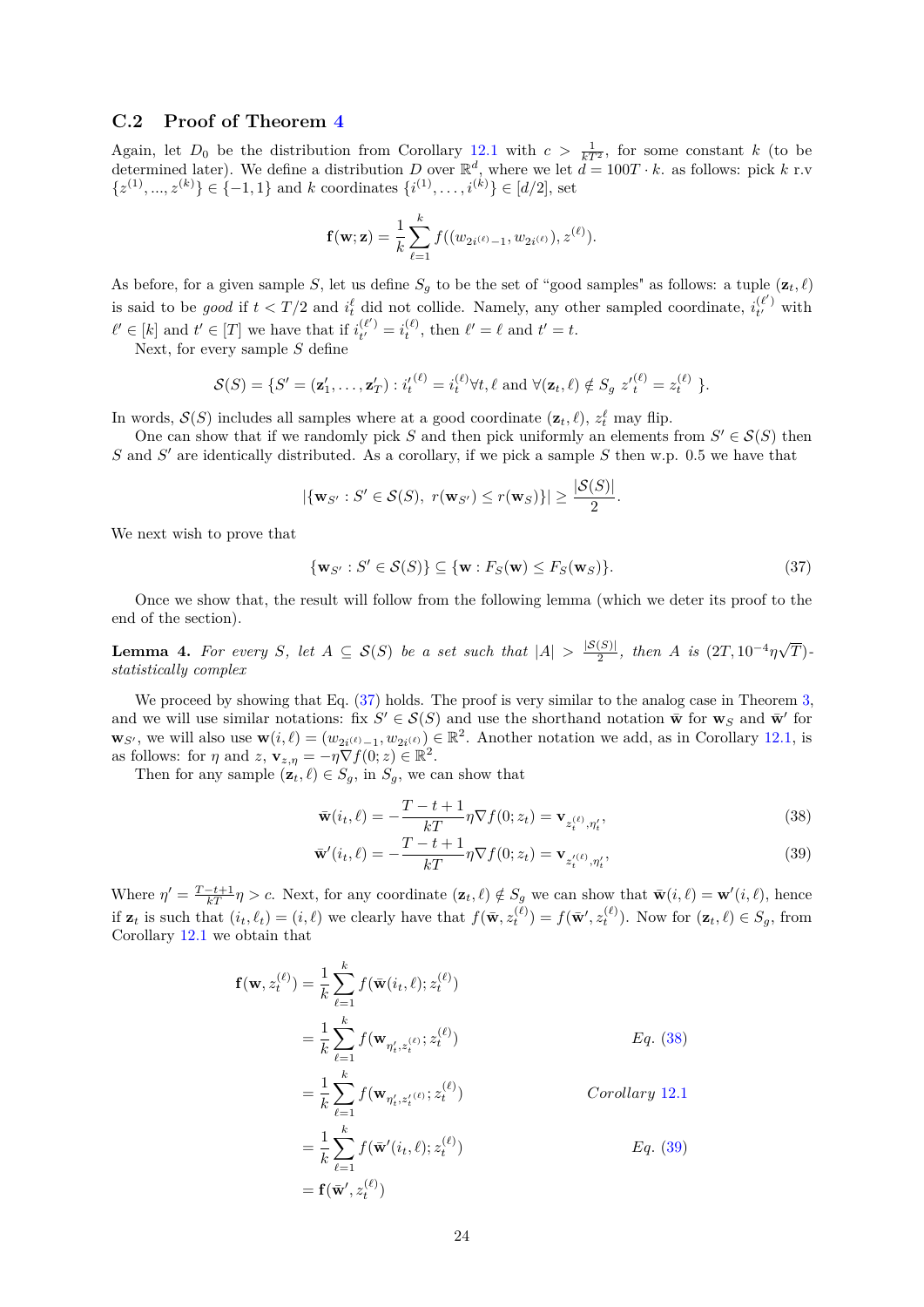**Proof of Lemma [4](#page-23-3)** Fix *S*. Similar to the argument in Theorem [3,](#page-5-1) we have that with probability 0*.*2, that  $|S_g| > T \cdot k/7$ . We claim that if this event occurred, with correct choice of *k*, then every subset of size  $|S(S)|/2$  will be  $(2T, 10^{-4}\eta\sqrt{S})$ *T*)-statistically complex.

Indeed, let us index the coordinates of  $\mathbb{R}^{|S_g|}$  by the elements of  $S_g$ . Then, for every element  $\mathbf{w} \in {\mathbf{w}}_{S'} : S' \in \mathcal{S}$  we let  $\mathbf{u}(\mathbf{w}) : \mathbb{R}^d \to \mathbb{R}^{|S_g|}$  be an affine projection such that: if  $(\mathbf{z}_t, \ell) \in S_g$ , then  $\mathbf{u}(w)_{(\mathbf{z}_t,\ell)}$  satisfies the following:

$$
\mathbf{u}(w)_{(\mathbf{z}_t,\ell)} = \begin{cases} \frac{1}{\sqrt{|S_g|}} & \mathbf{w}(i_t,\ell) = \mathbf{v}_{1,\eta'_t} \\ -\frac{1}{\sqrt{|S_g|}} & \mathbf{w}(i_t,\ell) = \mathbf{v}_{-1,\eta'_t} \end{cases}
$$

It can be seen from Eq. [\(38\)](#page-23-1) and Eq. [\(39\)](#page-23-2) and Corollary [12.1](#page-20-0) that  $\|\mathbf{v}_{1,\eta'_{t}} - \mathbf{v}_{-1,\eta'_{t}}\| > \frac{T-t+1}{kT}\eta/4 > \frac{\eta}{12k}$ , hence we can define **u** to be *g*-Lipschitz where

$$
g = \frac{24k}{\eta\sqrt{T}}.
$$

Combining this with Corollary [6.1,](#page-11-4) we get that there exists a distribution *D* over 1-Lipschitz convex functions such that, given  $m = |S_g|/6 > T k/62$  elements from *D*, with probability 1/4 there is  $\mathbf{w} \in A$ such that

$$
\frac{1}{m}\sum_{i=1}^{m}f(\mathbf{w},z_i)=0.
$$

but,

$$
\mathop{\mathbb{E}}_{\mathbf{z} \sim D} f(\mathbf{w}, z) > 3/(g \cdot 4) > 0.003 \frac{\eta \sqrt{T}}{k}
$$

Taking  $k = 124$ , we get that *A* is  $(2T, 10^{-4}\eta\sqrt{3})$ *T*)-Statistically complex.

# **D Proof of Theorem [5](#page-6-2)**

We begin the construction by the definition of the distribution *D*:

$$
f(\mathbf{w}; z = 1) = \begin{cases} w_1 & \text{if } \mathbf{w} \in A \\ 0 & \text{else} \end{cases}, \qquad f(\mathbf{w}; z = 3) = w_2,
$$

$$
f(\mathbf{w}; z = 2) = \begin{cases} -w_1 & \text{if } \mathbf{w} \in A \\ 0 & \text{else} \end{cases}, \qquad f(\mathbf{w}; z = 4) = -w_2
$$

Where  $z \sim Uniform([1, 2, 3, 4])$  and

$$
A = \{ (w_1, w_2) : |w_1|, |w_2| \le \frac{1}{4} \}.
$$

Note that by symmetry  $F = E_z[f(\mathbf{w}, z)] = 0$ , and indeed in expectation this is a convex function. For the proof we will define two "good" events, set  $c = \eta \sqrt{T} = \Theta(1)$ , and let:

$$
E_1: |w_2^S| > \frac{1}{4},
$$
  

$$
E_2(\beta): |w_1^S| > \frac{\eta\sqrt{T}}{2} \cdot \beta
$$

where we write  $\mathbf{w}_S = (w_1^S, w_2^S)$ , and  $\beta$  is a parameter sufficiently small so that.

$$
\mathrm{erf}(\beta) \le \sqrt{\mathrm{erf}\left(\frac{\sqrt{50}}{4c}\right)} - \mathrm{erf}\left(\frac{\sqrt{50}}{4c}\right).
$$

Note that  $\beta$  depends only on  $c = \Theta(1)$ .

<span id="page-24-0"></span>Let us denote by  $E(\beta) = E_1 \cap E_2(\beta)$ , then we will rely on the following claim that lower bounds the probability of the event *E*. We deter the proof of the claim to the end of the section and continue with the proof: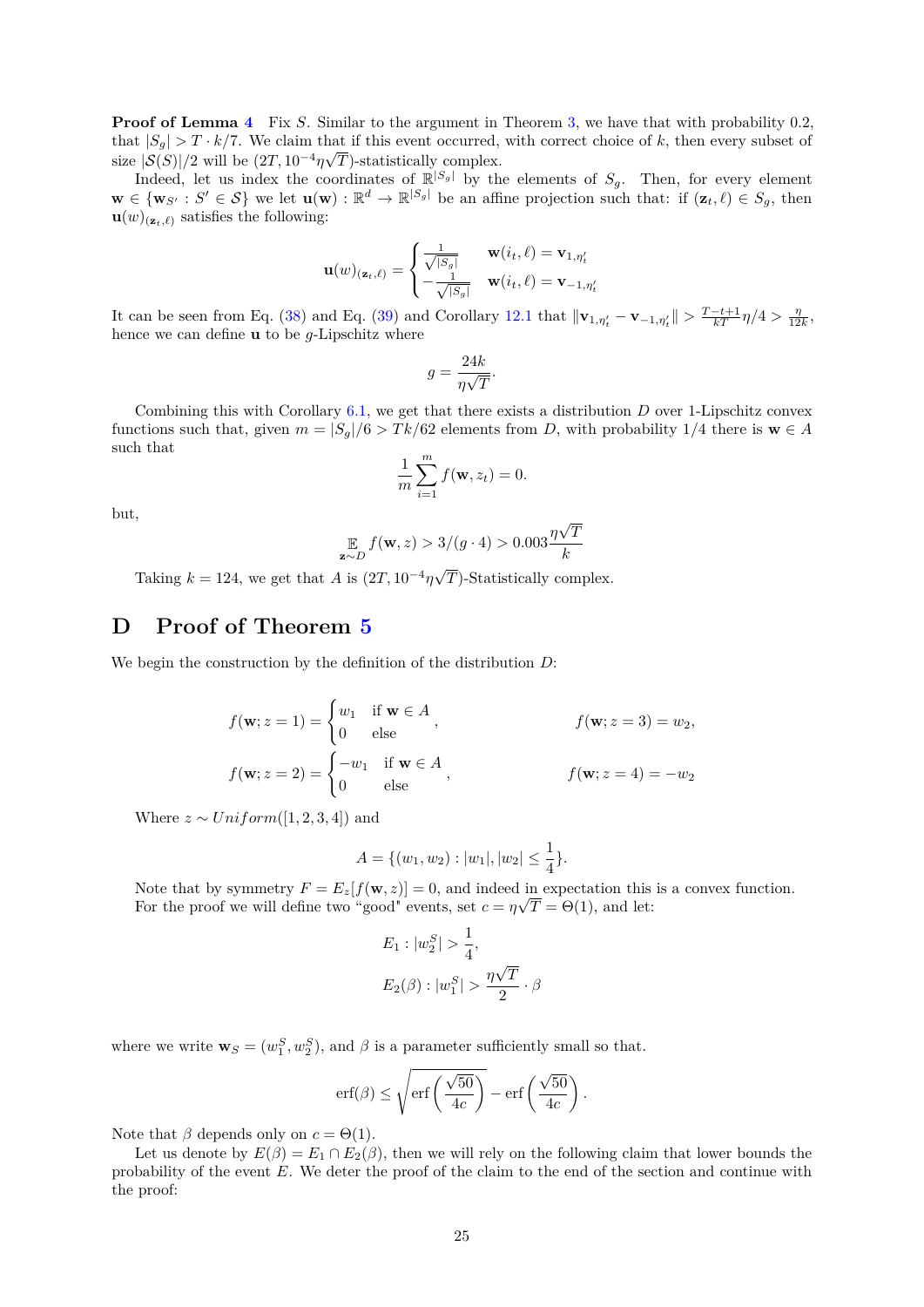**Claim 14.** *Let*  $E(\beta) = E_1 \cap E_2(\beta)$  *and suppose that*  $z \sim D$  *then, for our choice of*  $\beta$ *, and sufficiently large T*

$$
P(E(\beta)) > 1 - \sqrt{erf\left(\frac{50}{4c}\right)}.
$$

*Proof.* Taking Claim [14](#page-24-0) into account, Fix a random sample *S*. Let  $\beta$  and *T* be as in Claim 14 and assume that event  $E := E(\beta)$  occurred. Throughout, let us denote  $c = \eta \sqrt{T}$ .

To show that the statement holds, we define  $\mathbf{w}_0^* = (0, \bar{w}_2^S)$  and  $\mathbf{w}_{-1}^* = (-w_1^S, \bar{w}_2^S)$ . We will show that for one of these candidate vectors the statement holds.

First we want to show that if  $\eta = \Theta(1/\sqrt{T})$ , then  $\|\mathbf{w}_S - \mathbf{w}_0^*\| = \Theta(1)$ . Indeed, note that since  $E_2(\beta)$ occurred √

$$
\|\mathbf{w}_S - \mathbf{w}_0^*\|_2 \ge |w_1^S| \ge \frac{\eta\sqrt{T}}{2} \cdot \beta = \Theta(1).
$$

Similarly  $\|\mathbf{w}_S - \mathbf{w}_{-1}^*\| = \Theta(1)$ .

Next we want to show that  $F_S(\mathbf{w}_0^*) \leq F(\bar{\mathbf{w}})$ , or  $F_S(\mathbf{w}_{-1}^*) \leq F(\bar{\mathbf{w}})$ . Note that for every **w** such that  $|w_2| \geq \frac{1}{4}$ , for every  $z = \{1, 2, 3, 4\}$ ,  $f(\mathbf{w}; z)$  depends only on the second coordinate, namely  $w_2$ . In particular, if  $|w_2^S| \geq \frac{1}{4}$  we obtain by the construction that  $F_S(\mathbf{w}_S) = F_S(\mathbf{w}_0^*) = F_S(\mathbf{w}_{-1}^*)$ . Thus, due to event *E*<sup>1</sup> we obtain the desired result.

Finally, we want to show  $\min\{r(\mathbf{w}_0^*), r(\mathbf{w}_{-1}^*)\} < r(\mathbf{w}_S)$ , w.p probability at least 1/4. First, assume that with probability 1/2 we have that  $r(\mathbf{w}_{-1}^*) \neq r(\mathbf{w}_S)$ . By symmetry one can show that in this case we have that  $r(\mathbf{w}_{-1}^*) < r(\mathbf{w}_S)$  with probability 1/2. Next, assume that  $r(\mathbf{w}_{-1}^*) = r(\mathbf{w}_S)$  with probability at least 1*/*2. In this case, we obtain that:

$$
r(\mathbf{w}_0^*) = r(0.5 \cdot \mathbf{w}_S + 0.5 \cdot \mathbf{w}_{-1}^*)
$$
  

$$
< \max(r(\mathbf{w}_S), r(\mathbf{w}_{-1}^*))
$$
  

$$
= r(\mathbf{w}_S)
$$

We are left with proving Claim [14](#page-24-0)

**Proof of Claim [14](#page-24-0)** We will bound each event  $E_1$ ,  $E_2$  separately. We begin by bounding the event  $E_1$ :

**Bounding**  $E_1$ : For  $E_1$  we claim the following:

<span id="page-25-0"></span>
$$
Pr\left(|w_2^S| \le \frac{1}{4}\right) \le \text{erf}\left(\frac{\sqrt{50}}{4c}\right) + \sqrt{\frac{50^3}{T}}\tag{40}
$$

where  $\Phi$  is the CDF of a mean zero unit variate normally distributed random variable, and erf is the error function, namely erf $(x) = 1 - 2\Phi(-x)$ .

Note that if  $\eta = O(\frac{1}{\sqrt{\epsilon}})$  $\frac{1}{T}$ ), given the above bound, the probability that  $|w_2^S| > \frac{1}{4}$  is a constant.

*Proof.* Recall that

$$
w_2^S = \frac{1}{T} \sum \eta(T - t) \frac{\partial f(\mathbf{w}^{(t)}, z_t)}{\partial w_2},
$$

and one can observe that  $\frac{\partial f(\mathbf{w}^{(t)},z_t)}{\partial w_s}$  $\frac{\mathbf{w}^{(1)}\cdot\mathbf{z}_{t}}{\partial w_{2}}$  equals 1 w.p. 1/4, -1, w.p 1/4 and 0 w.p 1/2, independently of  $z_{t'}$ for  $t' \neq t$ . √

Hence, applying Lemma [2,](#page-12-4) with  $c = \eta$  $\overline{T}$ ,  $k = 1$  and  $a = \frac{\sqrt{50}}{4c}$  we obtain that

$$
P(-\frac{1}{4} \le w_2^S \le \frac{1}{4}) = P\left(-\frac{\sqrt{50}}{4c} \frac{c}{\sqrt{50}} \le w_2^S \le \frac{\sqrt{50}}{4c} \cdot \frac{c}{\sqrt{50}}\right) \le \text{erf}\left(\frac{\sqrt{50}}{4c}\right) + \sqrt{\frac{50^3}{T}}
$$
\n(41)

 $\Box$ 

We next move on to bound  $E_2$ 

 $\Box$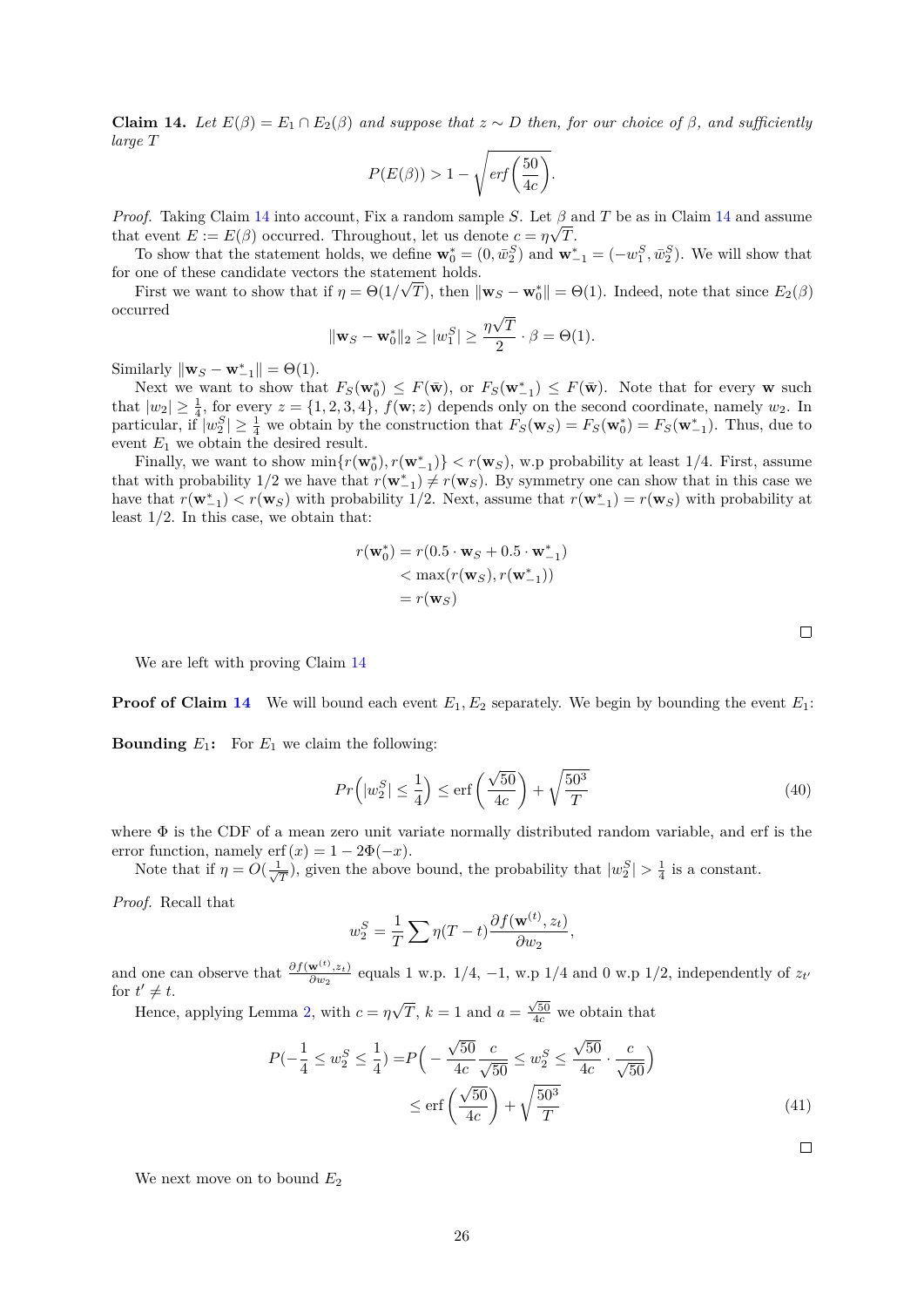<span id="page-26-0"></span>**Bounding**  $E_2$ : Let us consider a random sample  $S' = \{z'_1, \ldots, z'_T\}$  that is generated by picking a random sample  $S = z_1, \ldots, z_T$  i.i.d distributed according to *D*, and then for every  $z_t$  such that  $z_t \in \{1, 2\}$ with probability half we let  $z'_t = 1$  and with probability half we let  $z'_t = 2$ . It can be seen that S' is an i.i.d sequence drawn according to the distribution  $D$ .

Next, let us denote  $c = \eta \sqrt{T}$ , and a parameter  $\alpha$  (to be chosen later). Define the event

$$
E_{\tau}: \{S: \min\{t: \mathbf{w}^{(t)} \notin A\} > \frac{T}{\alpha \cdot c}\}.
$$

For our choice of  $\beta > 0$  we claim that for every  $\alpha > 0$ 

$$
Pr(|w_1^{S'}| < \frac{\beta}{\sqrt{50\alpha}} | S, S' \in E_\tau) \le 2\mathrm{erf}(\beta) + 2\sqrt{\frac{50^2 c^3 \alpha}{T}}
$$

Indeed, Given *S*, let  $\tau = \min\{t : \mathbf{w}^{(t+1)} \notin A\}$  and set  $S'_{\tau} = \{z'_{1}, \ldots, z'_{\tau}\}\$ and denote

$$
X_{\tau} = \frac{1}{\sqrt{T}} \sum_{t=1}^{\tau} c \frac{T - t}{T} x_t.
$$

where  $x_t$  are i.i.d random variables such that w.p. 1/4 equals 1, w.p. 1/4 equals  $-1$  and w.p. 1/2 equals 0. Due to symmetry we have that:

$$
Pr(|w_1^{S'}| < \frac{\beta}{\sqrt{\alpha \cdot c}} | S, S' \in E_{\tau}) \le 2Pr(|X_{\tau}| < \frac{\beta}{\sqrt{\alpha \cdot c}} | S, S' \in E_{\tau})
$$

One can observe that

$$
X_{\tau} = \sum_{t \in I} \eta \frac{T - t}{T} x_t = \frac{1}{\sqrt{T}} \sum_{t \in I} c \frac{T - t}{T} x_t.
$$

Thus applying again Lemma  $2$  with  $c =$  $\overline{T}\eta$ ,  $I = \{1, \ldots, T/k\}$  with,  $k = \alpha \cdot c^3/50$  and  $a = \beta$ , we obtain the desired result.

Next, we want to bound  $P(E_{\tau})$ . Now assume that for some  $t < T/(\alpha \cdot c)$ , we have that  $\mathbf{w}^{(t)} \notin A$ . Let  $T_{\alpha} = T/(\alpha \cdot c)$  and let  $Z_1, \ldots, Z_{T_{\alpha}}$ , be i.i.d copies of a random variable such that  $P(Z_t = 1)$  $P(Z_t = -1) = 1/2$ . Then

$$
P(\neg E_{\tau}) \le 4P\left(\min\{t : \eta \sum_{i=1}^{t} Z_i > \frac{1}{4}\} < \frac{T}{\alpha \cdot c}\right)
$$
  
\n
$$
\le 4P\left(\min\{t : \eta \sum_{i=1}^{t} Z_i > \frac{1}{4}\} < T_{\alpha}, \eta \sum_{i=1}^{T_{\alpha}} Z_i \ge \frac{1}{4}\right) + 4P\left(\min\{t : \eta \sum_{i=1}^{t} Z_i > \frac{1}{4}\} < T_{\alpha}, \eta \sum_{i=1}^{T_{\alpha}} Z_i \le \frac{1}{4}\right)
$$
  
\n
$$
= 8P\left(\eta \sum_{i=1}^{T_{\alpha}} Z_i \ge \frac{1}{4}\right)
$$
\n(42)

where the last inequality is by symmetry (reflection principle). Next, by applying Hoeffding's inequality we obtain that

$$
P(\eta \sum_{t=1}^{T_{\alpha}} Z_t \ge \frac{1}{4}) = P(\frac{\alpha \eta}{\sqrt{T}} \sum_{t=1}^{T_{\alpha}} Z_t \ge \frac{\alpha}{4\sqrt{T}}) = P(\frac{\alpha c}{T} \sum_{t=1}^{T_{\alpha}} Z_t \ge \frac{\alpha}{4\sqrt{T}}) \le e^{-\frac{\alpha c}{32}}
$$

Taken together we obtain that

$$
P(\neg E_{\tau}) \leq 8e^{-\frac{\alpha c}{32}},
$$

and

$$
P(\neg E_2(\beta)) \le P(\neg E_2 | E_\tau) P(E_\tau) + P(\neg E_\tau)
$$
  
\n
$$
\le \mathbb{E} \left[ P(|w_1^{S'}| < \frac{\beta}{\sqrt{\alpha c}} | S, S' \in E_\tau) \right] + P(\neg E_2)
$$
  
\n
$$
\le 2 \text{erf}(\beta) + 2\sqrt{\frac{50^2 c^3 \alpha}{T}} + 8e^{-\frac{\alpha c}{32}} \tag{43}
$$

which yields the desired result.